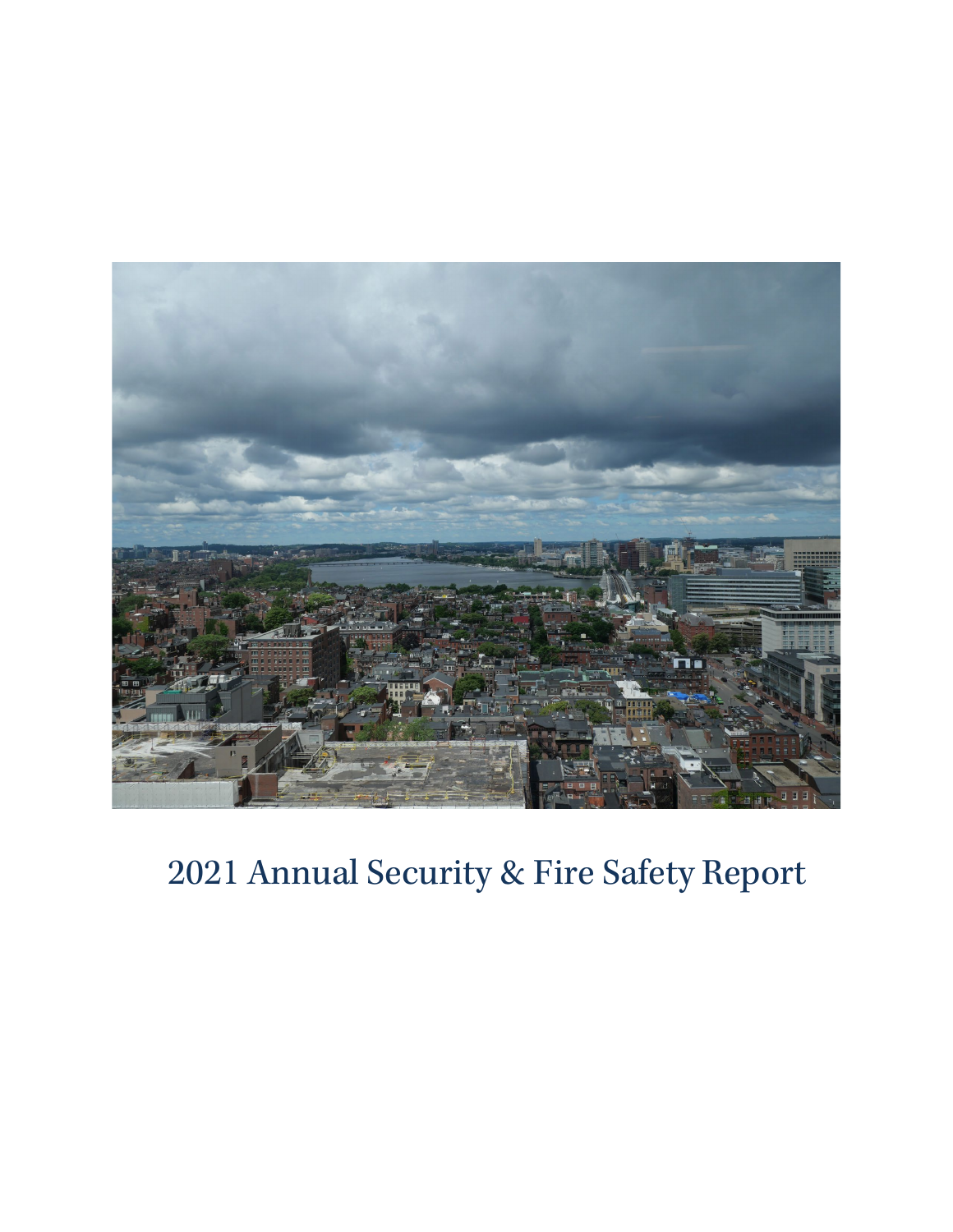# Sattler College Annual Security and Fire Safety Report 2021

# Table of Contents

| Policies regarding sexual misconduct, relationship violence, and stalking10 |
|-----------------------------------------------------------------------------|
|                                                                             |
|                                                                             |
|                                                                             |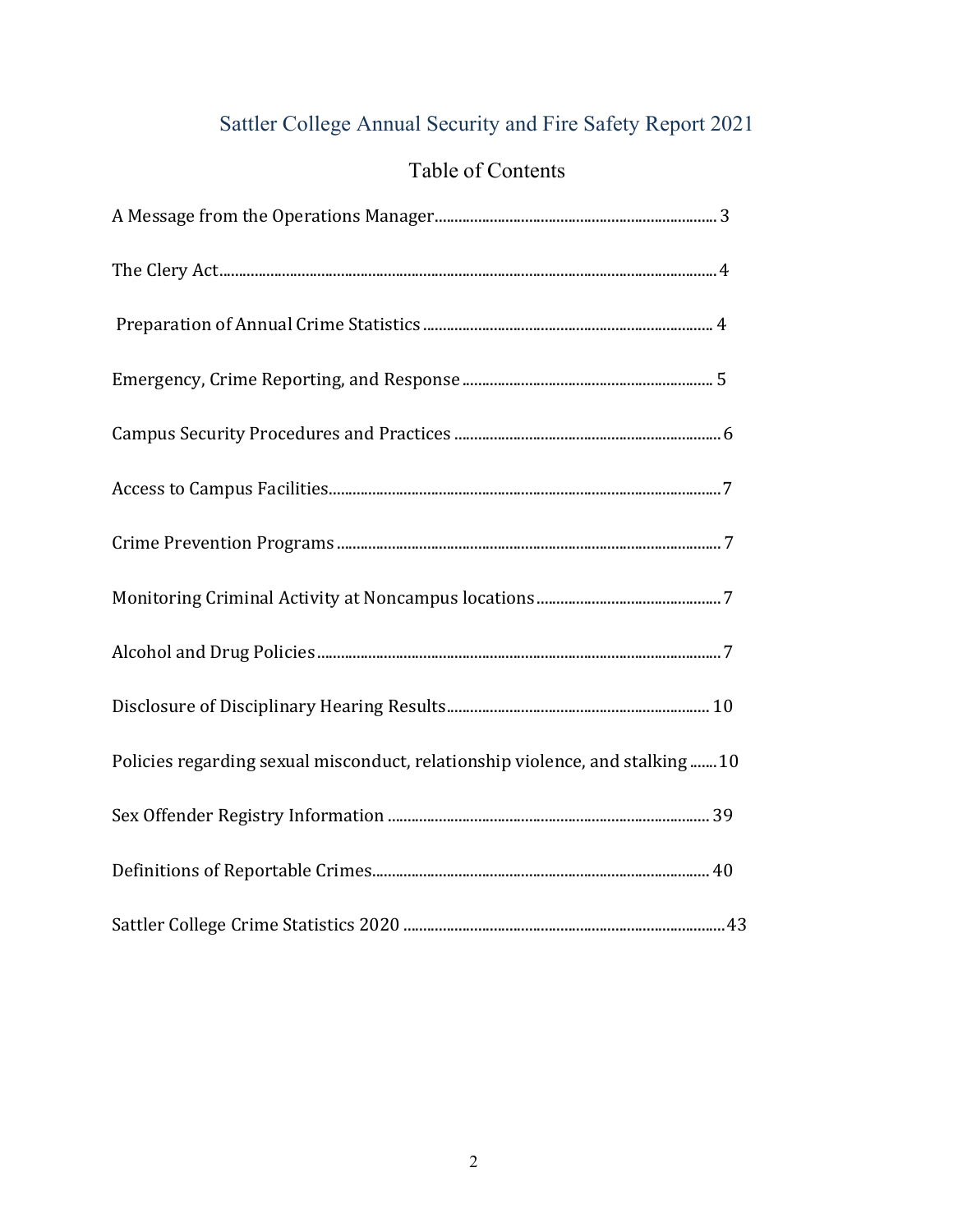# A Message from the Operations Manager:

#### Dear Sattler Community,

It is my privilege to serve the students, staff, and constituency of Sattler College in furthering the institution's mission. The city of Boston offers unparalleled opportunities to learn and serve. Serving Jesus' peaceful revolution means preparing students to be peacemakers in a dangerous world – the Clery Report is an extension of that preparation. In this report you will find important information about the College, including:

- Crime statistics
- Emergency and crime reporting procedures
- Missing persons policies and procedures
- Access to campus facilities
- Drug and alcohol policies
- Sexual assault policies and reporting procedures
- Crime prevention programs

The information provided in this report is designed to inform the Sattler community and to ensure that its members are aware of the safety issues that affect our urban campus.

Your safety and well-being are our top priorities; they require collaborative efforts. Sattler College works with local law enforcement to maintain the records and statistics found in this report. You must also be part of this collaboration. You can help us by taking steps to protect yourself and your property, and by reporting suspicious activities and crimes you may observe. Together, we will provide a safe and secure campus environment. Thank you for your support and for taking the time to read this report. As always, we welcome your comments or suggestions.

Harrison Miller, Operations Manager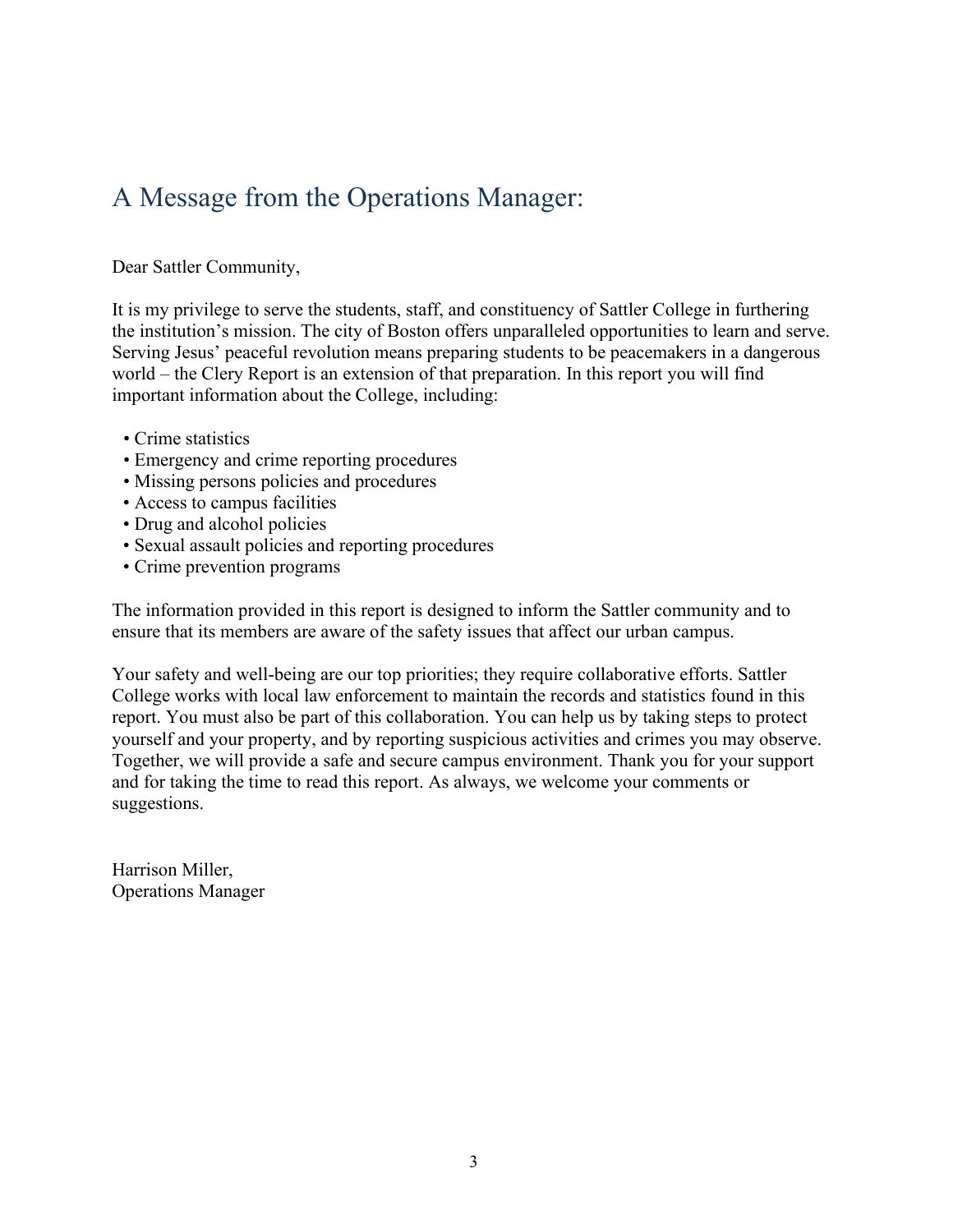# THE CLERY ACT

The Jeanne Clery Disclosure of Campus Security Policy and Campus Crime Statistics Act (the "Clery Act") mandates that colleges and universities:

- Publish an annual security report by October 1st that includes the past three years of campus crime statistics, campus security policies and procedures, and information regarding programs available to educate the college community on safety and crime prevention.
- Report statistics for crimes that occur on campus, in non-campus buildings or property, and on public property that is within the campus or immediately adjacent to and accessible from the campus.
- Provide timely warning notices of Clery crimes that are considered to represent a threat to students and employees.
- Establish and implement emergency notification procedures in the event of emergencies occurring on campus that pose an immediate threat to the health or safety of students or employees.
- Establish policies and procedures relating to campus security and fire safety.

# PREPARATION OF ANNUAL CRIME STATISTICS

Sattler College prepares the Annual Security Report and discloses the annual crime statistics to comply with the Clery Act. The crime, arrest, and disciplinary referral statistics on campus, in non-campus buildings or property, or on public property include those reported to Sattler security authorities, and/or local law enforcement. The Operations Manager obtains information from local law enforcement regarding the occurrence of crimes on public property within the campus or immediately adjacent to, and accessible from the campus. The collected statistics are compiled in accordance with the Clery Act. On or before October 1st each year, the Operations Manager sends an email notification containing the web address to access the Annual Security Report to all employees and enrolled students. All interested parties may access this report online or obtain a copy from the Operations Office, located at 100 Cambridge Street, Suite 1701, Boston, MA.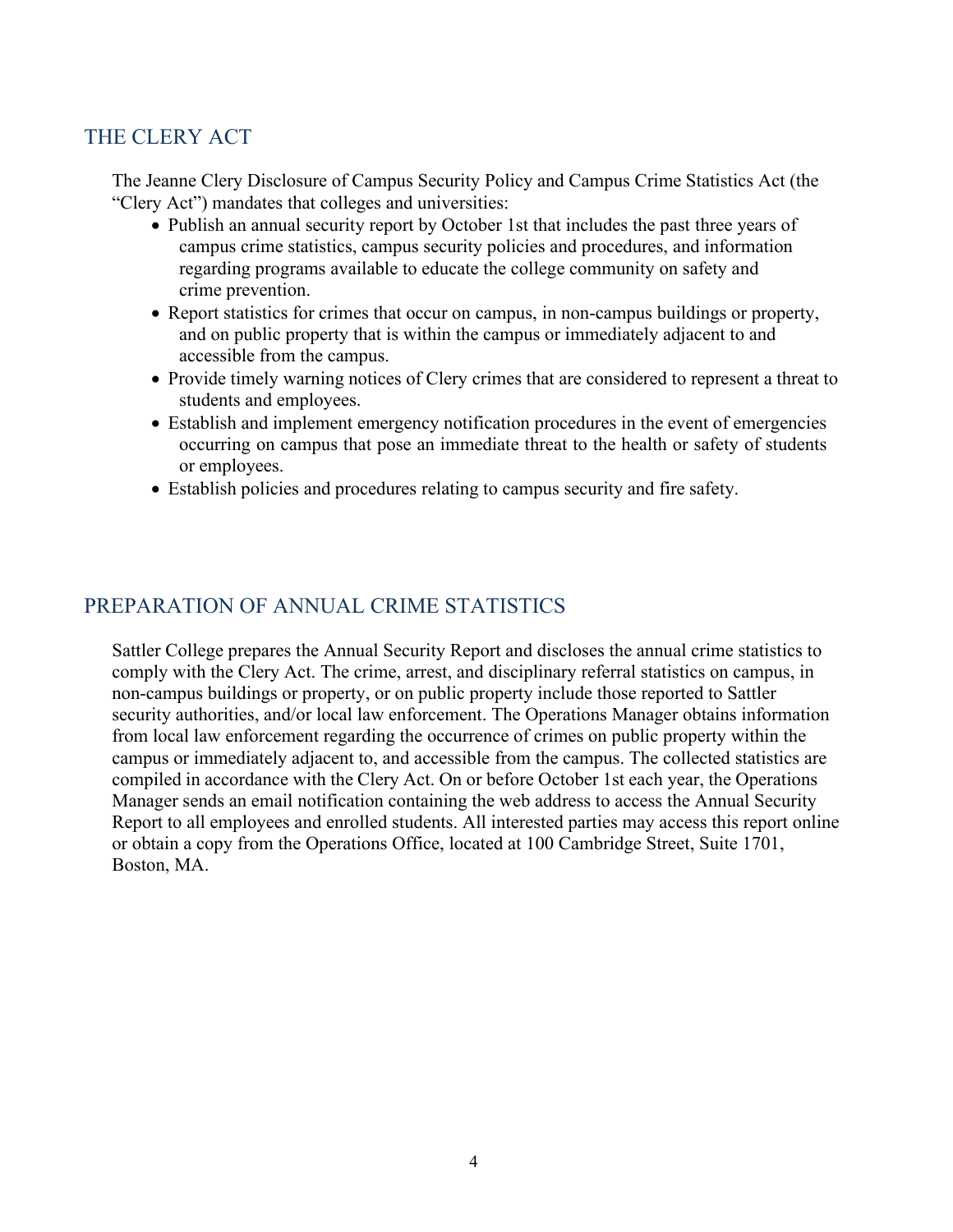# EMERGENCY, CRIME REPORTING, AND RESPONSE

#### Reporting Criminal Activity or other Emergencies Occurring on Campus

Students, faculty, staff, and visitors who are victims of, observe, or have knowledge of any criminal act, emergency, or public safety incident should immediately contact one of the following:

- Operations Manager Harrison Miller 617-658-4490.
- Dean of Students Zack Johnson 763-742-9709

A person reporting criminal activity or other emergencies to a Sattler College security authority may also report criminal activity or other emergencies to the Boston Police Department by calling 911. The College will assist the reporting party with contacting local law enforcement if the reporting party wishes and will provide the reporting party with contact information for local law enforcement. The college does allow for voluntary, confidential reporting of crimes, except for such crimes as require disclosure of the reporter's identity by law.

#### Pastoral and Professional Counselors

When acting in their official capacity, pastoral and professional counselors are not required to report crimes for inclusion in the annual disclosure of crime statistics under 20 U.S.C. Section 1092(f). A pastoral counselor is a person who is associated with a religious order or denomination, recognized by that religious order, or denomination as someone who provides confidential counseling, and functions within the scope of that recognition as a pastoral counselor. A professional counselor is a person whose official responsibilities include providing mental health counseling to members of the Sattler community and who functions within the scope of his or her license or certification.

#### Timely Warnings

Sattler College will issue a campus-wide "timely warning" or crime alert for any Clery Act crime that occurs in the Sattler College Clery geography, that, in the judgment of the Operations Manager, constitutes a serious or continuing threat to students and employees. Sattler College will also issue a crime alert for other crimes that occur on or off campus that constitute a serious or continuing threat to students and employees. Depending on the circumstances of the crime, the College will utilize some or all of the following methods to communicate the warning: the College emergency messaging system (Populi), which allows the College to send notifications through text messaging, email, voice message/voicemail, RSS, social media, or any combination of the above. The College may also use postings in lobbies of campus buildings and other college buildings, and/or on-campus televisions to communicate emergency notifications and alerts. The President and Operations Manager will assist with determining the method(s) of communications to be used. We urge anyone with information warranting a timely warning to report the circumstances to Operations Manager by telephone 617-658-4490, or in person. Timely warnings shall be provided to students and employees in a manner that is timely, that withholds as confidential the names and other identifying information of victims, and that will aid in the prevention of similar occurrences.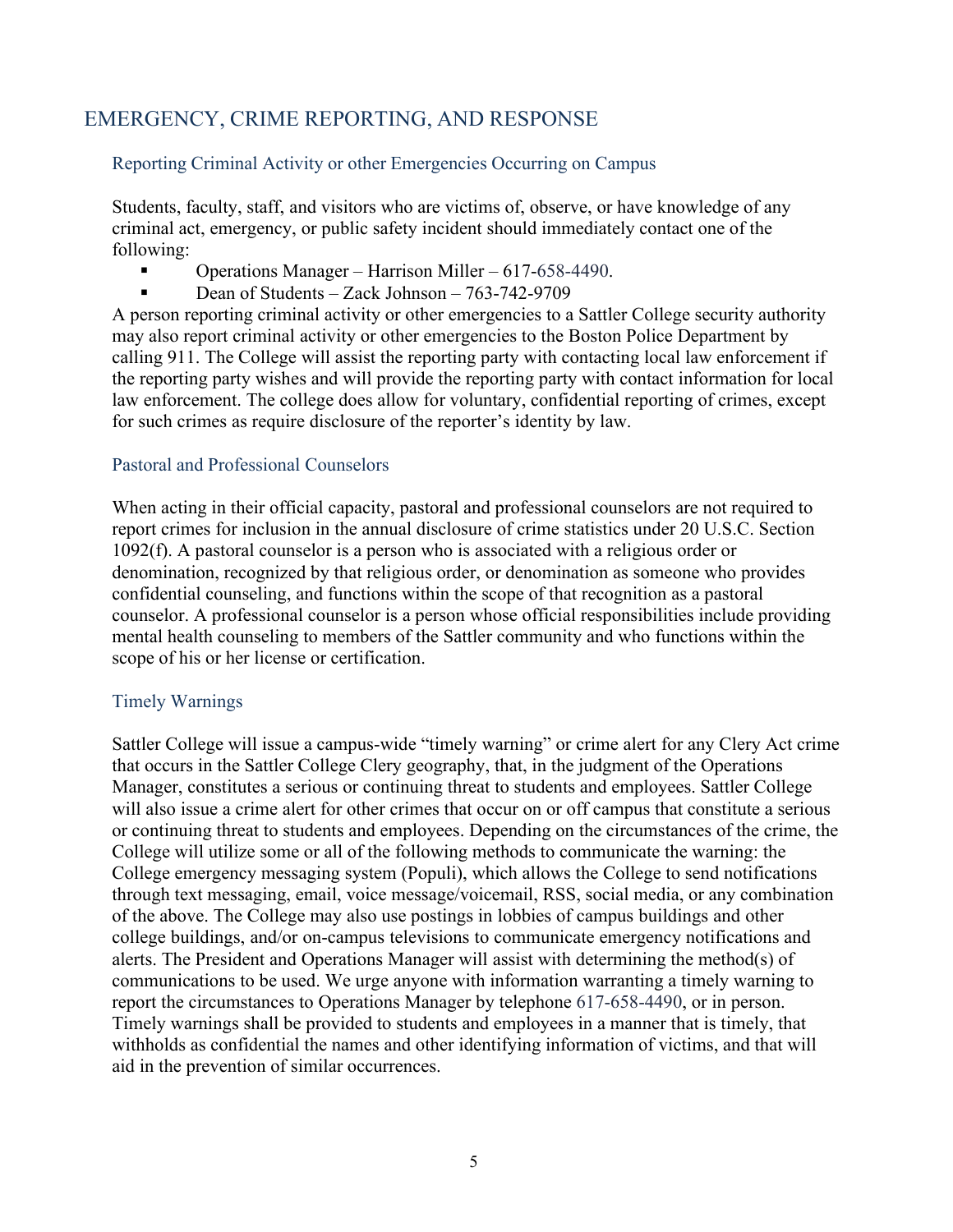#### Emergency Notification Procedures

In the event of a significant emergency or dangerous situation involving an immediate threat to the health or safety of students or employees occurring on the Sattler College campus, the College will issue an emergency notification and activate its emergency notification procedures. The college uses Populi, which allows it to send emergency notifications through email, voicemail, text messaging, social media, or any combination of the above. In addition, the College may use on-campus televisions to communicate emergency notifications. The College makes its Emergency Action Plan available to all employees. In addition, floor evacuation diagrams showing evacuation routes are posted on each floor of all campus facilities.

#### Procedures for Significant Emergencies or Dangerous Situations notification

Once a significant emergency or dangerous situation is confirmed as described above, the Operations Manager in collaboration with the President (or his designee) will determine the appropriate segment or segments of the community to receive a notification, depending on the nature and extent of the threat or danger. Without delay and taking into account the safety of the community, determine the content of the emergency notification and initiate the notification system, unless issuing a notification will, in the professional judgment, compromise efforts to assist a victim or to contain, respond to, or otherwise mitigate the emergency. Such reports shall be provided to students and employees in a manner that is timely, that withholds as confidential the names and other identifying information of victims, and that will aid in the prevention of similar occurrences.

#### Disseminating Emergency Information to the Larger Community

The Operations Manager, with consultation from the Presidential Cabinet, is responsible for communicating with the larger community, including both internal and externalconstituencies. The Operations Manager will provide ongoing communication with media, trustees, all employees, students, alumni, parents, and the public. The Operations Manager may communicate through various channels, including campus-wide emails, press releases, press conferences, or social media.

# CAMPUS SECURITY PROCEDURES AND PRACTICES

Sattler College requires all students, faculty, and staff to read and sign the student and faculty handbook, respectively, which outlines security procedures and practices.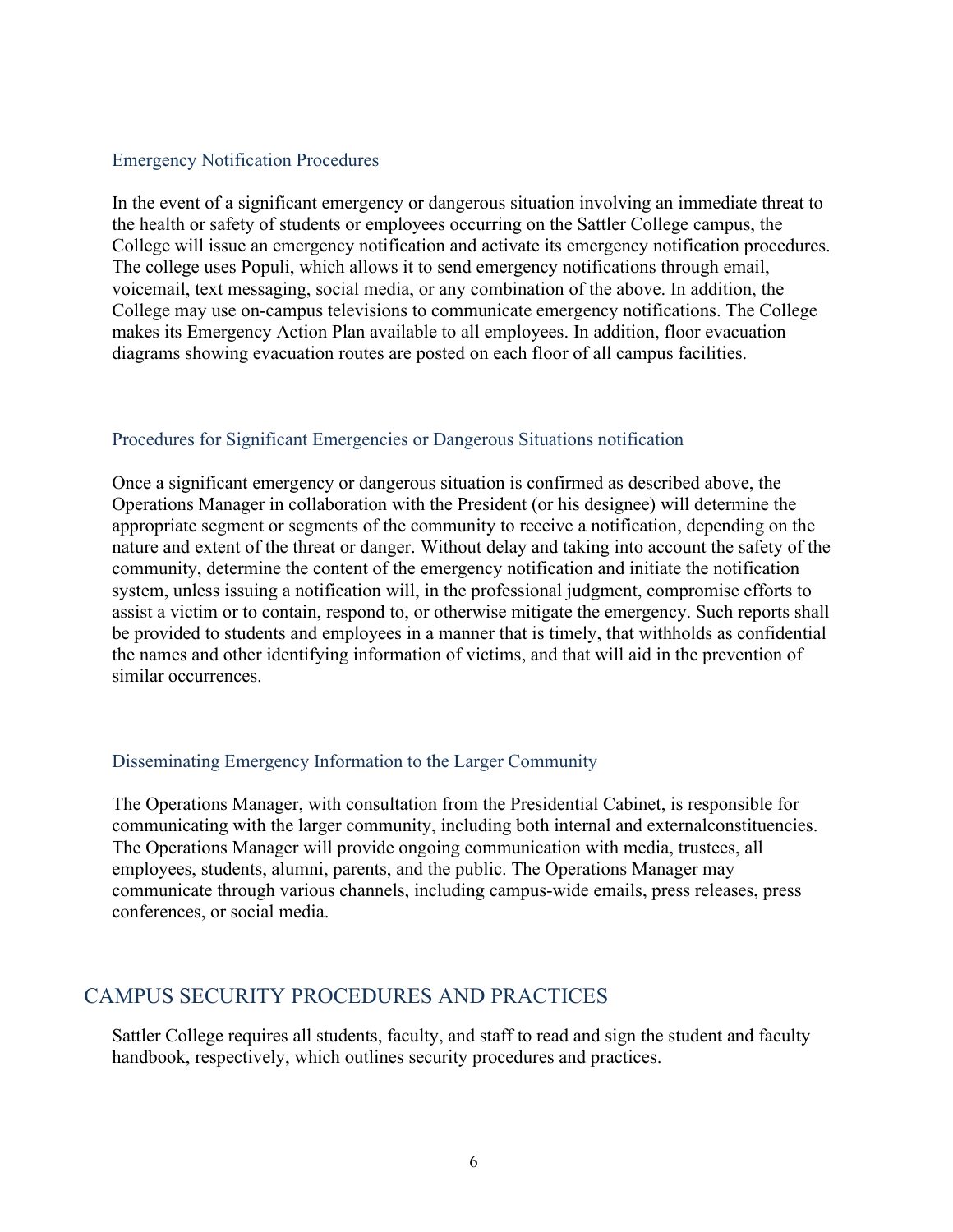# ACCESS TO CAMPUS FACILITIES

Sattler College issues keycards to all members of its community which allow access to the campus building, both at the front desk, manned by 100 Cambridge St.'s security team, and at the entry doors to the school's campus on the  $17<sup>th</sup>$  floor. The Operations Office monitors access to the campus as well, through a manned front desk at the front doors of the campus. The Sattler College campus is not open to the general public unless there is a function or other event on campus that is open to the public. The college does not have any campus residences. All employees and students are required to carry their Sattler College issued photo ID card at all times for the purposes of maintaining security and gaining access to the campus.

The campus' facilities are maintained by 100 Cambridge St., who are responsible for the upkeep of the campus' lighting and emergency notification system.

# CRIME PREVENTION PROGRAMS

Sattler College does not provide any programs related to Crime Prevention education.

# MONITORING CRIMINAL ACTIVITY AT NONCAMPUS LOCATIONS

Sattler College does not have and student organizations with noncampus locations.

# ALCOHOL AND DRUG POLICIES

#### Alcohol and Drug Policy for College

Sattler College is dedicated to the academic, professional, social, cultural, spiritual, and intellectual development of its community and is committed to educational and discipleship programs that promote such development. Personal and communal responsibility regarding the College's Alcohol and Drug Policy is essential in ensuring that Sattler's environment is conducive to student learning and development.

#### General Provisions

Sattler College requires that all faculty, students, staff, and guests comply with all federal and state laws and city ordinances regarding the possession, use, and sale of alcoholic beverages, including those prohibiting drinking by individuals under 21 years of age and forbidding the falsification of age and identification cards.

Sattler College requires that all faculty, students, staff, and guests comply with all federal and state laws, and city ordinances regarding the possession, use, and sale of illicit drugs and drug paraphernalia.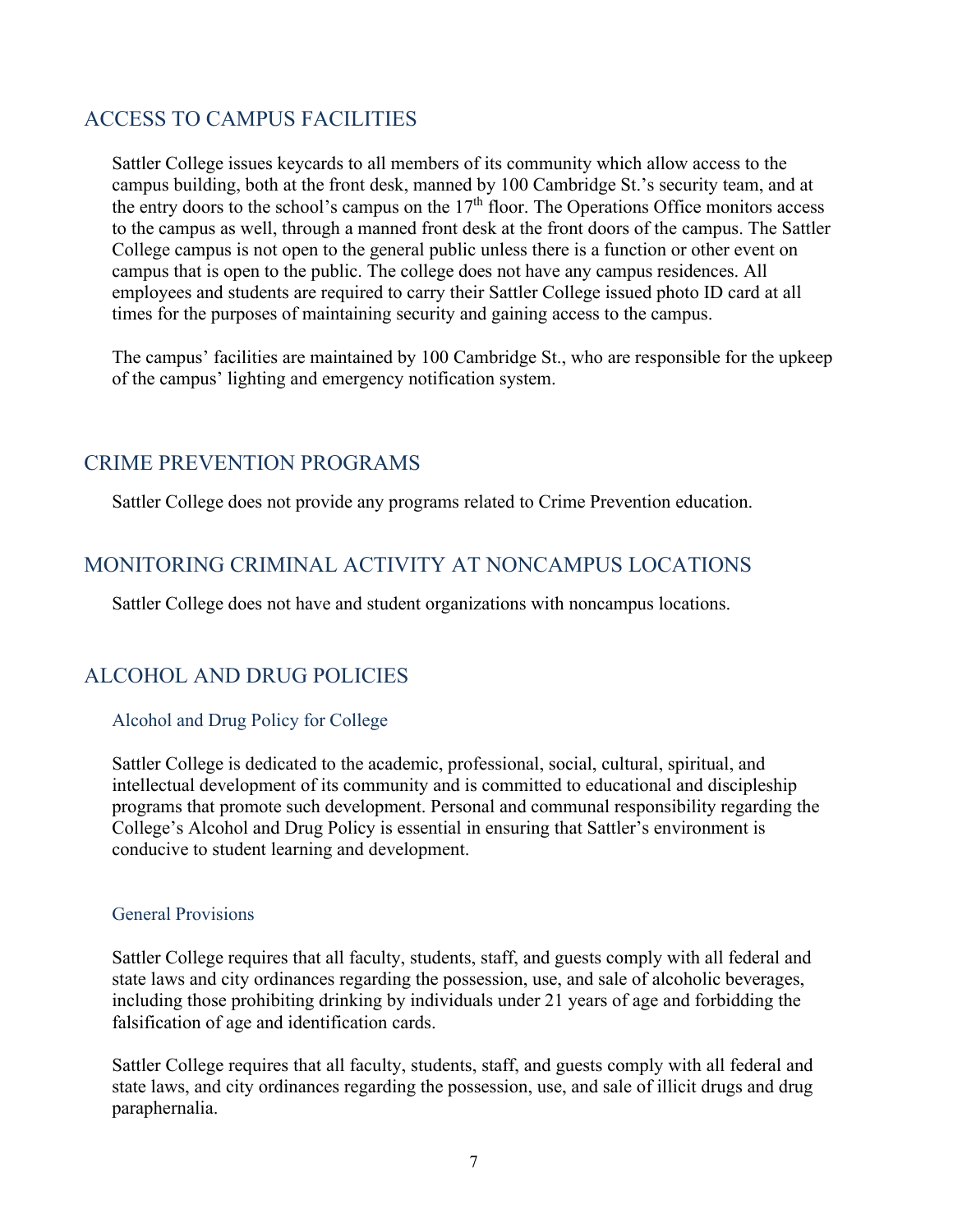It is the responsibility of all members of the College community to be familiar with and to comply with applicable laws.

#### Student Alcohol Policy

Sattler College and all College-related functions, events or programs, wherever they may be held, will be alcohol-free. The use, sale, transfer, or possession of alcoholic beverages in any campus building or property controlled by the College (including leased residential properties) by any faculty, students, staff, or guest, regardless of age, is prohibited. Intoxication of person or being in the presence of alcoholic beverages in any campus building or property controlled by the College (including leased residential properties) by any faculty, students, staff, or guest, regardless of age, is prohibited. No alcoholic beverage containers (empty, full, or decorative), including, but not limited to, shot glasses, drinking game devices, or other items affiliated with the consumption or possession of alcohol are allowed in any campus building or property controlled by the College (including leased residential properties), regardless of the owner's age.

#### Substance Abuse Education

Using illicit drugs and abusing alcohol have serious health consequences. Some possible effects of illicit drug and alcohol use can include withdrawal, impaired memory, organ damage, depression, and many other psychological and physiological effects. An overview of some of the effects can be found on the Department of Justice Web site at: <http://www.justice.gov/dea/druginfo/factsheets.shtml>

Sattler College provides help to students and employees dealing with drug and/or alcohol abuse, as well as referrals to outside agencies and programs.

#### Drug

#### -free Schools & Communities Act - Student Notification

The College prohibits the unlawful possession, use, or distribution of illicit drugs and alcohol by employees and students. The College complies with all local, state, and federal regulations pertaining to alcohol and illicit drugs. In addition, the College complies with the regulations of both the Drug-Free Work Place Act of 1988 and the Drug-Free Schools and Communities Act Amendments of 1989.

#### Standards of Conduct

The College prohibits the possession, use, or distribution of illicit drugs, and the possession, use, or distribution of alcohol on College property or as any part of a College-sponsored activity.

Federal, State, and Local Legal Sanctions Governing the Unlawful Possession or Distribution of Illicit Drugs or Alcohol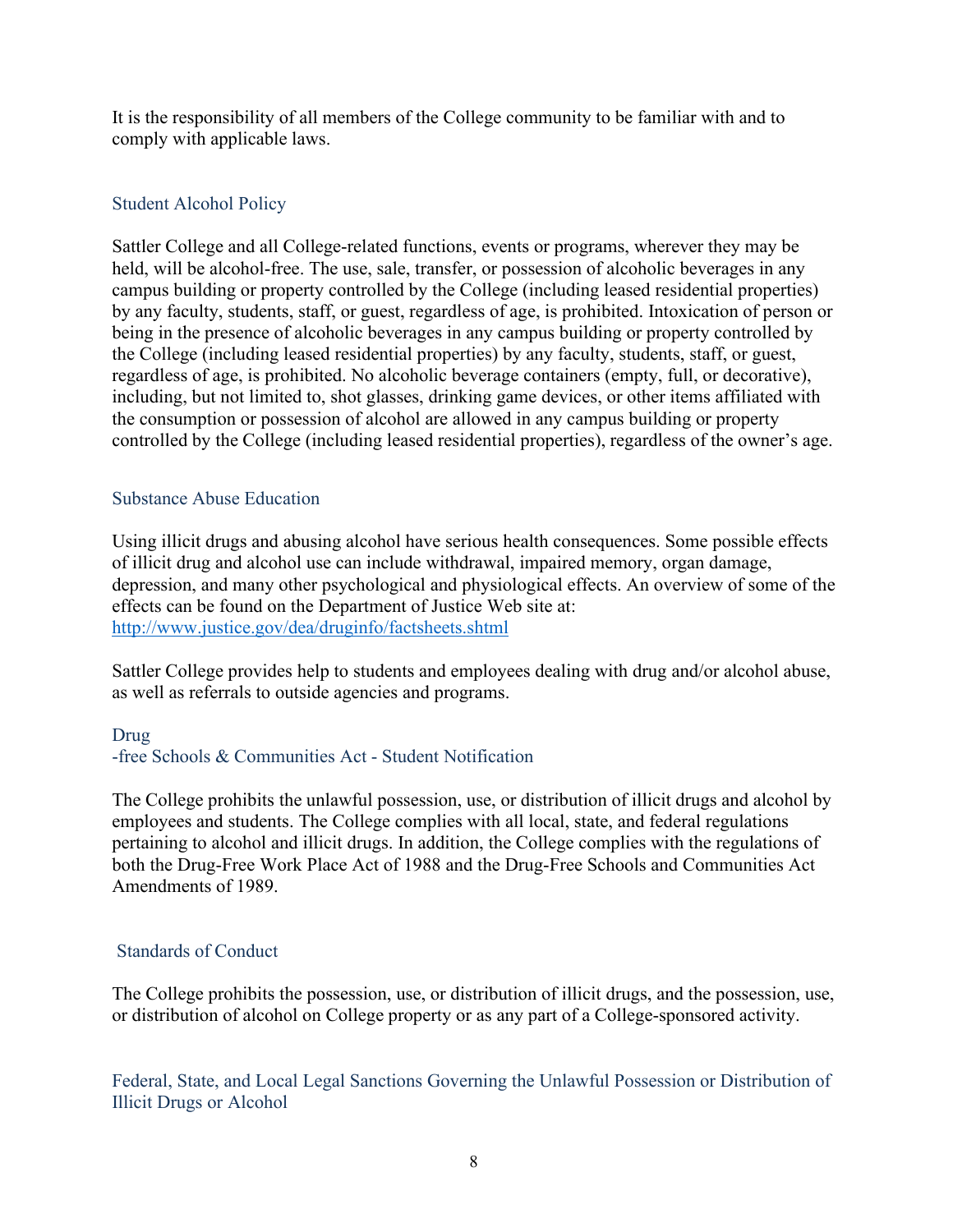Local, state, and federal laws make illegal use of drugs and alcohol serious crimes. Conviction can lead to imprisonment, fines, and assigned community service. Courts do not lift prison sentences in order for convicted persons to attend college. A felony conviction for such an offense can prevent students from entering many fields of employment or professions.

The minimum age for the possession, sale or purchase of alcoholic beverages in Massachusetts is 21 years of age. All state laws apply at Sattler College. Cities and towns in Massachusetts, specifically Boston, prohibit public consumption of alcohol and impose fines for violation. Massachusetts has criminal penalties for the use of controlled substances or drugs, with penalties varying with the type of drug. In general, narcotic, addictive, and drugs with potential for abuse carry heavier penalties. Driving while intoxicated in Massachusetts is a serious offense and there are strict penalties for those convicted, including driver's license suspension and imprisonment.

Possession of drugs is illegal without valid authorization. Under federal law, distribution of drugs to persons under age 21 is punishable by twice the normal penalty; with a mandatory one year in prison and a third conviction is punishable by mandatory life imprisonment.

These penalties apply to distribution of drugs in or within 1,000 feet of a college or school. Federal law sets greatly heightened prison sentences for the manufacture and distribution of drugs, if death or serious injury results from the use of the substance. While penalties for possession are generally not as great as for the manufacturing and distribution of drugs, possession of a relatively large quantity may be considered distribution. Under both state and federal laws, penalties for possession, manufacture, and distribution are much greater for second and subsequent convictions. Many laws dictate mandatory prison terms and the full minimum term must be served. Massachusetts makes it illegal to be in a place where heroin is kept and to be in the company of a person known to possess heroin. Anyone in the presence of heroin at a private party risks a serious drug conviction. Sale and possession of drug paraphernalia is illegal in Massachusetts. Persons convicted of drug possession under state or federal law are ineligible for federal student grants and loans for up to one year after the first conviction, and five years after the second; the penalty for distributing drugs is loss of benefits for five years after the first, 10 years after the second, and permanently after the third conviction.

Students should review the following state laws regarding alcohol and other drugs which are available on the Massachusetts General Court website:

- Chapter 138: Alcoholic Liquors. Online at [www.mass.gov/legis/laws/mgl/gl-138-toc.htm](http://www.mass.gov/legis/laws/mgl/gl-138-toc.htm)
- Chapter 90: Section 24. Driving While Under Influence of Intoxicating Liquor. Online at

[www.mass.gov/legis/laws/mgl/90-24.htm](http://www.mass.gov/legis/laws/mgl/90-24.htm)

• Chapter 94C: Controlled Substances Act. Online at [www.mass.gov/legis/laws/mgl/gl-94c](http://www.mass.gov/legis/laws/mgl/gl-94c)

toc.htm

#### Drugs of Abuse

The term "drugs" broadly includes, without limitation, any stimulant, intoxicant (other than alcohol), nervous system depressant, hallucinogen, or other chemical substance, compound or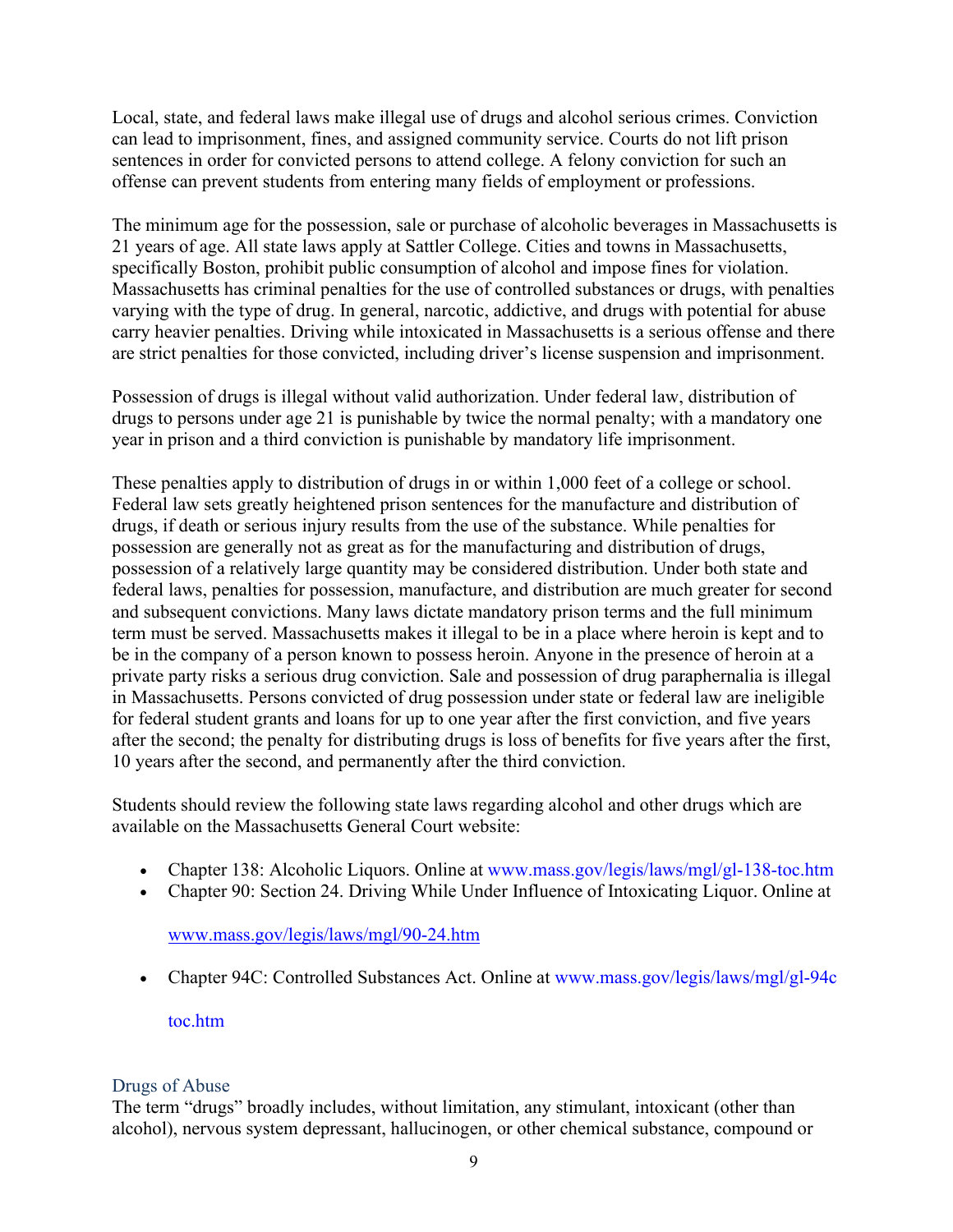combination when used to induce an altered state, including any otherwise lawfully available product used for any purpose other than its intended use (i.e., the misuse of prescription drugs,over the counter drugs, or household products).

The College takes the use of illicit drugs, misuse and abuse of prescription drugs, and possession and distribution of drugs very seriously and will respond accordingly.

# DISCLOSURE OF DISCIPLINARY HEARING RESULTS

the institution will, upon written request, disclose to the alleged victim of a crime of violence (as that term is defined in section 16 of title 18, United States Code), or a non-forcible sex offense, the report on the results of any disciplinary proceeding conducted by such institution against a student who is the alleged perpetrator of such crime or offense. If the alleged victim is deceased as a result of such crime or offense, the next of kin of such victim shall be treated as the alleged victim for purposes of this paragraph.

# POLICIES & PROCEDURES REGARDING SEXUAL MISCONDUCT, RELATIONSHIP VIOLENCE, AND STALKING

#### Introduction

Sattler College believes that Scripture's command to "love your neighbor as yourself" should govern all interpersonal interactions. In conformity to the teaching of Scripture, Sattler College affirms that all human beings bear the image of God (Gen. 1:26); that in Christ there is neither Jew nor Greek, male nor female, bond nor free (Gal. 3:28); and that God in Christ is calling unto himself people from every nation, kindred, people, and tongue (Rev. 7:9). Sattler further affirms that all Christians and Christian institutions are to be subject to governmental authority (Rom. 13:1), unless those authorities demand acts or omissions that would cause them to violate the clear commands of Scripture (Acts 5:29).

Therefore:

- Sattler will comply with all local, state, and federal laws and regulations regarding equal opportunity, harassment, and non-discrimination, to the extent it can in obedience to the Lord.
- Everyone at Sattler deserves and will be afforded equal respect, dignity, and opportunities.
- Sattler will make available educational and employment opportunities to people from every race, ethnicity, and nationality.
- Sattler will educate the whole person, regardless of any physical or other handicaps that person may have.
- Sattler expects all faculty, staff and students to exemplify these biblical principles in their interactions with others.
- Sattler has implemented this Discrimination and Harassment Policy to guide it in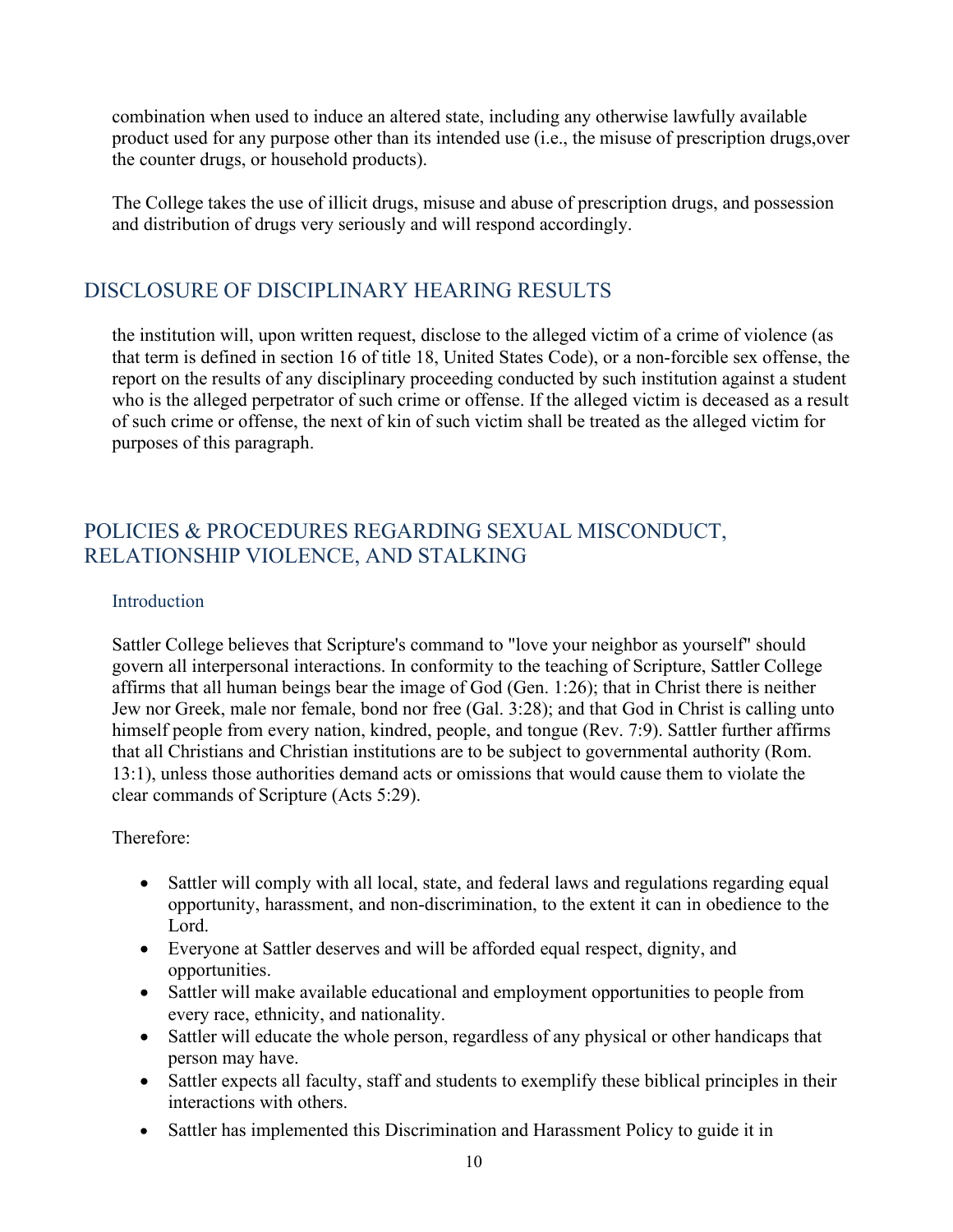implementing these biblical principles in its operations.

#### Notice of Non-Discrimination

Sattler College vigorously rejects all forms of discrimination, harassment and disrespect, especially to groups and individuals that have historically been vulnerable to discrimination. The College strives to foster a respectful, welcoming environment for all students, faculty, and staff. Moreover, Sattler College believes that diversity among its student body, faculty, and staff makes an invaluable contribution to a student's education.

Thus it is the policy of Sattler College--while reserving its lawful rights where appropriate to promote the historic Christian faith in accordance with its mission and founding precepts--to comply with state and federal laws prohibiting discrimination in admissions, employment and in its educational programs on the basis of a person's race, color, national and ethnic origin, sex, religion, disability, age, marital or parental status, sexual orientation, genetic information or family medical history, or military status. Sattler College complies with Titles VI and VII of the Civil Rights Act of 1964, Title IX of the Educational Amendments of 1972, Section 504 of the Rehabilitation Act of 1973, the Americans with Disabilities Act of 1990, and all other applicable civil rights laws and regulations. Sattler is an equal opportunity institution that does not discriminate based on race, color, sex, national origin, age, disability, veteran status, or genetic information. This policy applies to all terms and conditions of employment, admission to and enrollment with the College, including, but not limited to, recruitment, selection, hiring, placement, transfer, promotion, training, compensation, benefits, discipline, termination, educational policies, admission policies, financial aid, scholarship and loan programs, housing and other College-administered programs and activities.

Sattler College will not tolerate, condone or permit discrimination, harassment, and/or retaliation, whether engaged in by employees, students, or third parties who conduct business with Sattler.

Sattler College ("College") seeks to foster a campus environment that supports its educational mission and is committed to providing a safe learning, living, and working environment for all members of the College community that is free from all forms of discrimination, harassment, sexual misconduct and related violence. The College does not discriminate on the basis of sex or gender and this policy prohibits specific forms of behavior that violate Title IX of the Educational Amendments of 1972 ("Title IX") and/or all other applicable state and federal laws. The College also complies with all obligations under the Violence Against Women Reauthorization Act of 2013 ("VAWA") and the Jeanne Clery Disclosure of Campus Security Policy and Campus Crime Statistics Act ("Clery Act").

This policy also reflects the College's commitment to educate, counsel, and train all of the members of the College community about the nature of discrimination, harassment, sexual misconduct, relationship violence and stalking, its impact on individuals and the College community as a whole, and the steps necessary to combat it.

The College prohibits discrimination, sexual and relationship violence of any kind, including sexual assault, sexual harassment, gender-based harassment, sexual exploitation, relationship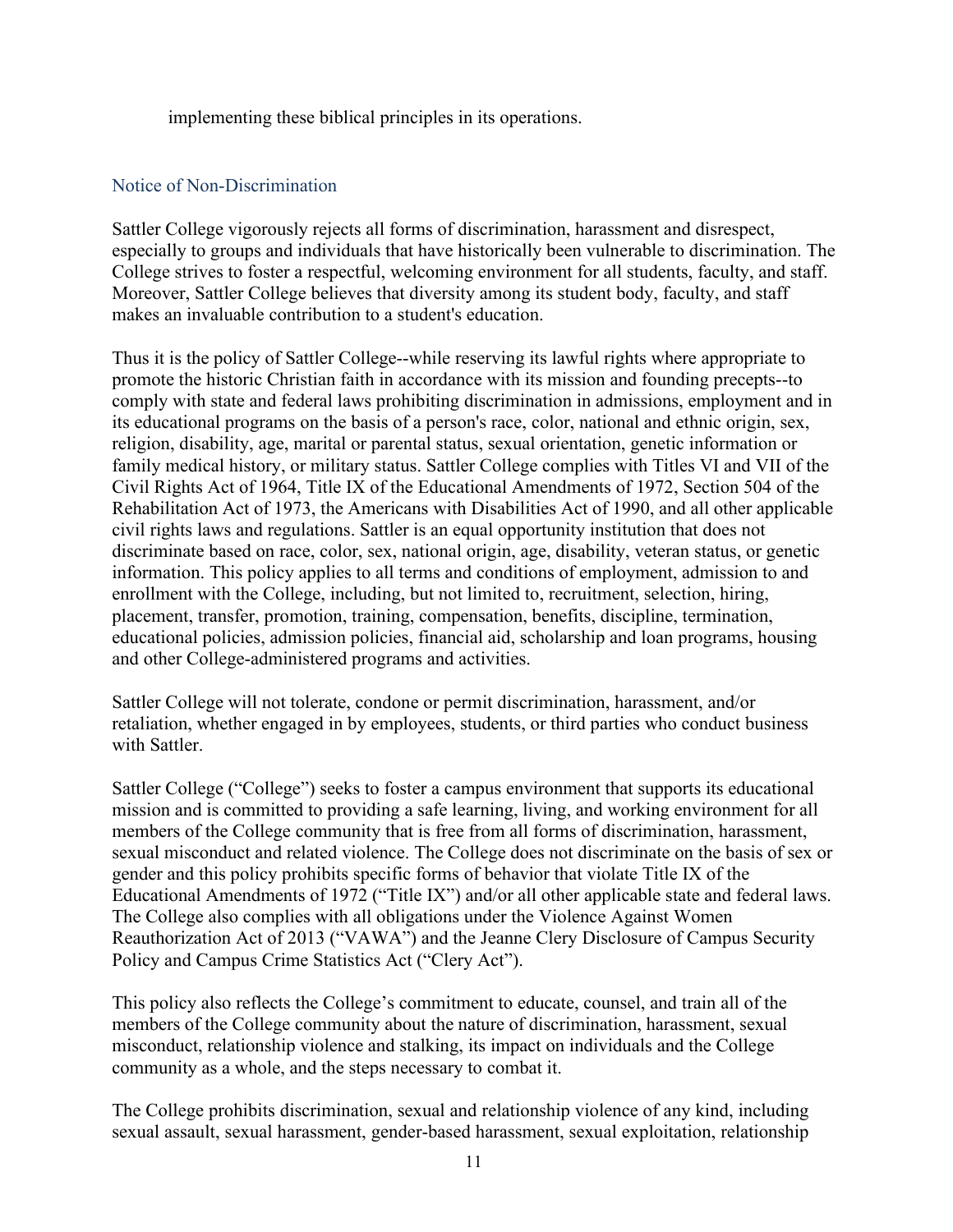violence, stalking, and retaliation against a person for the good faith reporting of any of these forms of conduct or participation in any investigation or proceeding under this policy. Sexual misconduct, relationship violence and stalking are antithetical to the mission of the College and the values it espouses and will be responded to diligently and accordingly. Creating a safe campus environment and a culture of respect is the shared responsibility of all members of the College community, individually and collectively.

The College strongly encourages any person who believes they have been subjected to prohibited conduct by a College student or employee to seek prompt assistance from the resources provide herein.

These procedures outline how the College will proceed once it is made aware that a person believes they have been subjected to prohibited conduct and provides guidelines for providing prompt assistance to the complainant and conducting the investigation and resolution of complaints of violations of the policy in a prompt, fair, equitable, and thorough manner.

#### Summary of Process and Procedures

The College provides a variety of confidential and non-confidential support resources, reporting options and complaint procedures to those persons who believe they have been subjected to sexual misconduct, relationship violence and stalking. The College will work closely with those persons to provide referrals to on-campus or off-campus law enforcement and support resources. The College prohibits retaliation and provides appropriate interim measures including changes to academic and co-curricular activities, living, transportation, dining, and employment situations as well as no contact orders. In keeping with its obligations under Title IX, the College is committed to promptly, fairly, and equitably investigating complaints, ensuring the safety of the complainant, and providing remedies and resources. Sanctions (students and student organizations) and discipline (employees) for violations of this policy will be administered after an investigation by the College and a finding that an individual or student organization is responsible for violating the policy. The Director of Title IX Compliance will oversee the initial response and assessment of reports, the investigation and resolution process.

The following describes the options and procedures in place to respond to and address complaints of sexual misconduct, relationship violence and stalking.

#### To Whom This Policy Applies

This policy applies to admitted students, students who are registered or enrolled for credit or non- credit-bearing coursework, or who are on a leave of absence or suspension ("Students"); College employees, including faculty and staff ("Employees"); Student Organizations, and contractors, vendors, visitors, guests or other third parties ("Third Parties"). This policy pertains to acts of Prohibited Conduct committed by or against Students, Employees, Student Organizations and Third Parties when: the conduct occurs on College grounds or other property owned or controlled by the College;

• the conduct occurs in the context of a College employment or education program or activity, including, but not limited to, College sponsored study abroad, research, on-line or internship programs; or off-campus student activities, such as Alternative Spring Breakand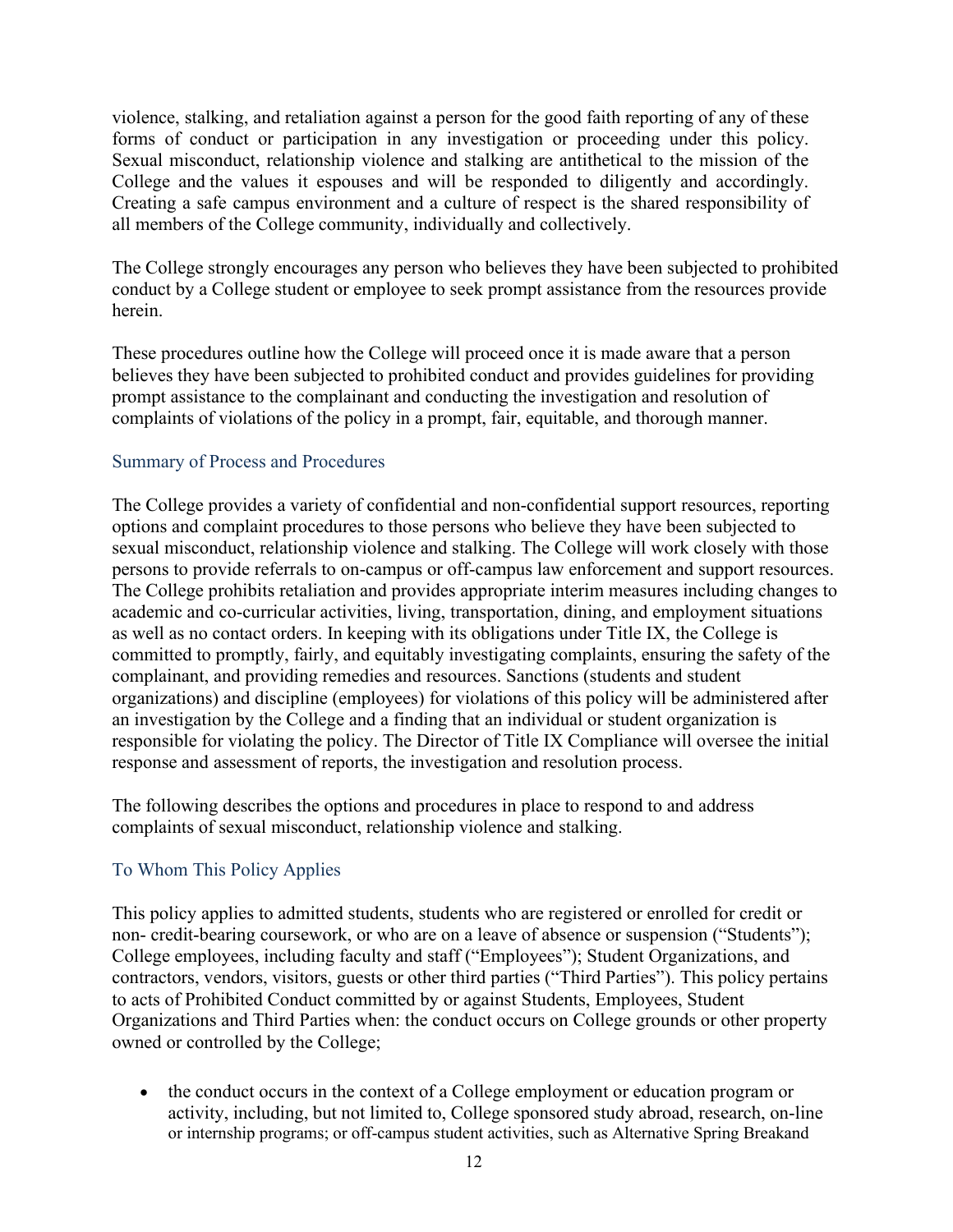athletic events; or

• the conduct occurs outside the context of a College employment or education program or activity, but has continuing adverse effects on or creates a hostile environment for Students, Employees or Third Parties while on College grounds or other property owned or controlled by the College or while participating in off-campus College events or activities.

#### **Prohibited Conduct under This Policy**

Conduct under this policy is prohibited regardless of the sex, sexual orientation and/or gender identity/expression of the complainant. Prohibited conduct includes the following specifically defined forms of behavior.

#### Sexual Harassment

A form of sex discrimination prohibited by Title IX, is defined as any, whether intentional or unintentional, unwelcome sexual advances, requests for sexual favors, and other visual, verbal or physical conduct of a sexual nature constituting sexual harassment when:

- The submission to or rejection of the conduct is explicitly or implicitly made a term or condition of employment or of evaluation in a course or activity, or is used as a basis for employment decisions or academic evaluations; or
- The conduct has the purpose or effect of limiting or interfering with an individual's work or academic performance at the College by creating an intimidating, hostile, or humiliating environment. (see 3.5 Hostile Environment).

Since sexual harassment may take many forms, determining what constitutes sexual harassment depends on the specific facts and contexts where the conduct occurs. The following are examples of conduct which may constitute sexual harassment:

- Unwelcome sexual advances whether they are physical touching or not;
- Sexual epithets or jokes, written or oral references to sexual conduct, or gossip regarding one's sex life; comment on one's body, or one's sexual activity, experiences, or performance;
- Displaying sexually suggestive objects, pictures, writings, etc.;
- Unwelcome leering, whistling, brushing against or touching the body, sexual gestures, or suggestive or insulting comments;
- Persistent and unwanted requests for dates; unwelcome and inappropriate letters, telephone calls, emails, texts, graphics, and other communications or gifts; or
- Sexual violence such as domestic violence, sexual assault, sexual battery, sexual coercion, attempted rape, and rape.

#### Domestic Violence

Domestic violence is defined as a felony or misdemeanor crime of violence committed

- by a current or former spouse or intimate partner of the victim.
- by a person with whom the victim shares a child in common.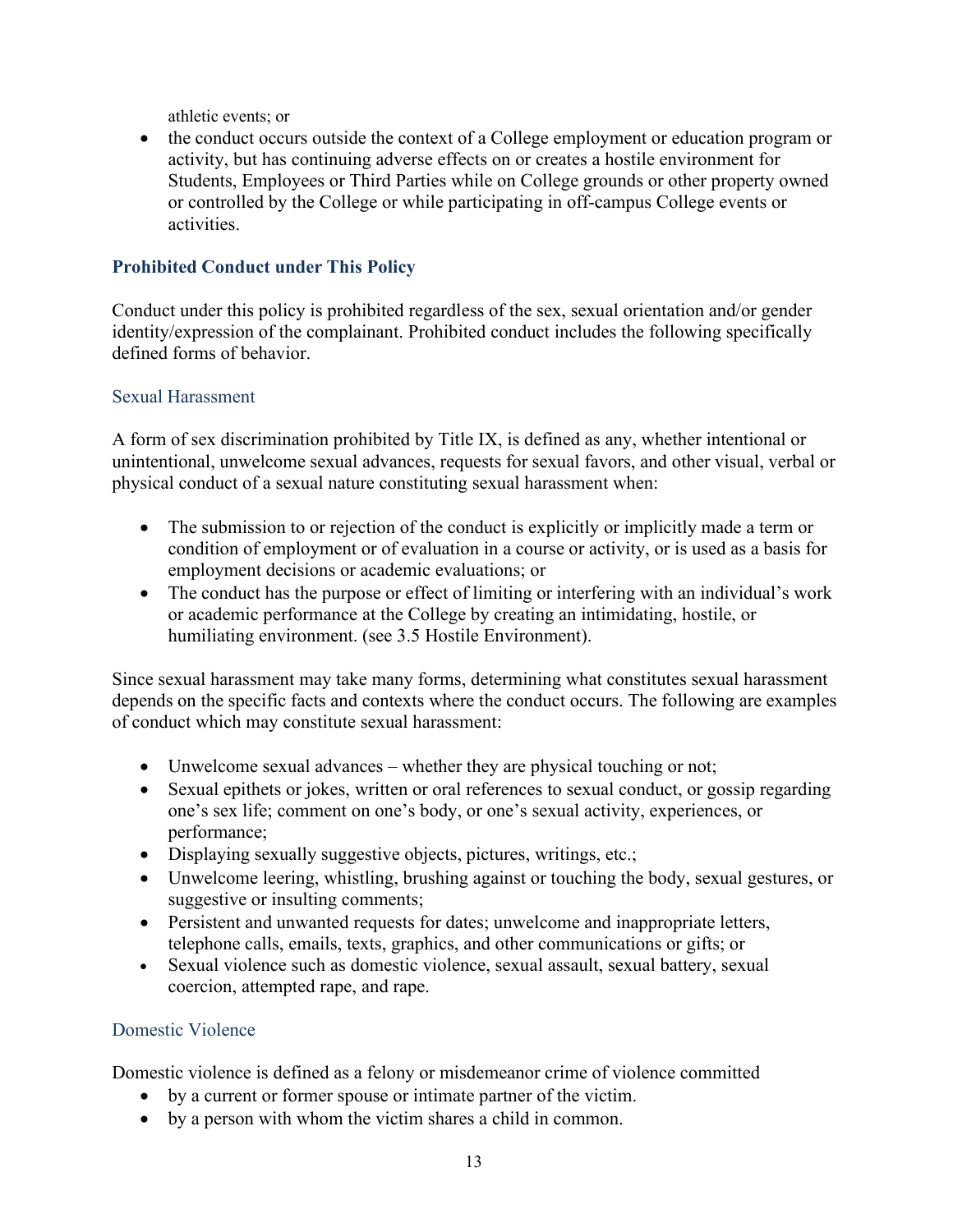- by a person who is cohabitating with, or has cohabitated with, the victim as a spouse or intimate partner.
- by a person similarly situated to a spouse of the victim under the domestic or family violence laws of the jurisdiction in which the crime of violence occurred;
- by any other person against an adult or youth victim who is protected from that person's acts under the domestic or family violence laws of the jurisdiction in which the crime of violence occurred.

#### Hostile Environment

A Hostile Environment based on race, color, sex, national origin, age, disability, veteran status, or genetic information exists when the harassment:

- Is sufficiently serious (i.e., severe, pervasive, or persistent) and objectively offensive so as to deny or limit a person's ability to participate in or benefit from Sattler's programs or activities; or
- When such conduct has the purpose or effect of unreasonably interfering with an individual's employment or learning environment at Sattler.

Mere offensiveness is not enough to create a hostile environment. A serious incident, such as a sexual assault, even if isolated, can create a hostile environment. Stalking, domestic violence or dating violence may also rise to the level of creating a hostile environment.

In determining whether harassment has created a hostile environment, consideration will be made as to whether a reasonable person in a similar situation would have perceived the conduct as objectively offensive. Also, the following factors will be considered:

- The degree to which the conduct affected one or more students' education or individual's employment;
- The nature, scope, frequency, duration, and location of incident or incidents; and
- The identity, number, and relationships of persons involved.

#### Sexual Exploitation

Sexual exploitation is any act of taking non-consensual, unjust or abusive sexual advantage of another person for one's own advantage or benefit or to benefit or advantage anyone other than the person being exploited. Sexual Exploitation includes, but is not limited to:

- Causing or attempting to cause the incapacitation of another person in order to gain a sexual advantage over such person;
- Prostituting another person (i.e., personally gaining money, privilege or power from the sexual activities of another);
- Non-Consensual videotaping, photographing, or audio-recording of sexual activity and/or distribution of these materials via media such as, but not limited to, the Internet;
- Exceeding the boundaries of consent (e.g., allowing another person to observe consensual sex without the knowledge of or consent from all participants);
- Voyeurism (i.e., observing a person who is engaged in a private act, for the purpose of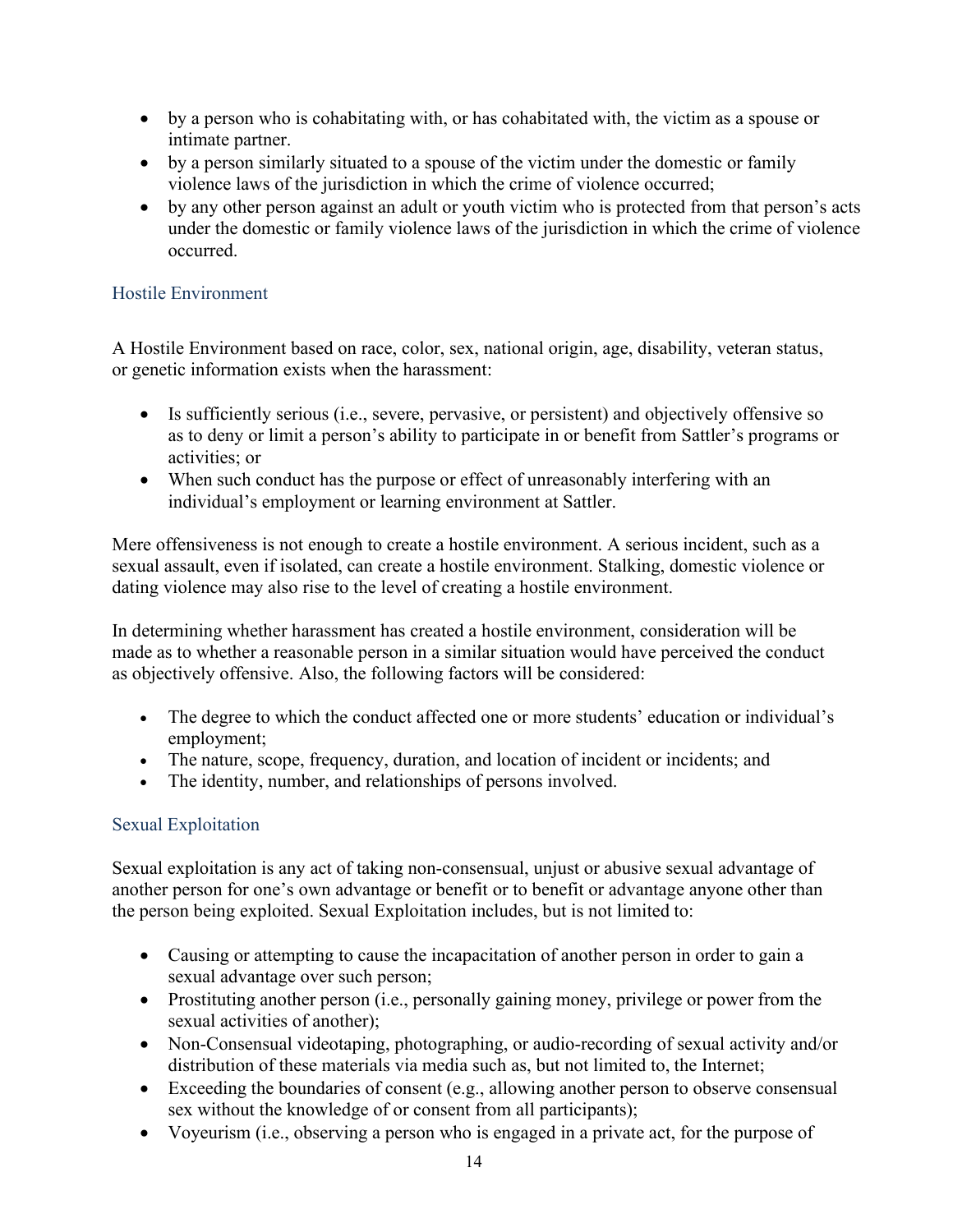obtaining sexual arousal or sexual gratification, without the consent of the person being observed); and

• Knowingly or recklessly transmitting a sexually transmitted disease (including HIV) to another individual.

#### Relationship Violence

Dating violence is violence by a person who has been in a romantic or intimate relationship with the victim. Whether there was such relationship will be gauged by its length, type, and frequency of interaction.

#### Stalking

Stalking is a course of conduct or pattern of words, whether verbal, written or electronic, directed at a specific person that would cause a reasonable person to fear for her, his, or others safety, or to suffer substantial emotional distress. A course of conduct means two or more acts including but not limited to acts in which the alleged stalker directly or indirectly or through third parties by any action or means, follows, monitors, surveils, threatens, or communicates to or about a person or interferes with a person's property.

Stalking includes, but is not limited to:

- Non-consensual communication that includes: in-person, e-mail, phone, voice message, text messages, social networking postings, instant messages, blogs, pictures on web sites, written letters, gifts, cards or other communication.
- Following, pursuing, waiting, showing up uninvited at a workplace, residence, classroom or other location frequented by victim.
- Surveillance and other types of observation, whether in person or by electronic means.

Massachusetts General Laws Chapter 265, section 43 prohibits stalking in the commonwealth. Stalking is defined as the following behavior:

- Willfully and maliciously engaging in conduct that seriously alarms or annoys a specific person and would cause reasonable person to suffer substantial emotional distress; and
- Making threats with the intent to the place person in fear of death or bodily injury. The threatening conduct may be written or verbal and includes mail, phone calls, email and other internet communications, text messages, and other instant messages.

#### Retaliation

Retaliation is action taken by an accused individual or an action taken by a third party against any person because that person has opposed any practices forbidden under this policy or because that person has filed a complaint, testified, assisted, or participated in any manner in an investigation or proceeding under this policy. Retaliation includes intimidating, threatening, coercing, or in any way discriminating against or harassing an individual because of the individual's complaint or participation. Action is generally deemed retaliatory if it would deter a reasonable person in the same circumstances from opposing practices prohibited by this policy.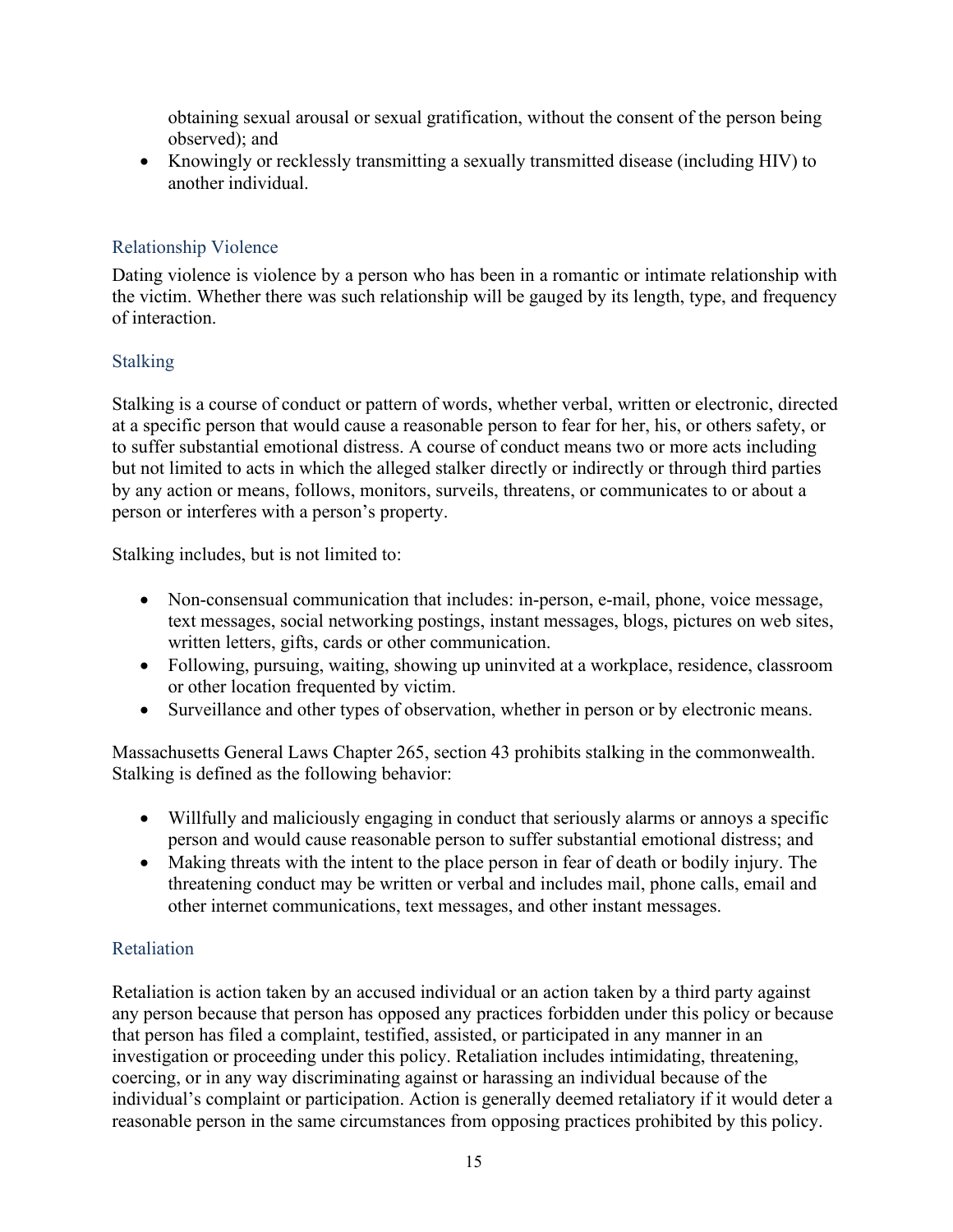Sattler will not retaliate against anyone who reports or provides information concerning discrimination, harassment, sexual misconduct, stalking and/or retaliation, nor permit any other employee or student to do so. Retaliation is a serious violation of this policy. Anyone found to have retaliated against another for reporting such violations will be subject to appropriate discipline. Individuals who believe they have been subject to any acts of retaliation or threatened with retaliation, should promptly report it using the procedures outlined in Grievance Procedures.

#### Report of Sexual Misconduct, Relationship Violence and Stalking

All College employees must, within 24 hours of receiving the information, report information they have about alleged or possible sexual discrimination, sexual harassment, and sexual misconduct involving students to the Dean of Students. Failure of an employee to report an incident or incidents of harassment or discrimination of which they become aware is a violation of College policy and can be subject to disciplinary action for failure to comply.

#### Confidentiality

Sattler will treat all information submitted in connection with such a grievance as confidential. Subject to FERPA and other applicable privacy laws, however, the Sattler official investigating the grievance will inform individuals with a legitimate need to know of the grievance and may provide them related information as necessary to allow the Sattler official to conduct a meaningful and thorough investigation. The Sattler official investigating the grievance will inform all involved parties of the need to maintain the confidentiality of such information.

In addition, information about complaints and reports, absent personally identifiable information, may be reported to Sattler officials and external entities for statistical and analysis purposes pursuant to federal and state law and College policy.

#### Complainant Request for Anonymity or Inaction

If a reporting party does not wish for his or her name to be shared, does not wish for an investigation to take place, or does not want a formal resolution to be pursued, the reporting party may make such a request to the Dean of Students, who will evaluate that request in light of the duty to ensure the safety of the campus and comply with federal law. Note that the College's ability to remedy and respond to a reported incident may be limited if the reporting party does not want the institution to proceed with an investigation.

In cases indicating pattern, predation, threat, weapons and/or violence, the College will likely be unable to honor a such a request. In cases where the circumstances do allow the College to honor that request, the College will offer interim supports and remedies to the reporting party and the community but will not otherwise pursue formal action. A reporting party has the right, and can expect, to have allegations taken seriously by Sattler when formally reported, and to have those incidents investigated and properly resolved through these procedures.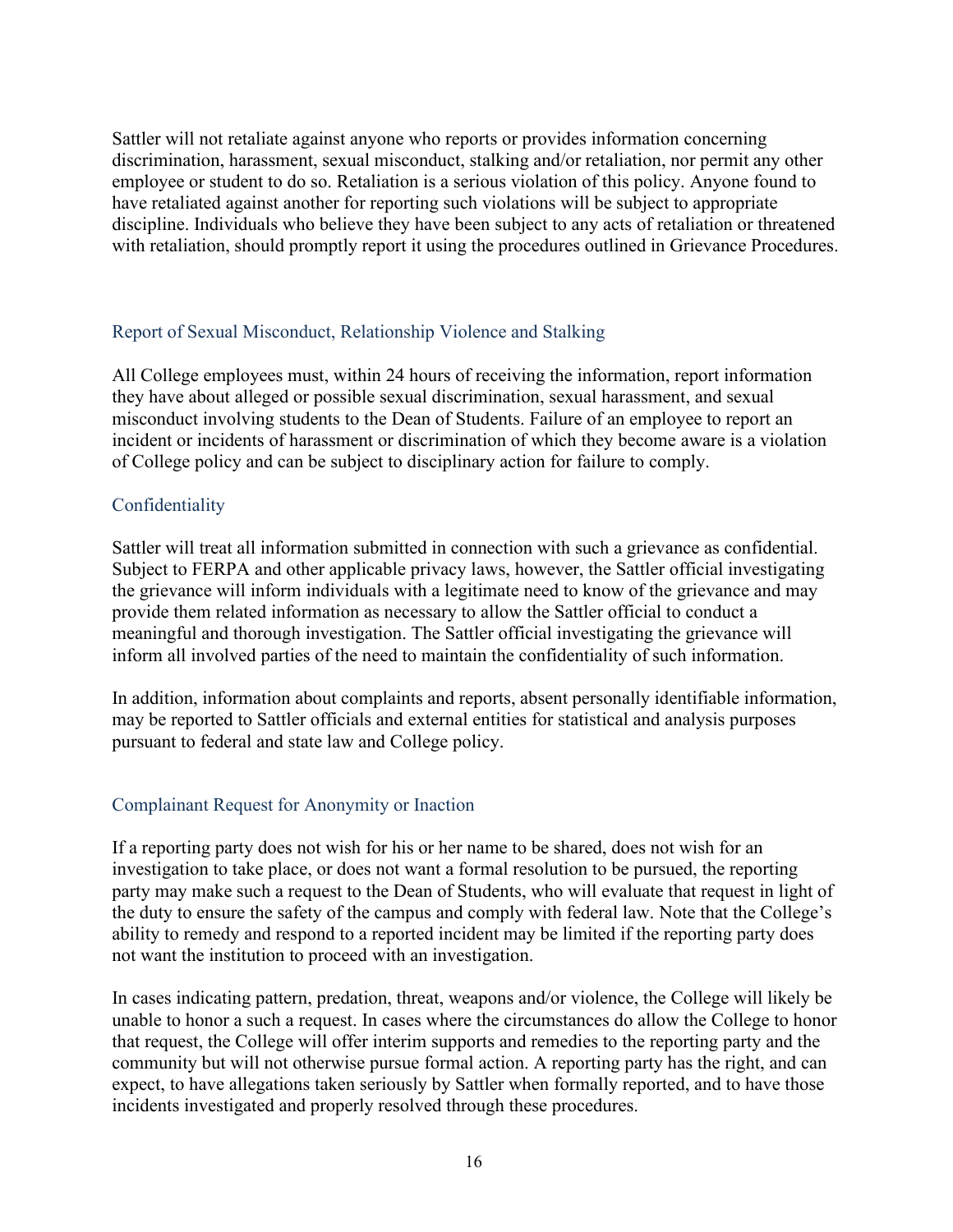As required by law, all disclosures to any Sattler employee of an incident of a sexual crime must be reported to the Dean for crime statistics record keeping. In making such a report, all personally identifiable information is kept confidential, but statistical information must be passedalong to the Dean regarding the type of incident and its general location (on or offcampus, in the surrounding area, but no addresses are given), for publication in the annual Safety and Security report (i.e., Clery Report). This report helps to provide the community with a clear picture of the extent and nature of campus crime to ensure greater community safety. Local law enforcement agencies and campus security authorities are federally mandated to report crime statistics.

Survivors of a sexual crime should be aware that administrators must also issue timely warnings for incidents reported to them that continue to pose a substantial threat of bodily harm or danger to members of the campus community. Sattler will ensure that a survivor's name and other identifying information is not disclosed, while still providing enough information for members of the Sattler community to make safety decisions considering the danger.

#### Reporting to College Safety and Security

Complaints and reports should be made as soon as possible after an incident. The Dean of Students coordinates and tracks all complaints and reports under this procedure.

There is no time limitation on the filing of a complaint; however, if the respondent is no longer subject to the College's jurisdiction, the ability to investigate and respond may be limited.

There are several avenues available for submitting a complaint or report:

- Use the online reporting form on Populi;
- Call Mr. Zachary Johnson at the numbers listed above;
- Send an email to Mr. Zachary Johnson;
- Mail a letter to Mr. Zachary Johnson;
- Visit Mr. Zachary Johnson's office; or
- Report to another trusted College official who will provide information to the Dean of Students.

If there is a complaint about the Dean of Students, or if the Dean of Students has a complaint, that complaint should be filed with the Dean of the College. The Dean will appoint another trained individual to take the place of the Dean of Students for purposes of the complaint.

#### Reporting to the College's Director of Title IX Compliance

The College has designated the Director of Title Compliance as the Title IX Coordinator. A report of sexual misconduct, relationship violence and stalking can be made directly to the Director of Title IX Compliance. All Responsible Employees must inform the Director of Title IX Compliance if they receive a report, and complete the Sexual Misconduct, Relationship Violence and Stalking Report Form. The Colleges Director of Title IX Compliance is:

Director of Title IX and Clery Act Compliance, Zachary Johnson, 17th floor, 100 Cambridge Street, Boston, MA at [zjohnson@sattlercollege.org](mailto:zjohnson@sattlercollege.org)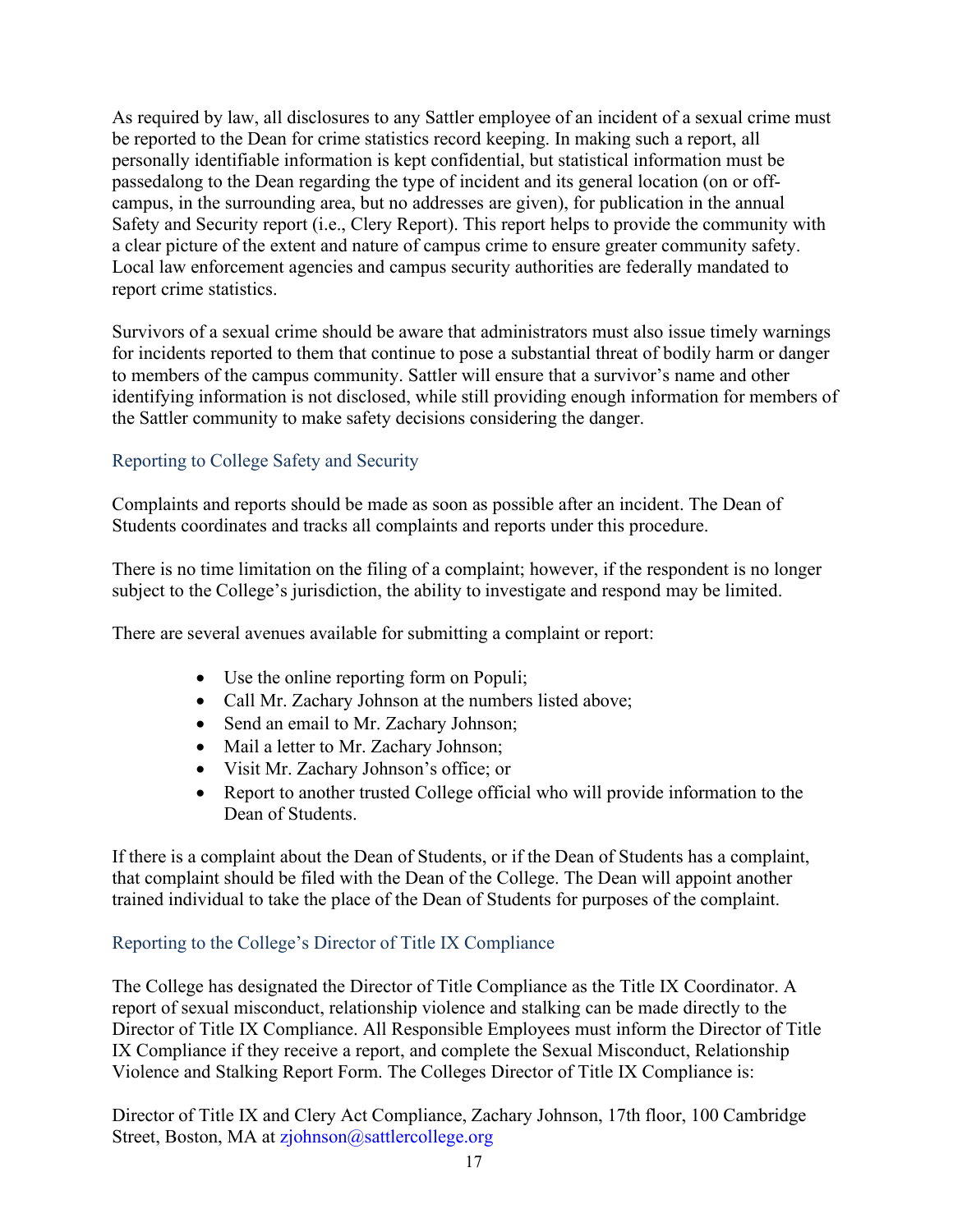#### Reporting to a Responsible Employee

A Responsible Employee is any College employee who is not a Confidential Employee. Except with respect to disclosures at public events and certain research-based disclosures, see Section E, a Responsible Employee is required to report to the Colleges Director of Title IX Compliance and complete the Sexual Misconduct, Relationship Violence and Stalking Report Form with all information (e.g., the names of the reporting individual, the parties, any witnesses, and any other relevant information, including the date, time and specific location of the alleged incident) disclosed to them about an incident of prohibited conduct. Upon receipt of a report of prohibited conduct, and until any investigation into the report has been completed, the College will provide reasonable protective measures and interim support to provide a safe educational and work environment and to prevent additional prohibited conduct, even when there is no specific request for protective action. To the extent possible, information reported to the Director of Title IX Compliance will be shared only with a limited circle of other College employees who "need to know" in order to assist in the assessment, investigation, and resolution of the reported incident. A student may wish to tell a Responsible Employee what happened but also to maintain confidentiality (i.e., may request that the College not share their identity with the alleged perpetrator(s), that no investigation occur, and/or that no disciplinary action be taken). This "Request for Confidentiality" should be indicated on the Report Form. The College will seek to honor the individual's Request for Confidentiality to the extent it can do so consistent with its obligation to provide a safe and non-discriminatory learning, living, and working environment for all members of the College community.

Due to the Responsible Employee's obligation to notify the Director of Title IX Compliance of any reports of prohibited conduct received, when possible, the Responsible Employee should inform the complainant of the employee's reporting obligations before a complainant reveals any information to a Responsible Employee. If the complainant wants to maintain confidentiality, the Responsible Employee should direct the complainant to confidential resources. If the complainant wants to inform the Responsible Employee of what happened but also maintain confidentiality, the Responsible Employee should inform the complainant that the College will consider the request, but cannot guarantee that the College will be able to honor the request. In reporting the details of the incident to the Director of Title IX Compliance, the Responsible Employee will also inform the Director of Title IX Compliance of the complainant's request for confidentiality.

When a complainant requests that the College investigate a report of prohibited conduct, to the extent possible, information reported to a Responsible Employee will be shared only with those responsible for handling the College's response to the Report. Additionally, the Responsible Employee will endeavor to report only information relevant to the current Report. A Responsible Employee should not share information with law enforcement without the reporting party's consent or unless the reporter has also reported the incident to law enforcement.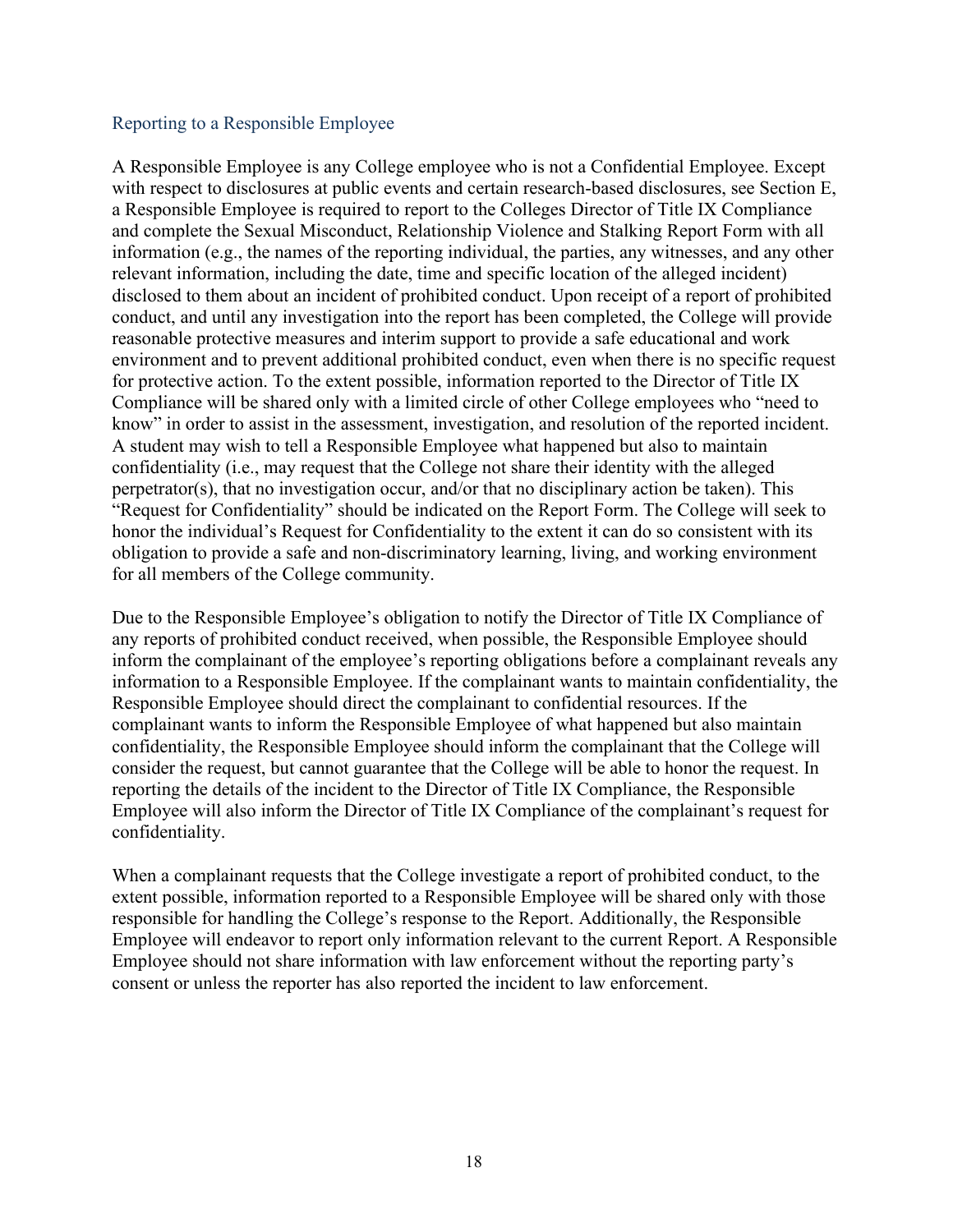Off-Campus Counseling and Advocacy Resources

Boston Area Rape Crisis Center (BARCC)

800-841-8371 (24-hour hotline) [www.barcc.org](http://www.barcc.org/)

BARCC offers free, confidential services to sexual assault survivors, their friends and families. It also operates a 24-hour confidential hotline that provides survivors of sexual assault with telephone counseling and personal support. The Center also maintains a referral network of survivor support groups (call 617-492-RAPE or 617-492-7273).

Jane Doe Inc. (Massachusetts Coalition Against Sexual Assault and Domestic Violence)

617-248-0922/TTY/TTD: 617-263-2200  $info(\hat{\omega})$  anedoe.org/find help/find help

Jane Doe Inc. is an interactive service locator tool to find sexual assault and domestic violence resources in your area and a map of service providers across Massachusetts.

Victim Rights Law Center (VRLC)

617-399-6720 [www.victimrights.org](http://www.victimrights.org/)

VRLC is dedicated to serving the legal needs of sexual assault victims. The VRLC provides free

#### **The College's Response to a Report of Sexual Misconduct, Relationship Violence or Stalking**

Upon receiving a report, the Dean of Students will evaluate the information received and determine what further actions should be taken following the procedures described in 11.0 Grievance Procedures. The Dean of Students will take steps, either directly with the complainant or through a reporting employee, to provide information about the College's Grievance Procedures, as well as available health and counseling resources and options for criminal reporting.

Violations of this policy will be addressed through the Grievance Procedures, depending upon the totality of the facts and circumstances. If an investigation reveals that a violation has occurred, appropriate responsive action will be implemented.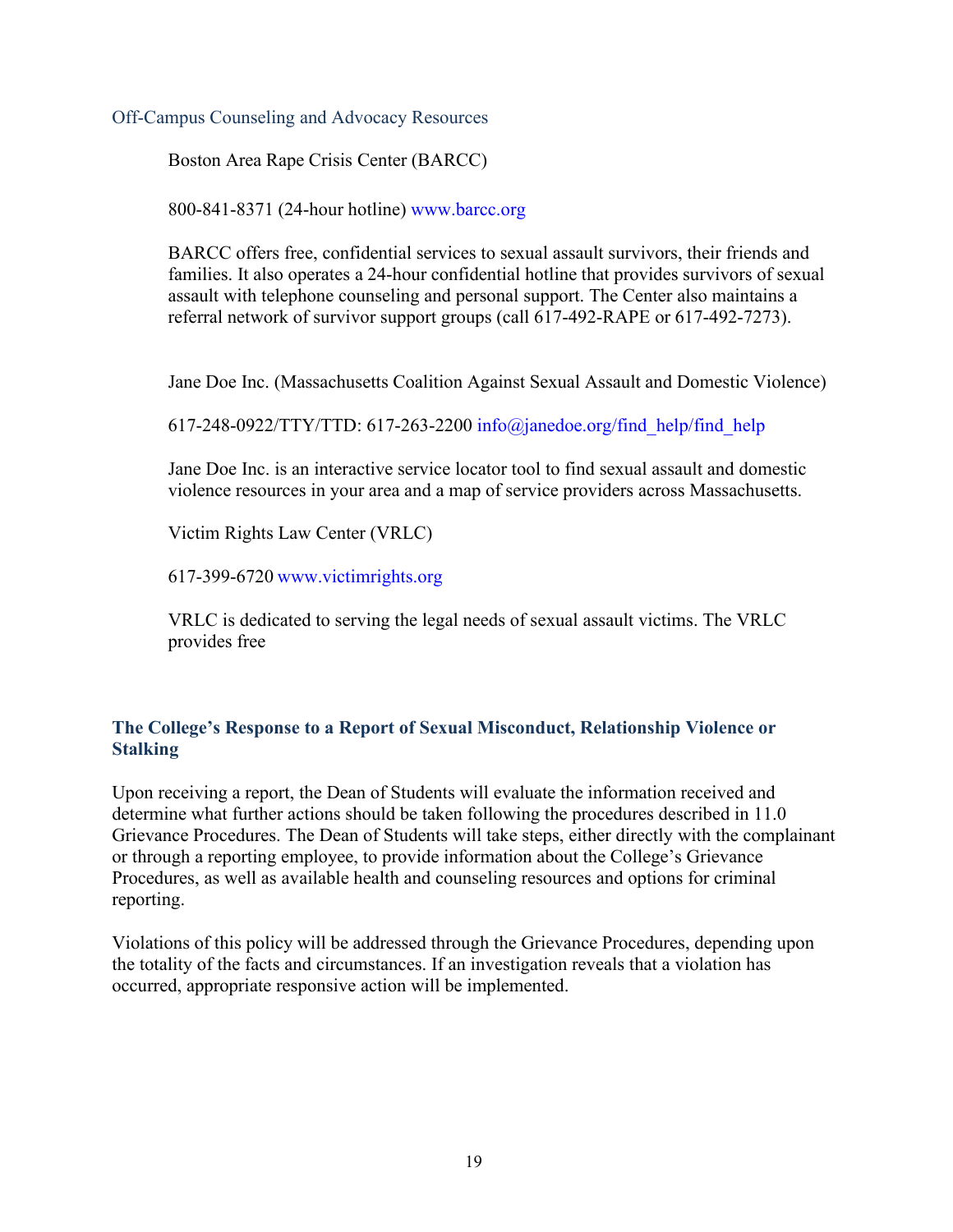**Employees:** Responsive action for employees found to have violated this policy may include, for example, a requirement not to repeat or continue the conduct; training; referral to counseling; no-contact orders; and disciplinary actions such as warnings, reprimands, withholding of a promotion or pay increase, reassignment, loss of oversight or supervisory responsibility, temporary suspension without pay, compensation adjustments, or termination. In addition to or in place of the above responsive actions, the College may assign any other sanctions as deemed appropriate.

**Students:** Responsive action for students found to have more likely than not violated this policy may include, for example, a requirement not to repeat or continue the discriminatory, harassing, or retaliatory conduct; training; referral to counseling; nocontact orders; removal from residential housing; removal from leadership positions; loss of privileges; withholding of a student's diploma for a specified time and/or denial of student participation in commencement activities; revocation of a previously-awarded degree for serious violations committed by a student prior to graduation; and disciplinary actions such as warnings, reprimands, general disciplinary probation, restrictive disciplinary probation, suspension, or dismissal. In addition to or in place of the above responsive actions, the College may assign any other sanctions as deemed appropriate.

In instances where Sattler is unable to act in response to a violation because a complainant insists on confidentiality or for some other reason, Sattler will nonetheless pursue other responsive steps to limit the effects of the conduct at issue and prevent its recurrence. See Absence of a Grievance Complaint below.

In addition to the above, the College may also take appropriate action if it does not find discrimination or harassment that creates a hostile environment or results in a tangible employment or educational action, but

- the College found that the respondent engaged in disruptive behavior or
- to prevent the creation of a hostile environment.

#### Interim Measures in All Instances

The College may institute interim measures to assist or protect the parties and others during the grievance process, as necessary. Such measures for a student complainant may include arranging for changes in class schedules or living arrangements, issuing a no-contact order, obtaining counseling, and modifying test schedules or other class requirements temporarily. For an employee complainant, the College may temporarily reassign or place on administrative leave an employee alleged to have violated the Sattler Discrimination and Harassment Policy. The College may suspend a student or employee pending the completion of resolution process, particularly when in the judgment of the Dean of Students the safety or well-being of any member(s) of the campus community may be jeopardized by the presence on-campus of the responding party whose behavior is in question. In all cases in which an interim suspension is imposed, the student or employee will be given the option to meet with the Dean of Students prior to such suspension being imposed, or as soon thereafter as reasonably possible, to show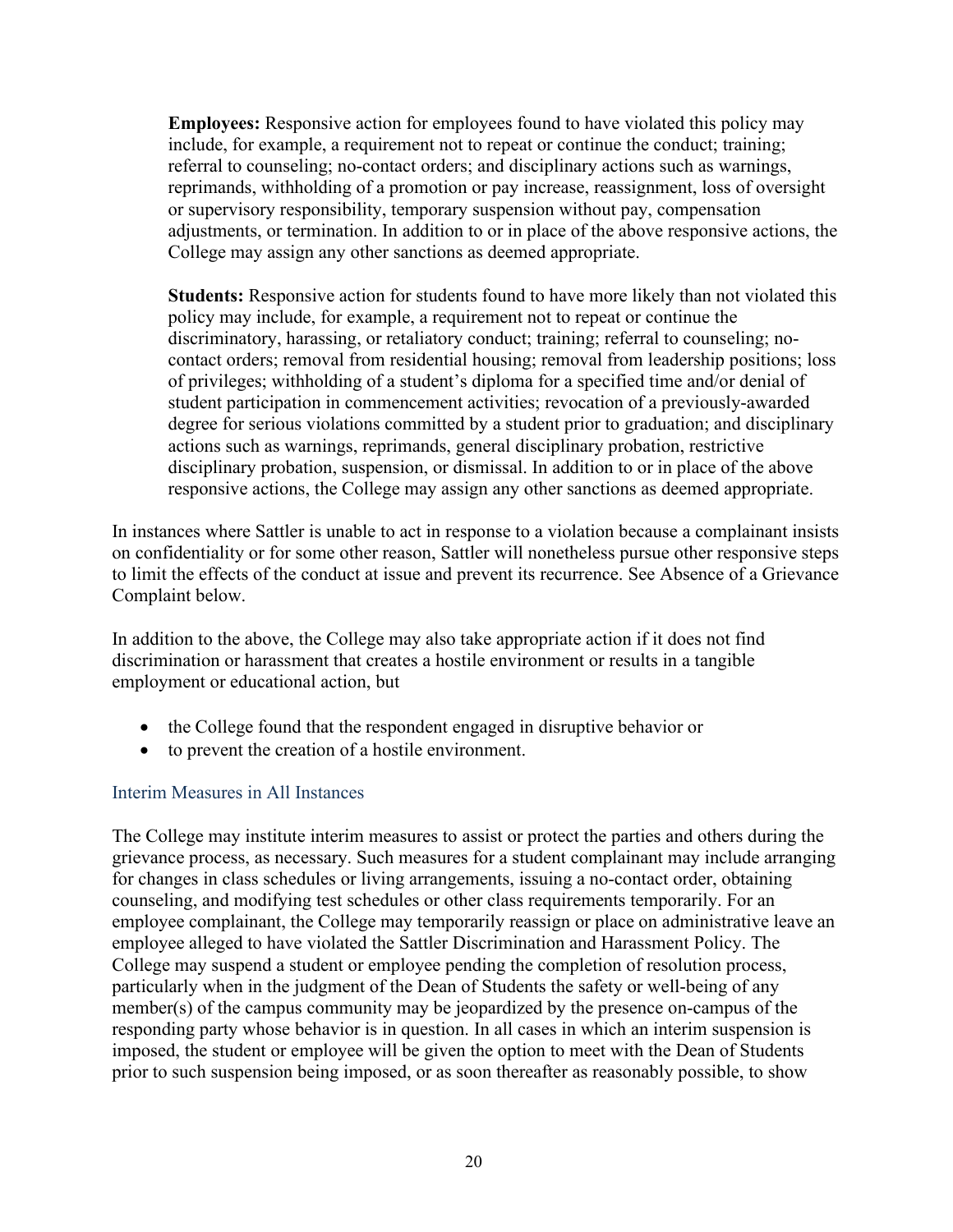cause why the suspension should not be implemented. The Dean of Students has sole discretion to implement or stay an interim suspension and to determine its conditions and duration.

During an interim suspension, a student or employee may be denied access to College housing and/or the College campus and events. As determined by the Dean of Students, this restriction can include classes and/or all other College activities or privileges for which the student might otherwise be eligible. At the discretion of the Dean of Students, alternative coursework options may be pursued to ensure as minimal an impact as possible on the responding party.

Additionally, the College may enact any other measure which can be tailored to the involved individuals to achieve the goals of this Policy. Such interim measures may be implemented regardless of whether the victim chooses to report a crime to building security services or local law enforcement.

#### Determining the Investigation Approach

Following the meeting with the complainant, the Dean of Students conducts a preliminary inquiry to determine if there is reasonable cause to believe the policy has been violated. The preliminary inquiry typically takes 1-3 business days. This inquiry may also serve to help the Dean of Students determine whether the allegations show evidence of violence, threat, pattern, predation and/or use of a weapon, if the reporting party has asked for no action to be taken. In any case where violence, threat, pattern, predation, and/or use of a weapon is not evidenced, the Dean of Students may respect a reporting party's request for no action and will investigate only so far as necessary to determine appropriate remedies. As necessary, Sattler reserves the right to initiate resolution proceedings without a formal report or participation by the reporting party.

In cases where the reporting party wishes to proceed, or the College determines it must proceed, and the preliminary inquiry shows that reasonable cause exists, the Dean of Students will direct that the allegation will be resolved through one of the processes discussed briefly here and in greater detail below:

- Informal Resolution typically used for less serious offenses and only when both parties agree to informal resolution
- Formal Resolution resolution by an investigator

The process followed considers the preference of the parties but is ultimately determined at the discretion of the Dean of Students. Informal Resolution may only occur if selected by all parties, otherwise the Formal Resolution process applies.

# Investigation

In conducting the investigation, the investigator may interview the parties (if available) and any other persons believed to have relevant factual knowledge, as well as review relevant documents as appropriate. The parties will have an equal opportunity to present relevant witnesses and other evidence. Neither party will have the right to directly cross-examine the other; however, the parties may propose relevant questions to the investigator to ask of the other party.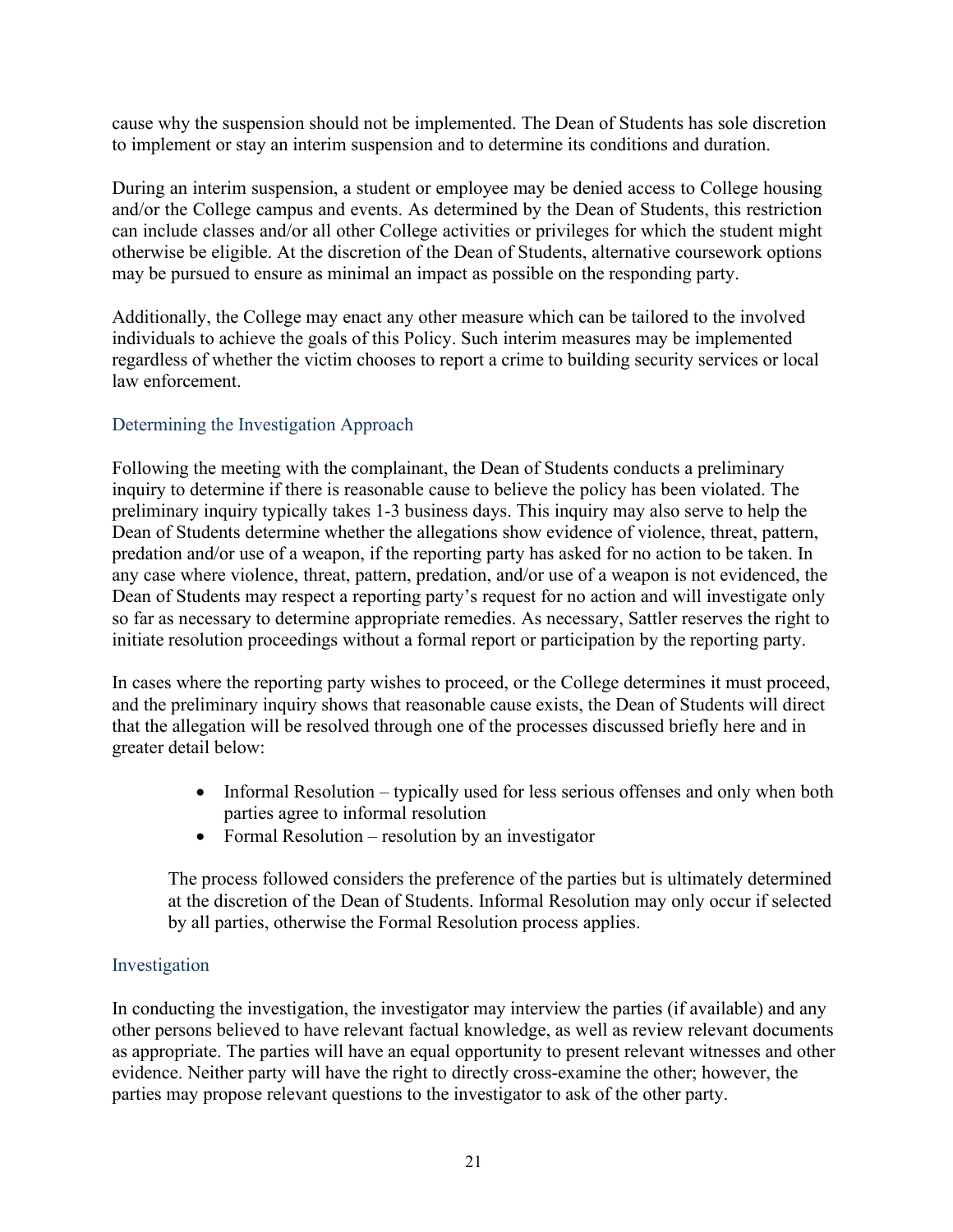Any evidence the investigators believe is relevant and credible may be considered, including history and pattern evidence. They may exclude irrelevant or immaterial evidence and may choose to disregard evidence lacking in credibility or that is improperly prejudicial. The investigators will not consider incidents not directly related to the possible violation, unless they show a pattern, nor will they meet with or consider character witnesses.

Both parties will receive timely notice of any meetings scheduled with the Dean of Students or Investigator. Both parties will likewise have equal access to any information that will be used during informal or formal resolution processes, including appeals.

At any point during the investigation, if it is determined there is no reasonable cause to believe that the College's discrimination and harassment policy has been violated, the Dean of Students has authority to terminate the investigation and end resolution proceedings.

The investigation will result in a written Report of Investigation determining whether there is a preponderance of the evidence to believe that the respondent engaged in a policy violation. Preponderance of evidence means that the investigator must be convinced based on the information provided that a policy violation was more likely to have occurred than to not have occurred to find the accused responsible for violating the policy.

The Report of Investigation will detail the following:

- 1. Findings of Fact. The investigator will determine, using the preponderance of the evidence standard, the facts surrounding the alleged conduct.
- 2. Findings of Policy Violation. The investigator will apply the discrimination and harassment policy to the facts to determine, using the preponderance of the evidence standard, if the conduct found to have occurred was a violation of the policy.

In making the determination of whether harassment has created a hostile environment, the investigator will consider not only whether the conduct was unwelcoming to the complainant, but also whether a reasonable person in the complainant's situation would have perceived the conduct as objectively offensive.

The investigator will provide a preliminary draft of the Report of Investigation to the Dean of Students. If the Dean of Students is satisfied that a prompt, thorough and fair investigation has been completed, the Dean of Students will forward only the Findings of Fact to the parties to review. Both parties may, within 3 business days, submit a written response to the Findings of Fact suggesting alterations, amendments or corrections to the Findings of Fact. The Dean of Students will review any submitted responses with the investigator, who may, at his or her discretion, alter or amend the Report of Investigation based on those responses. The investigator will then provide to the Dean of Students the final Report of Investigation within 3 business days.

If the investigator finds by a preponderance of the evidence of a policy violation does not exist, the Dean of Students will simultaneously provide the investigator's written Report of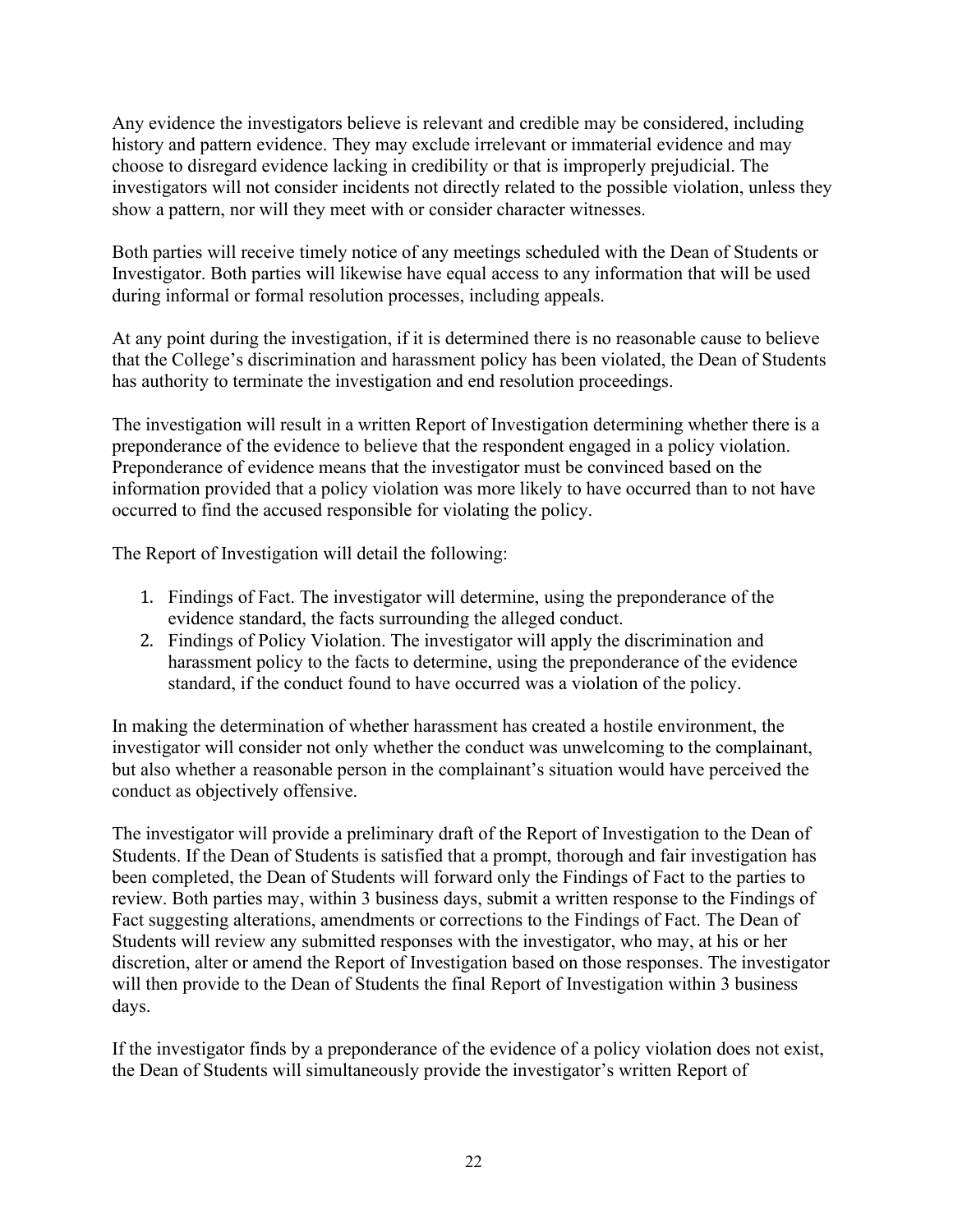Investigation to both the complainant and accused, and the matter is closed. Either party may appeal the finding to the Dean as set forth in Appeals process.

If the investigator finds by a preponderance of the evidence of a policy violation does exist, the investigator's written Report of Investigation will include a rationale for the result, recommendations for steps to take to prevent recurrence of any such violation, and as appropriate, remedies for the complainant. The Dean of Students will immediately provide the Report of Investigation to one of the following discipline authorities for a determination of appropriate sanctions as follows:

- 1. If the respondent is a student or employee, the Dean of Students will impose sanctions;
- 2. If the accused is a third party, the Dean of Students will enact appropriate responsive action as appropriate, which may include removal from the campus(es) and termination of any applicable contractual or other arrangements.
- 3. If the accused is the president, the matter will be referred to the Chair of the Board of Trustees for imposition of sanctions;

Factors considered when determining a sanction may include: the nature, severity of, and circumstances surrounding the violation; the respondent's disciplinary history; previous allegations or allegations involving similar conduct; any other information deemed relevant; the need for sanctions to bring an end to the discrimination, harassment and/or retaliation; the need for sanctions to prevent the future recurrence of discrimination, harassment and retaliation; the need to remedy the effects of the discrimination, harassment and/or retaliation on the complainant and the community.

Written Notification of Sanctions, including the rationale thereof, will be provided to the Dean of Students by the respective discipline authority within 5 business days of receiving the investigator's Report of Investigation. The Dean of Students will provide the Report of Investigation and Notification of Sanctions to the parties simultaneously within 5 business days of the receiving the authority's decision.

The Report or Investigation and Notification of Sanctions may be delivered by one or more of the following methods: in person (preferred); mailed to the local or permanent address of the parties; or emailed to the parties' email address on file with Sattler. Once emailed, mailed, and/or received in person, notice will be presumed to have been delivered

Both parties will be afforded an opportunity to file an appeal of the resolution as set forth below in Appeals process.

#### Standard of Proof

The standard used in determining the responsibility of the respondent(s) is the "preponderance of the evidence," standard, which is whether the evidence gathered and information provided during the investigation supports a finding that it is more likely than not that the respondent violated the Policy Regarding Sexual Misconduct, Relationship Violence and Stalking.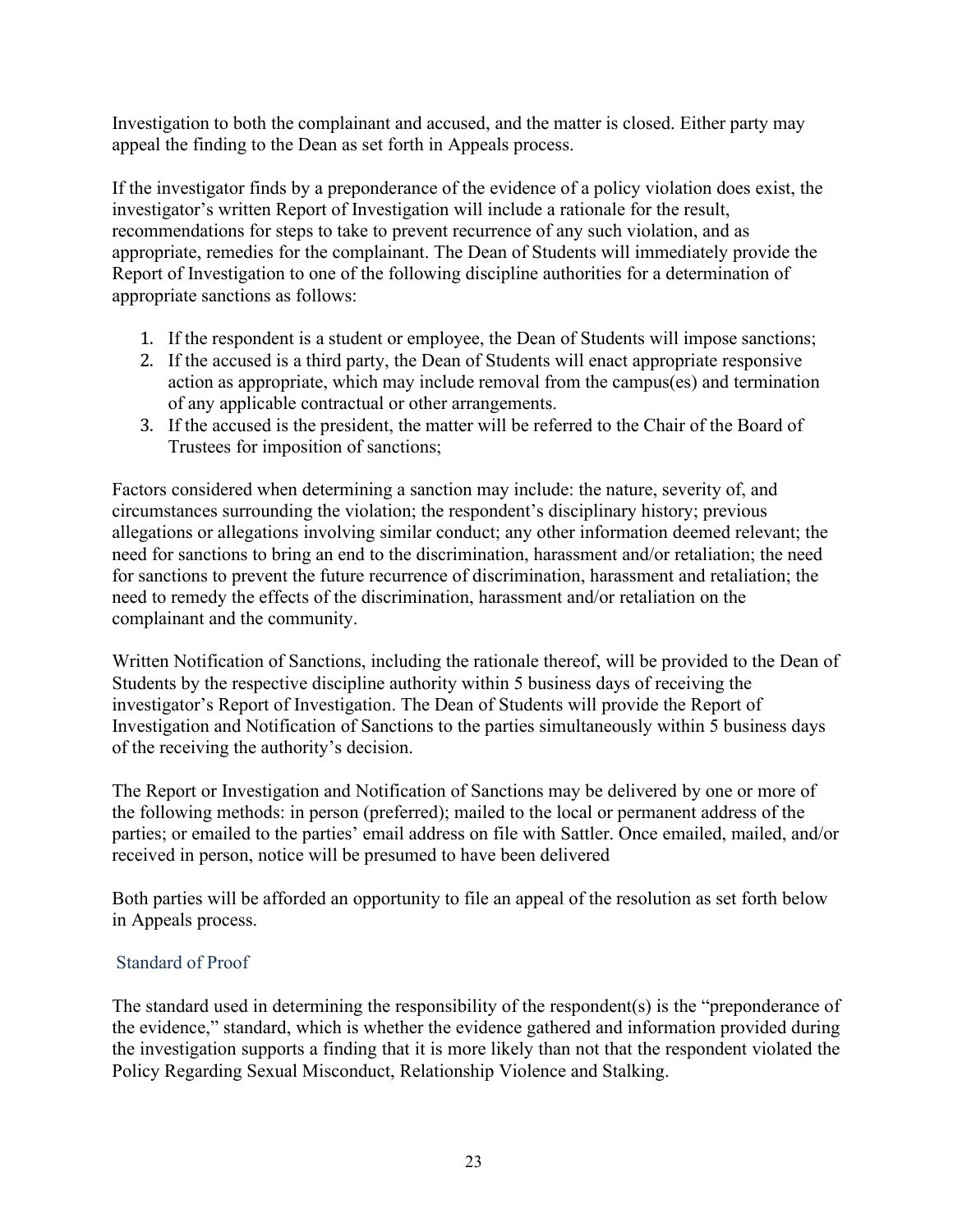#### Amnesty

A complainant who files a report of Sexual Misconduct, Relationship Violence and Stalking, or a Third Party who reports or is a witness to the misconduct will not be subject to sanctions/disciplinary action by the College for their improper use of alcohol or drugs provided that they are acting in good faith as a complainant, reporter or witness to the events. Students, whether as parties to the proceedings or as witnesses, are expected to provide truthful testimony.

#### **Advisers**

Both the complainant and respondent are entitled to bring an adviser of their choosing to guide and accompany them to any meeting or interview in connection with an investigation. The adviser may be a friend, mentor, family member, attorney, or any other supporter a party chooses. The role of the adviser during any meeting or interview is non-participatory. In keeping with the College's obligation to promptly resolve complaints, the College reserves the right to proceed with any meeting or interview regardless of the availability of the selected adviser.

#### Withdrawal of a Student Respondent During the Investigation, Review or Appeal

The College does not permit a student to withdraw if the student has an allegation pending for violation of this policy. Should a student decide to leave and/or not participate in the resolution process, the process will nonetheless proceed in the student's absence to a reasonable resolution and the student will not be permitted to return to College unless all sanctions have been satisfied. The student will not have access to an academic transcript until the allegations have been resolved.

If an employee resigns with unresolved allegations pending, the records of the Dean of Students and the employee's personnel records will reflect that status. Any College responses to future inquiries regarding employment references for that individual will indicate the former employee is ineligible for rehire.

#### Sanctions (Students or Student Organizations) and Discipline (Employees)

**Warning:** A notice, either verbal or written, that the student is violating or has violated College regulations, must cease the conduct immediately, and that continuation or repetition of wrongful conduct may be cause for more severe disciplinary action.

**Parental Notification:** The College may notify parents/guardians when students under the age of 21 have been found responsible for violating the College's alcohol or drug policies, or when there is a serious health or safety issue regarding a student.

**Loss of Privileges**: Denial of specified College and/or Residence Life & Housing or other privileges for a designated period of time, which may include, but is not limited to, denial of access to any campus facility, activity, event, class, or program. This includes, but is not limited to, orders prohibiting the student from having contact with a member of the Sattler College community. This also includes, but is not limited to, loss of privileges in the residence halls,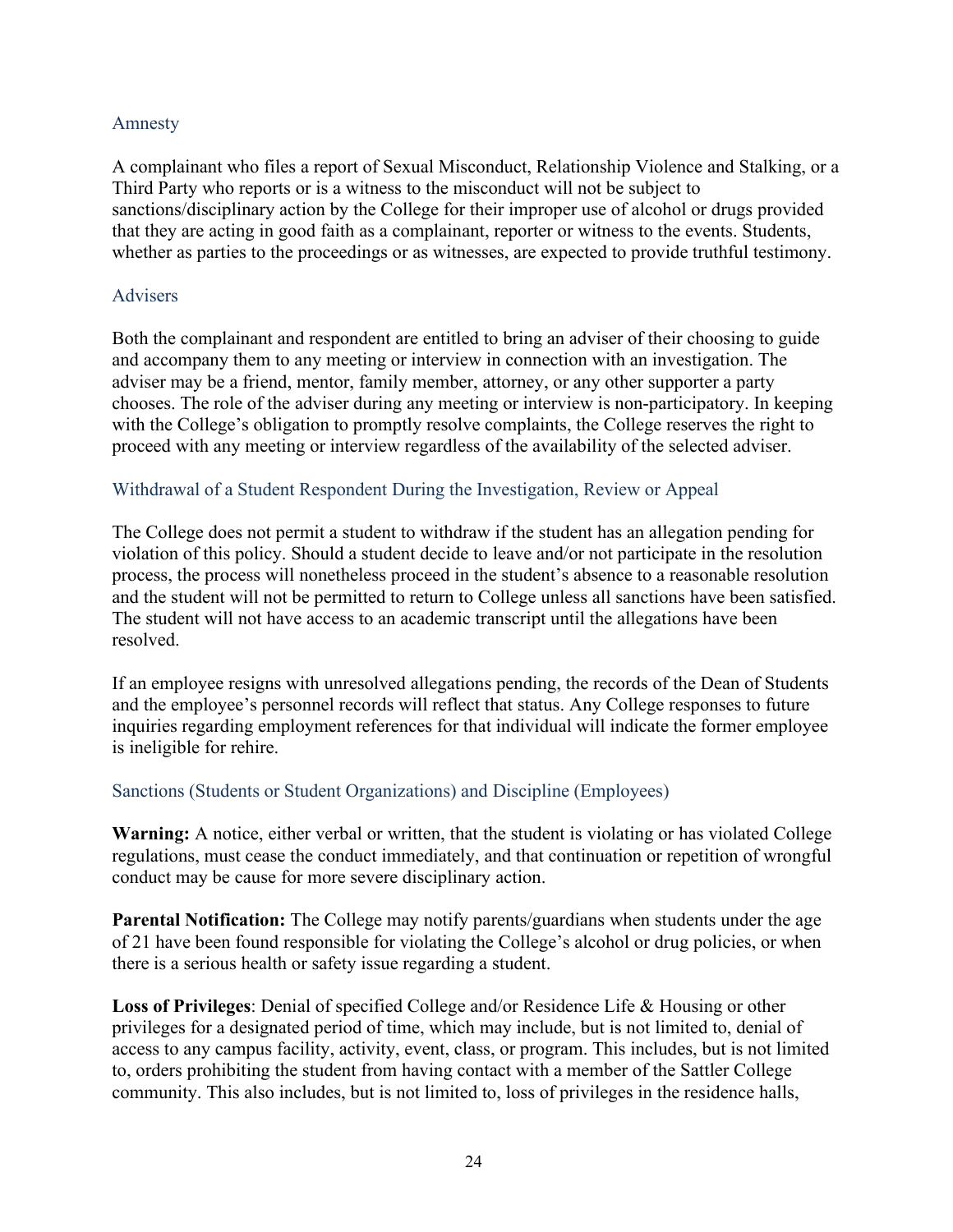including, but not limited to, guest privileges, early arrival/late stay status, vacation period housing, or removal from a floor, room, or building. Should residence hall space not be immediately available, relocation may take place at an arranged time.

**Confiscation of Property:** Confiscation of items that the College determines are inappropriate for the College setting.

**Fines:** Financial sanction.

**Restitution:** Compensation for loss, damage, or injury. This may take the form of appropriate service or monetary, or material replacement.

**Campus Service:** Assignment of an appropriate service project that will benefit the College community, responsible student, or others.

**Educational Program or Project:** Required attendance at the student's expense at an educational workshop or completion of an educational project that will benefit the College community, responsible student, or others.

**Referral:** A student may be referred to Counseling, Health and Wellness, Student Affairs, Center for Learning & Academic Success, or another appropriate office or local agency for consultation, or assessment.

**Unenrollment from a Course and/or Academic Program:** A student may be unenrolled from a course and/or an academic program. In such cases, tuition and fees for the course will not be refunded to the student.

**Order of No Contact:** an order that restricts communication/contact between two or more parties.

**Disciplinary Probation:** A period of time during which a student's behavior is subject to examination.

**Strict Disciplinary Probation:** A period of time during which a student's behavior is subject to close examination. In addition, the student may be excluded from participation in some or all social and/or extracurricular activities, including, but not limited to, representing the College, participating in intercollegiate athletics, holding elected or appointed office in the Student Government Association or other student organization, or studying abroad.

**Residence Relocation:** Required reassignment to another residence area.

**Deferred Loss of Housing:** Warning that if the student is found responsible for violating the community standards during a specified period of time, the student may be immediately removed from the residence halls for a specific period of time, after which the student may reapply for housing. The student may not participate in the housing lottery for the following year or be on the housing waitlist while on Deferred Loss of Housing. Reapplication for housing does not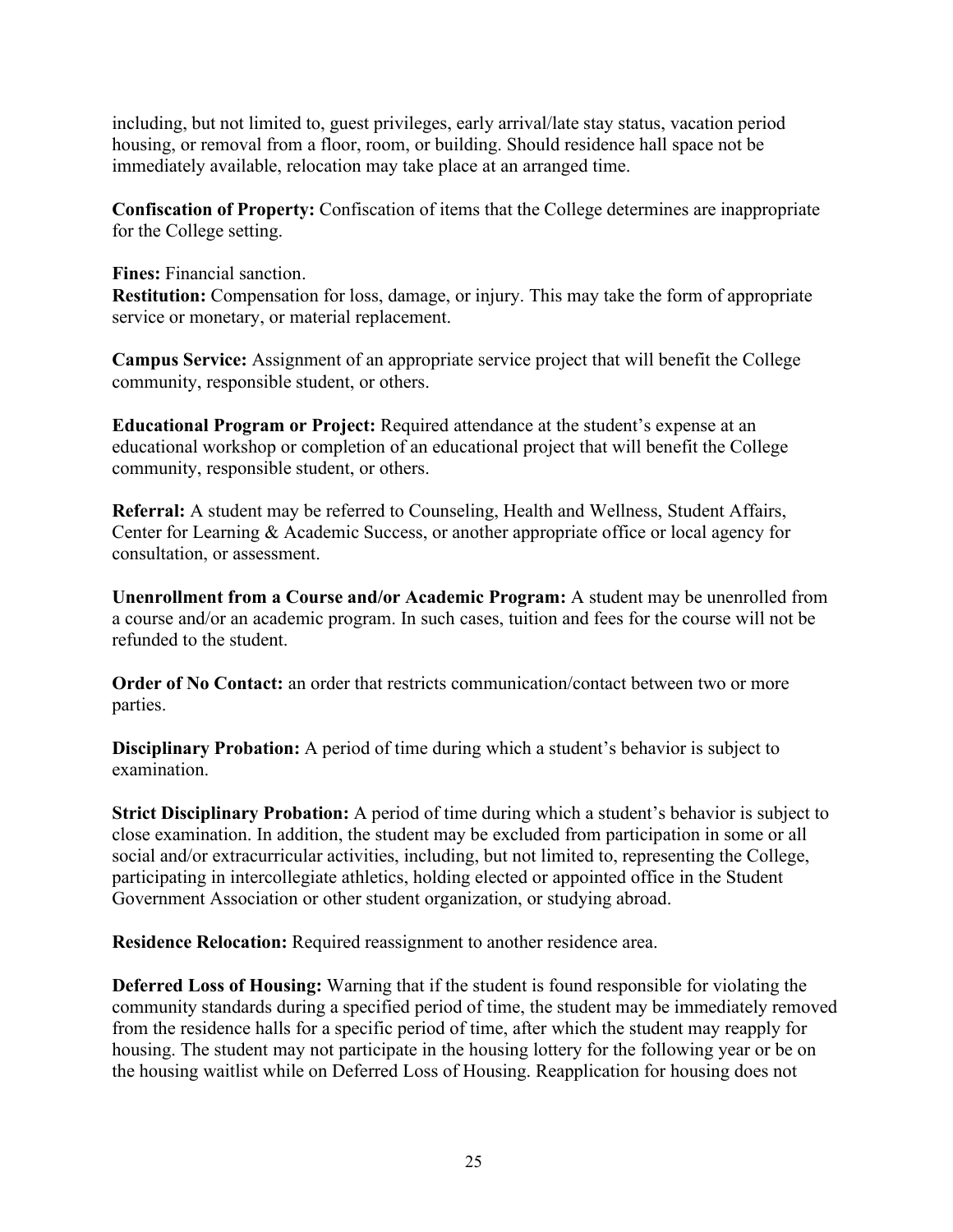guarantee the student will receive on-campus housing. Conditions for returning to the residence halls may be specified.

**Loss of Future Housing:** The student is prohibited from participating in the returning student housing lottery or from participating in the returning student waitlist until the date specified or indefinitely if no date is specified.

**Residence Hall Suspension:** Separation of the student from the residence halls for a specific period of time, after which the student may reapply for housing. The student may not participate in the housing lottery for the following year or be on the housing waitlist while on Residence Hall suspension. Reapplication for housing does not guarantee the student will receive oncampus housing. Conditions for returning to the residence halls may be specified.

**Residence Hall Dismissal:** Permanent separation of the student from the residence halls.

**Deferred College Suspension:** A warning that if the student is found responsible for violating the community standards during a specific period of time, the student may be immediately suspended from the College for a specific period of time, after which the student may reapply. Conditions for return may be specified.

**College Suspension:** Suspension of the student from the College for a specific period of time, after which the student may apply to return. Conditions for return may be specified.

**Deferred College Dismissal:** Warning that if the student is found responsible for violating the community standards during a specific period of time, the student may be immediately dismissed from the College.

**College Dismissal:** Permanent separation of the student from the College.

**Revocation of Admission or Degree:** Admission to the College or a degree awarded from the College may be revoked for fraud, misrepresentation, or other violation of the community standards in obtaining the degree or for other serious violations committed by a student prior to graduation.

**Withholding Degree:** The College may withhold awarding a degree otherwise earned until the completion of the disciplinary process, including any investigation, set forth in the Student Conduct System, including the completion of all sanctions imposed, if any.

**Student Organization Recognition in Jeopardy:** A warning that if the student organization is found responsible for violating the community standards during a specified period of time, the student organization's recognition may be revoked immediately.

**Loss of Recognition:** During a specific period of time, a recognized student organization may not associate itself with the College by using the College name, facilities, or other rights and privileges of recognized student organizations, after which the organization may reapply for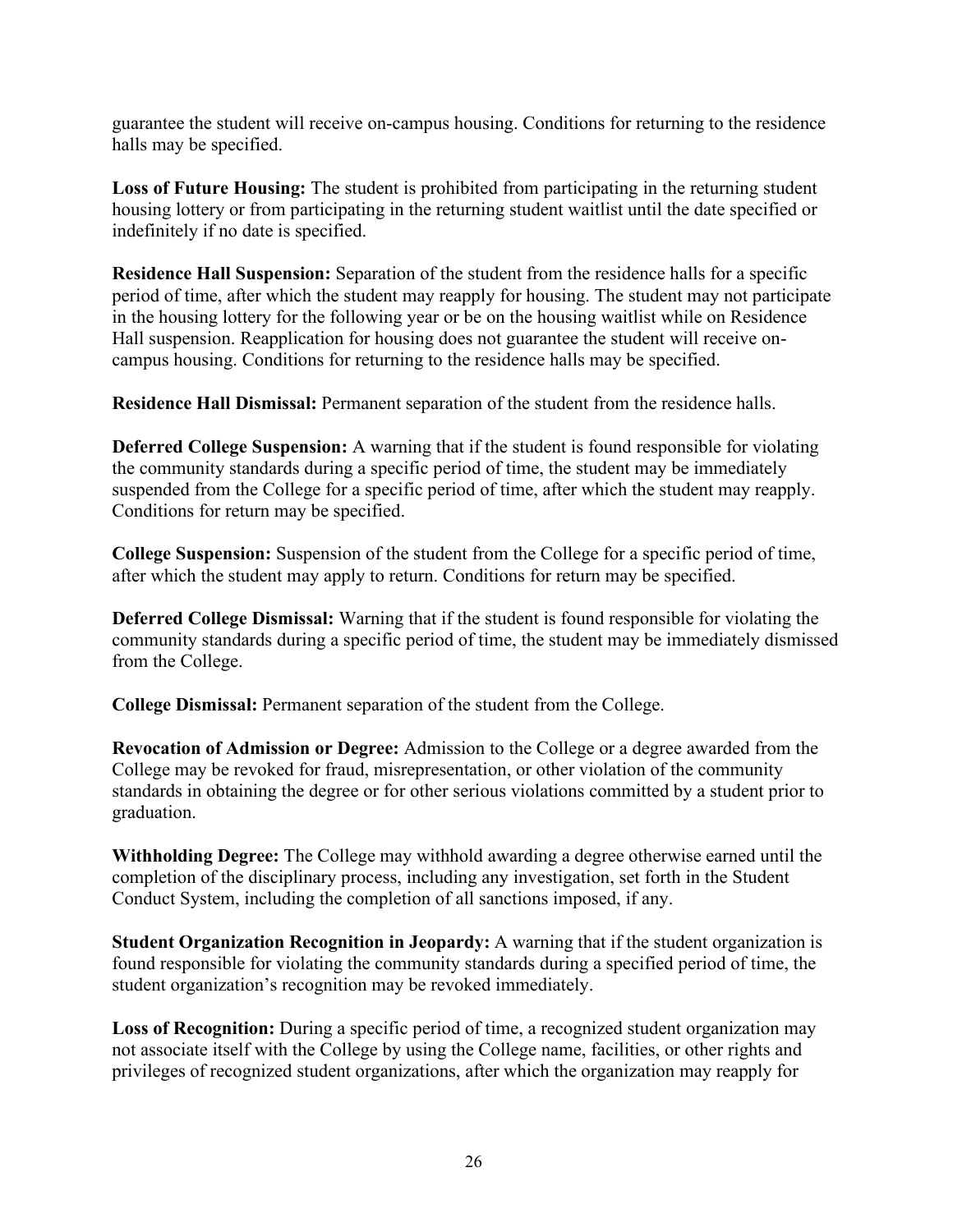recognition. There is no guarantee re-recognition will be granted. If re-recognition is granted, conditions for re-recognition may be specified.

More than one of the sanctions listed above may be imposed for any single violation. Other sanctions may be imposed instead of or in addition to those specified above. This list is provided by way of example only, and it is not intended to be exhaustive.

In addition to the above sanctions, student conduct that warrants action within the Student Conduct System may result in forfeiture of all Sattler scholarships, financial aid, or monies paid.

#### Appeals

Both parties have the right to file a request for appeal of the findings and/or sanctions. The party wishing to appeal should submit a written request for appeal within 5 business days of receipt of the investigator's written Report of Investigation. The filing of a request for appeal will not stay any sanctions except in the most unusual circumstances. Within 3 business days, the Dean will determine if a submitted request for appeal adequately pleads one or more of the grounds for appeal set forth below and can move forward, and he will notify the parties of that determination.

If the appeal is not timely or does not adequately plead one of the three grounds set forth in Grounds for Appeal, the original findings and sanction will be affirmed, and the decision is final. Any appeal filed by one party will be shared in writing with the other party. All request-related documents are shared with all parties.

#### **Grounds for Appeal**

Mere dissatisfaction with the findings and/or sanction is not a ground for appeal. Appeals requests are limited to the following grounds:

A significant procedural error substantially impacted the outcome of the hearing (e.g. substantiated bias, material deviation from established procedures, etc.);

- 1. New evidence is available that was previously unavailable during the original investigation and that could substantially impact the original finding and/or sanction. A summary of this new evidence and its potential impact must be included;
- 2. The sanction(s) imposed are substantially disproportionate to the severity of the violation.

#### **Procedure**

If the Dean determines that the appeal request adequately pleads one or more of the grounds for appeal, the appeals will be decided by the Dean.

Decision based upon the written documentation.

Decision based upon a hearing.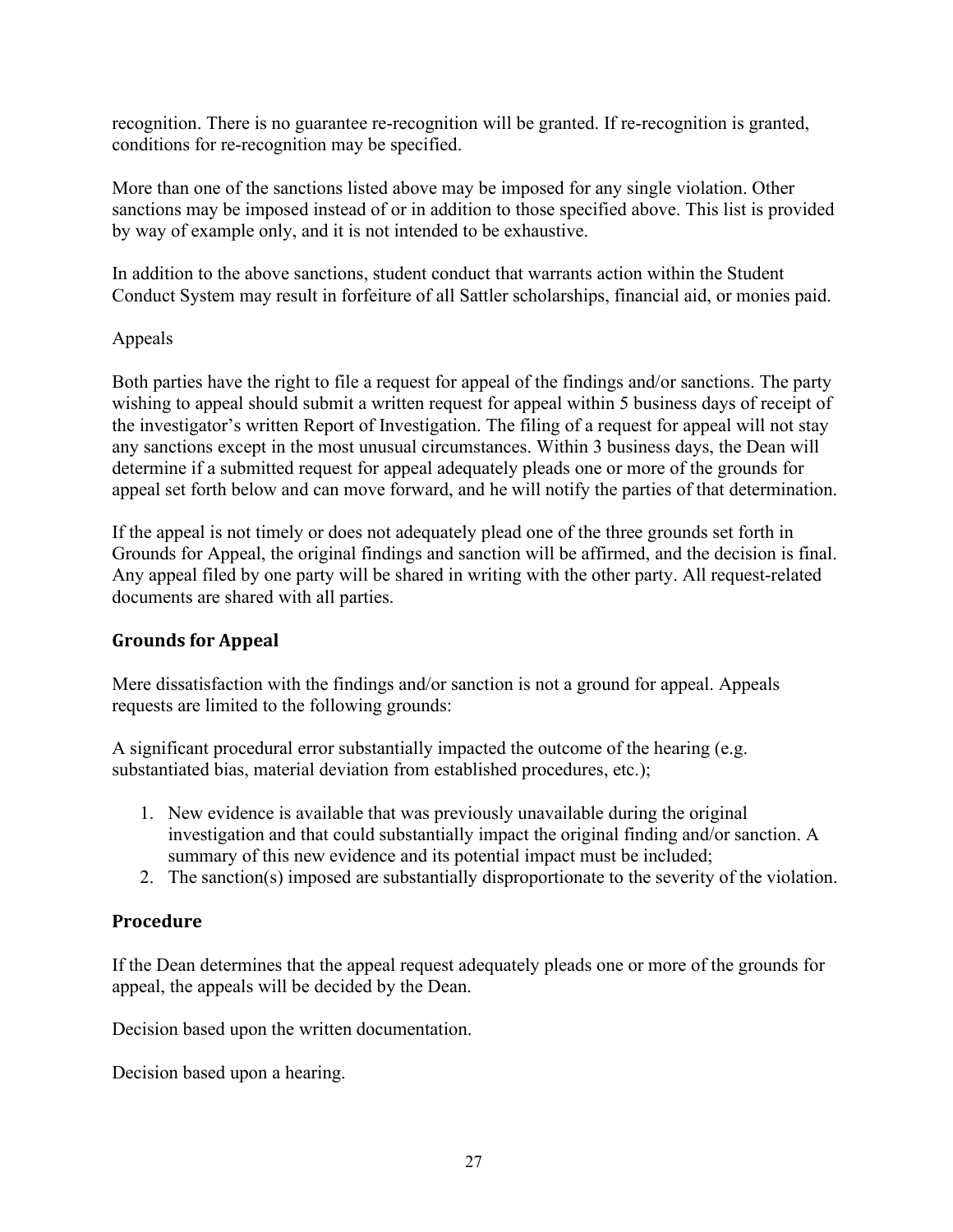#### **Guidelines for decisions.**

The following general guidelines govern the Dean's consideration and disposition of appeals:

The Dean will generally make the decision based only upon the written appeal and any documents from, or related to, the investigation (such documents include, but are not limited to, the written report of the investigator, written statements by parties, transcripts of interviews, and incident reports). Appeals considered on the basis of documentation will generally be decided and the parties notified of the decision in writing within 5 business days.

In some extraordinary circumstances, the Dean may call a hearing of the parties, the Dean of Students and the investigator. If the Dean determines that such a hearing is necessary, he will inform the parties and other relevant persons in writing. The hearing will be held as soon as practicable. Appeals considered on the basis of a hearing will generally be decided and the parties notified of the decision in writing within 5 business days after the appellate hearing.

- Appeals decisions are to be deferential to the original decision-maker, making changes to the finding only where there is clear error and to the sanction only if there is a compelling justification to do so. The original finding and sanction are presumed to have been decided reasonably and appropriately, thus the burden is on the appealing party to show clear reasoning for a reversal or sanction adjustment, and the Dean's review must be limited to the challenges presented.
- Every opportunity to remand of the appeal to the original decision-maker (investigator and/or sanctioning authority) for reconsideration/reinvestigation will be pursued, with clear instructions for reconsideration/reinvestigation only considering the granted appeal grounds.
- Where the original investigator may be unduly biased by a procedural or substantive error, a new investigator will be assigned to reconsider the matter, which can in turn be appealed, once.
- Appeals are not intended to be full re-hearings of the complaint.
- Appeals are not an opportunity for the Dean to substitute his or her judgment for that of the original decision-maker merely because the Dean disagrees with the finding and/or sanctions.
- On reconsideration, the Dean may affirm or change the findings and/or sanctions of the investigator and/or sanctioning authority according to the permissible grounds. Procedural errors should be corrected, new evidence should be considered, and sanctions should be proportionate to the severity of the violation and the student's cumulative conduct record.
- All findings of fact and sanctions imposed by the original investigator and sanctioning authority will be implemented during the appellate process. At the discretion of the Dean, implementation of sanctions may be stayed pending review only when there is an overwhelming likelihood, as determined by the Dean, that the appeal would result in a reversal of the finding and/or substantial modification of the sanctions.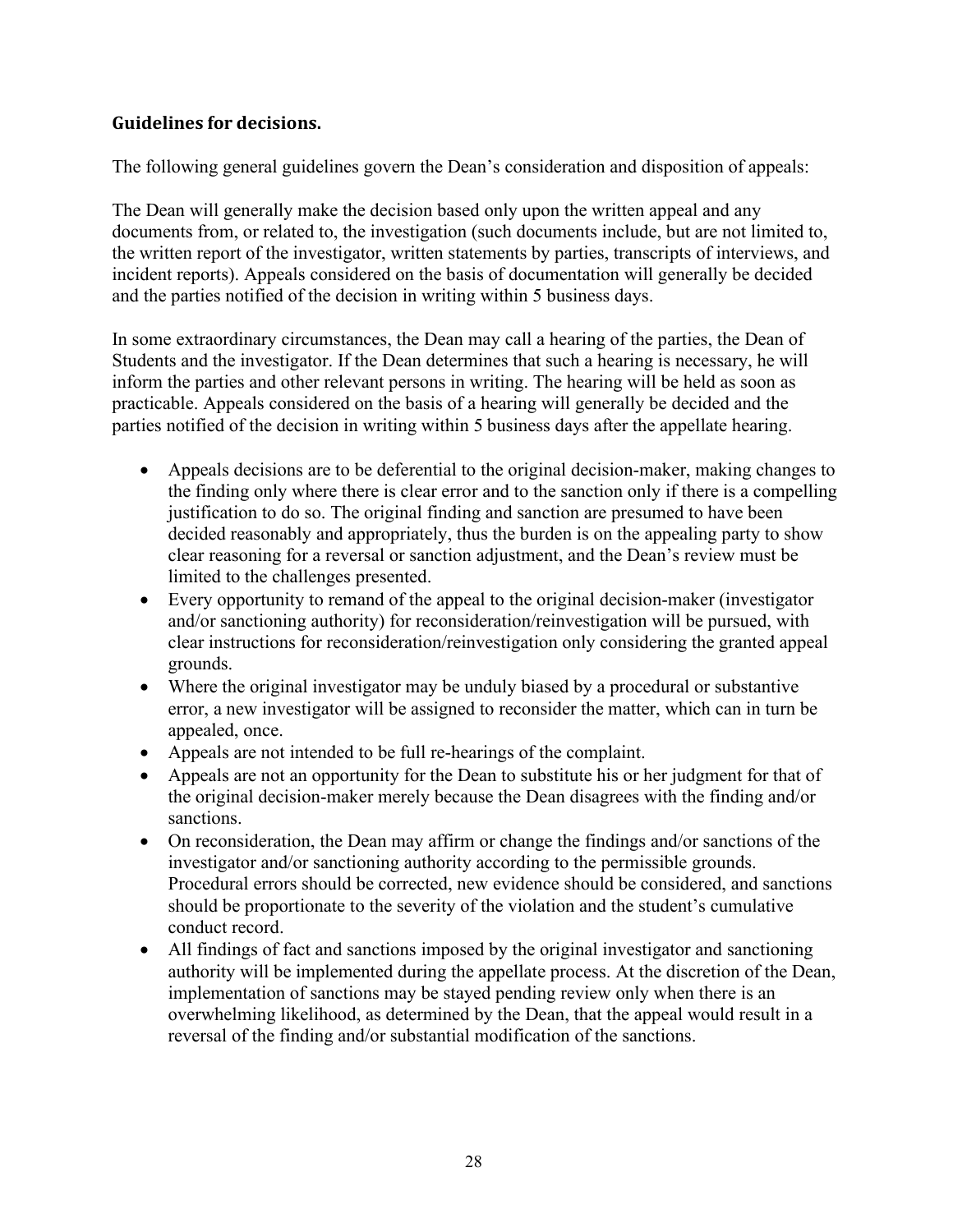# **Definitions Relevant to the Policy Regarding Sexual Misconduct, Relationship Violence and Stalking**

**Affirmative Consent:** Consent which must be informed, voluntary, and active, meaning that, through the demonstration of clear words or actions, a person has indicated permission to engage in mutually agreed –upon sexual activity. Whoever initiates sex has the responsibility to ask for and receive permission. Participants are encouraged to talk to one another before engaging in sexual activity to avoid a misunderstanding. (See Section IV, Affirmative Consent of the Policy for a more thorough discussion).

**Complaint:** A request that the College take action to investigate and resolve an allegation that a student has violated the Policy Regarding Sexual Misconduct, Relationship Violence and Stalking.

**Complainant:** A person who has made a report of prohibited conduct to a Responsible Employee, College Title IX Coordinator, or College Safety and Security, and submitted a complaint to the College Title IX Coordinator requesting that the College take action to investigate and resolve an allegation that a student has violated the Policy Regarding Sexual Misconduct, Relationship Violence and Stalking.

**Investigator:** The Investigator is responsible for conducting a prompt Title IX Investigation of a Complaint of Sexual Misconduct, Relationship Violence and Stalking. The Investigator may be a College employee, or may be retained from an outside organization by the College. All Investigators will be trained in investigations pursuant to Title IX requirements.

**Investigation (Title IX):** A prompt and effective inquiry to determine whether or not a violation of the Policy Regarding Sexual Misconduct, Relationship Violence and Stalking has occurred. An Investigation includes but is not limited to interview(s) with the Complainant, Respondent and relevant witnesses. The Investigation will include the gathering of physical, documentary, or other relevant and available evidence, including law enforcement reports.

**Respondent:** A student against whom a Title IX Report or complaint of sexual misconduct, relationship violence and stalking has been made.

**Responsible Employee:** All employees of the College, including faculty, staff, resident assistants and teaching assistants have been identified as Responsible Employees and are required to report all information regarding possible or alleged misconduct to the Title IX **Coordinator or designated officials.** All employees in Counseling, Health and Wellness and theInterfaith Center are not Responsible Employees.

**Standard of Proof:** In resolving complaints pursuant to the [Title IX] Policy, the College will use a "preponderance of the evidence," standard, which is whether the evidence gathered and information provided during the investigation supports a finding that it is more likely than not that the respondent violated the Policy Regarding Sexual Misconduct, Relationship Violence and Stalking.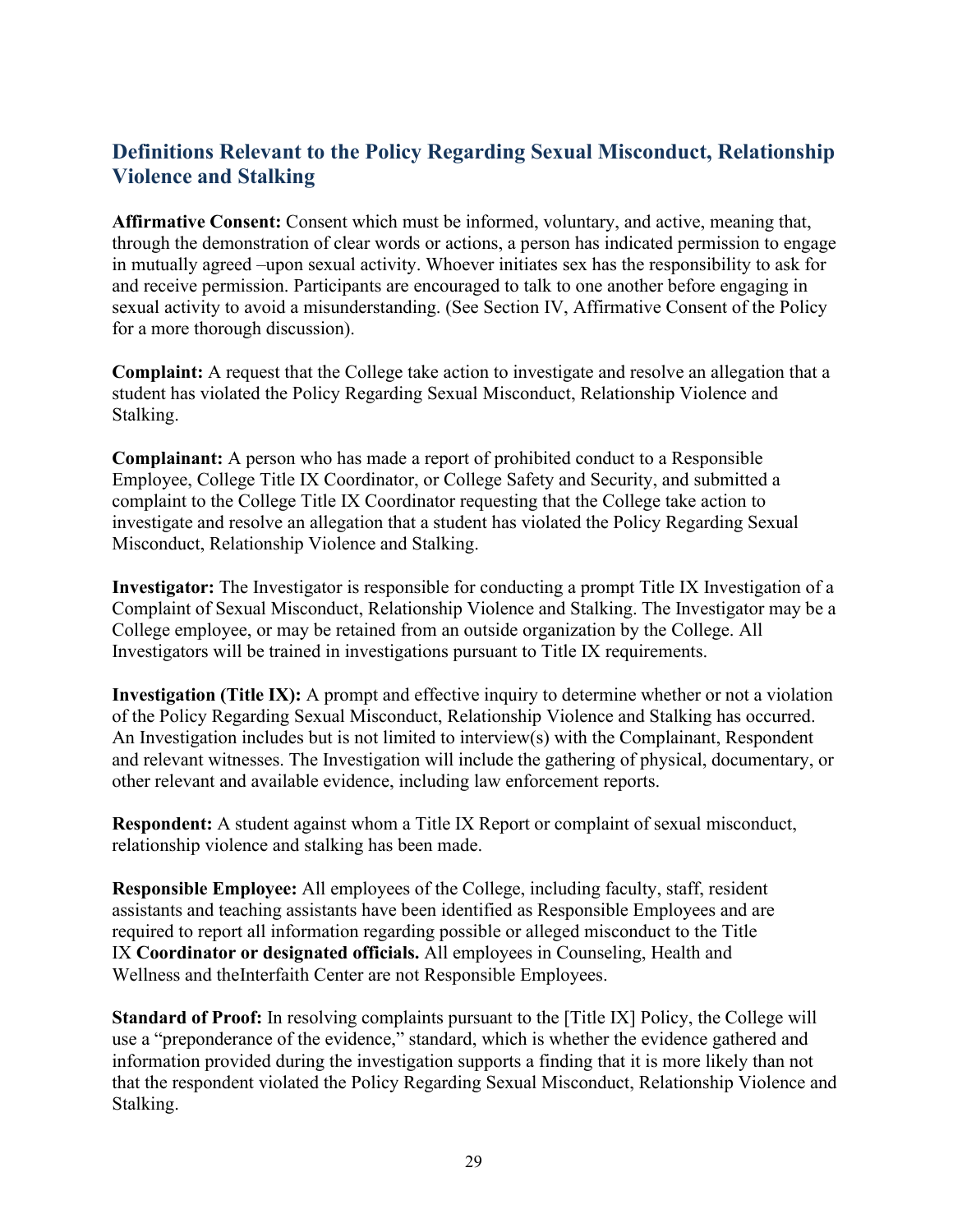**Title IX:** Title IX is a comprehensive federal law that prohibits discrimination on the basis of sex in any federally funded education program or activity. On June 23, 1972, the President signed Title IX of the Education Amendments of 1972, 20 U.S.C.  $\hat{A}\$ <sub>§1681</sub> et seq., into law. The principal objective of Title IX is to avoid the use of federal money to support sex discrimination in education programs and to provide individual citizens effective protection against those practices.

**Title IX Coordinator:** The administrator identified by the College to monitor compliance; ensure and coordinate education and training; coordinate the investigation, response, and resolution of all reports under the Policy Regarding Sexual Misconduct, Relationship Violence and Stalking; and ensure appropriate actions to eliminate, prevent its recurrence, and address its effect on persons and the Community as a whole.

# Consent

#### What is Affirmative Consent?

- When it comes to sex, silence is not consent.
- Flirting is not consent.
- Being in a relationship is not consent.
- Consent for one thing is not consent for everything.
- Dressing in sexy clothing is not consent.
- Having had sex before is not consent now.
- Being too drunk or too high to say no is not consent.
- Being passed out is not consent.
- Being afraid to say no is not consent.
- Making out is not consent.
- Going into a bedroom is not consent.
- "Maybe" is not consent.
- "No" is not consent.

Sexual activity without consent is sexual assault. Consent is voluntary, conscious and mutual agreement to engage in sexual activity. Only "Yes" is consent.

Stop. Ask. Listen. Get consent.

#### **Affirmative Consent**

Affirmative consent must be informed, voluntary, and active, meaning that, through the demonstration of clear words or actions, a person has indicated permission to engage in mutually agreed-upon sexual activity. Affirmative consent can be withdrawn at any time, and cannot be obtained by force, expressed or implied, or when physical violence, threats, intimidation and/or coercion is used. Affirmative consent to one form of sexual activity does not, by itself, constitute Affirmative consent to another form of sexual activity. Past consent to sexual activity with another person does not imply ongoing future consent with that person or consent to the same sexual activity with another person.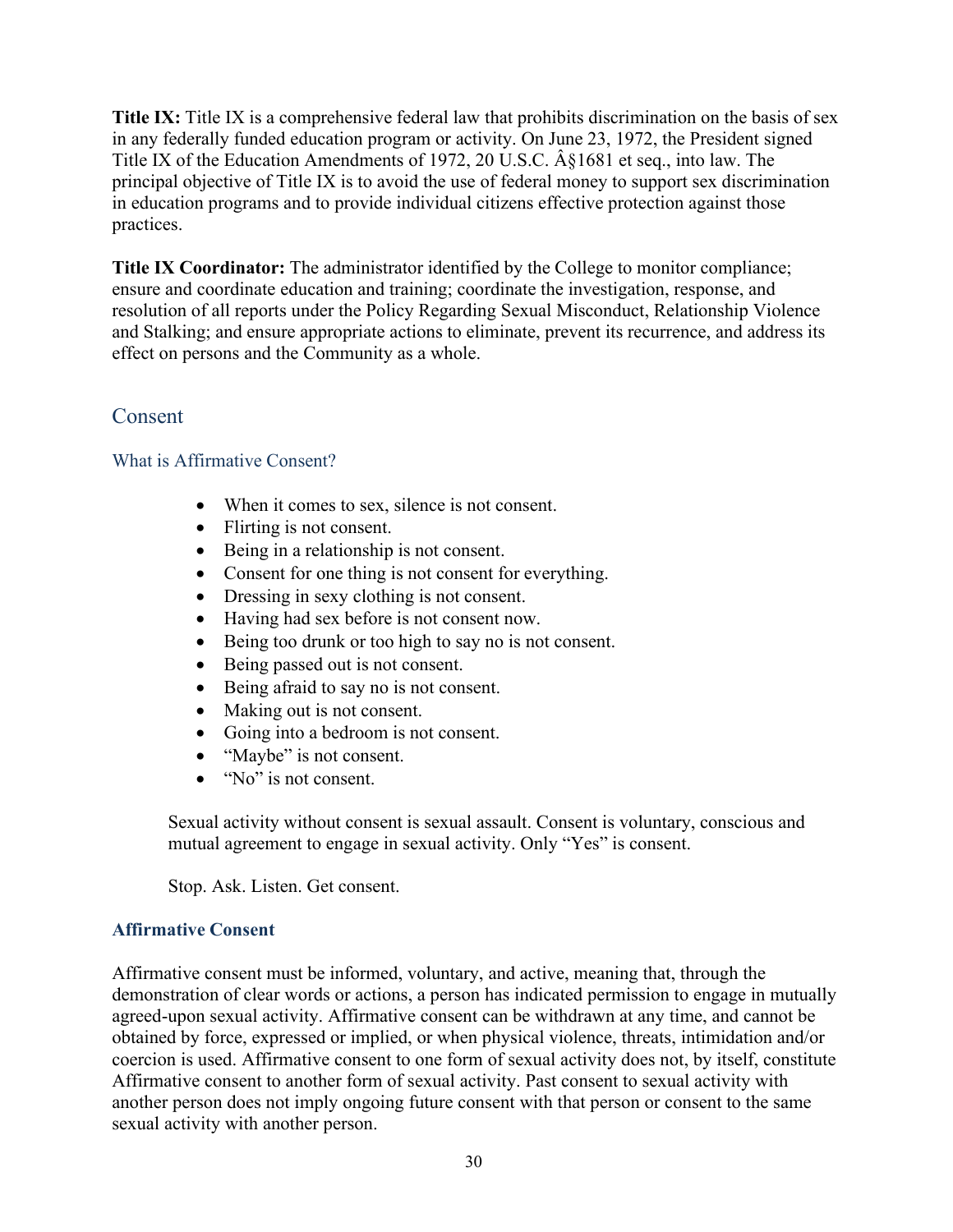Silence, absence of protest, or absence of resistance does not imply affirmative consent. Relying solely on non-verbal communication before or during sexual activity can lead to misunderstanding and may result in violation of the Policy on Sexual Misconduct. In order to avoid confusion or ambiguity, participants are encouraged to talk with one another before engaging in sexual activity. If confusion or ambiguity arises during sexual activity, participants are encouraged to stop and clarify a mutual willingness to continue the activity.

Affirmative consent cannot be gained by the taking advantage of the incapacitation of another, where the person initiating sexual activity knew or reasonably should have known that the other was incapacitated. Incapacitation means that a person lacks the ability to make informed, rational judgments about whether to engage in sexual activity.

A person who is incapacitated is unable to give affirmative consent because of mental or physical incapacitation or impairment, which may include sleep, unconsciousness, or lack of awareness that sexual activity is taking place. A person may be incapacitated as a result of the consumption of alcohol or other drugs, or due to a temporary or permanent physical or mental health condition. When evaluating whether someone consented to sexual activity after consuming alcohol or drugs, the College will consider whether a reasonable person would have known about the impact of alcohol and other drugs on the other party's ability to give consent.

# **What to Do if You Experience Sexual Misconduct**

The College encourages anyone who experiences or learns about an incident of sexual misconduct to file a report immediately so the College can respond accordingly.

#### What should I do if I have been sexually assaulted?

Experiencing a sexual assault, sexual violence or another type of sexual misconduct can be confusing and frightening. Individuals who experience a sexual assault are encouraged to read through these guidelines about options for what to do after experiencing a sexual assault. The steps identified below are provided as guidelines only.

Get to a safe place.

If the alleged perpetrator is still in the area and/or their presence on campus is threatening, call, call 911 to contact the Boston police department.

Preserve physical evidence.

Because evidence of a sexual assault and the perpetrator's identity (hair, seminal fluids, bits of skin, etc.) may be left on the victim's/survivor's body, it is important not to bathe, shower, douche, or even use the toilet if avoidable. If the victim/survivor was assaulted orally, drinking or brushing teeth prior to an exam should be avoided. Victims/survivors should not straighten up the scene of the incident and should take a change of clothes to the hospital. If the victim/survivor must change clothes, put the items that were worn at the time of the attack in a paper bag (not plastic) and bring them to the hospital. Having physical evidence collected can strengthen a case if the victim/survivor decides to pursue legal action. Also preserve physical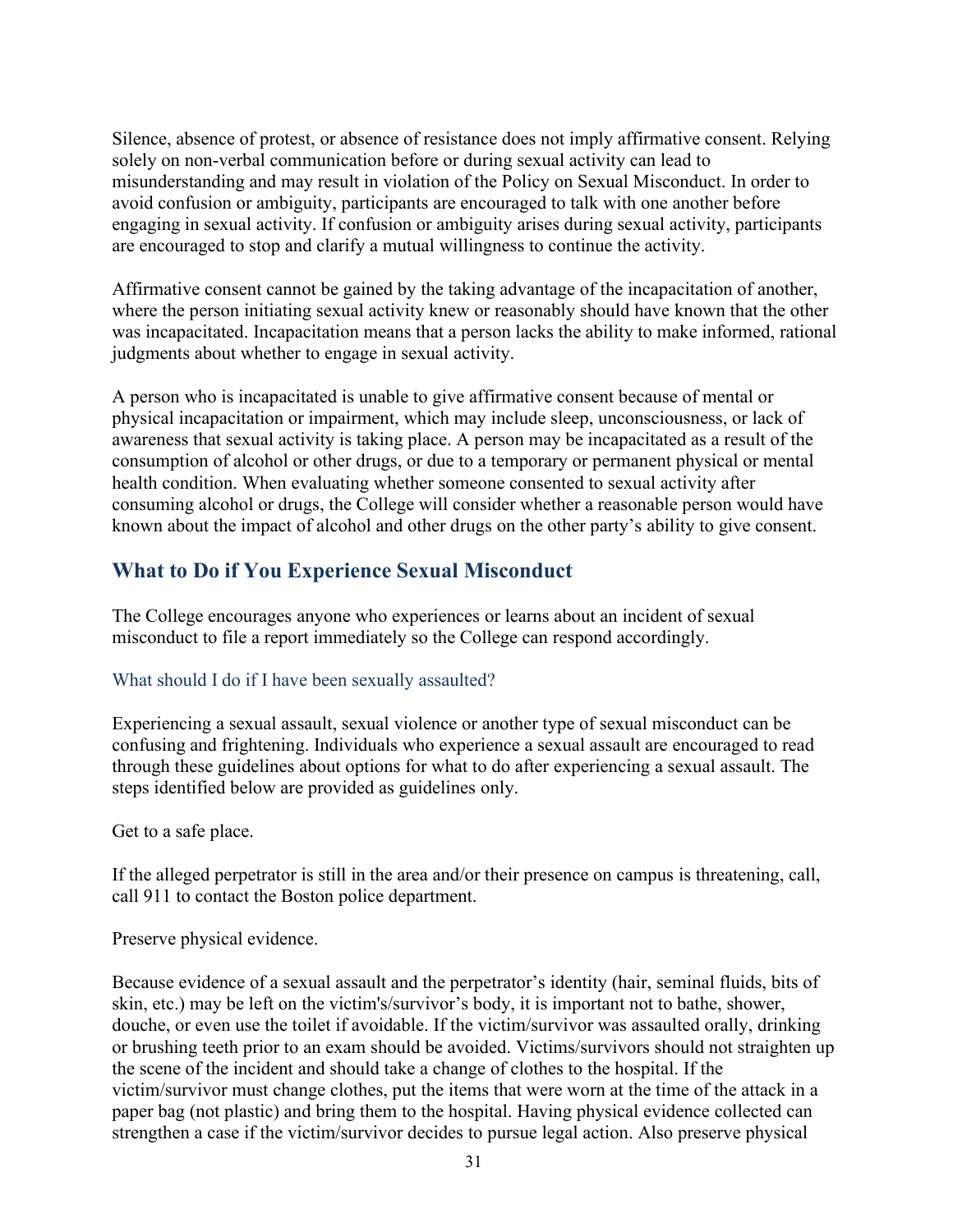evidence such as photographs, videos, text messages and voicemail messages. Seek timely medical attention.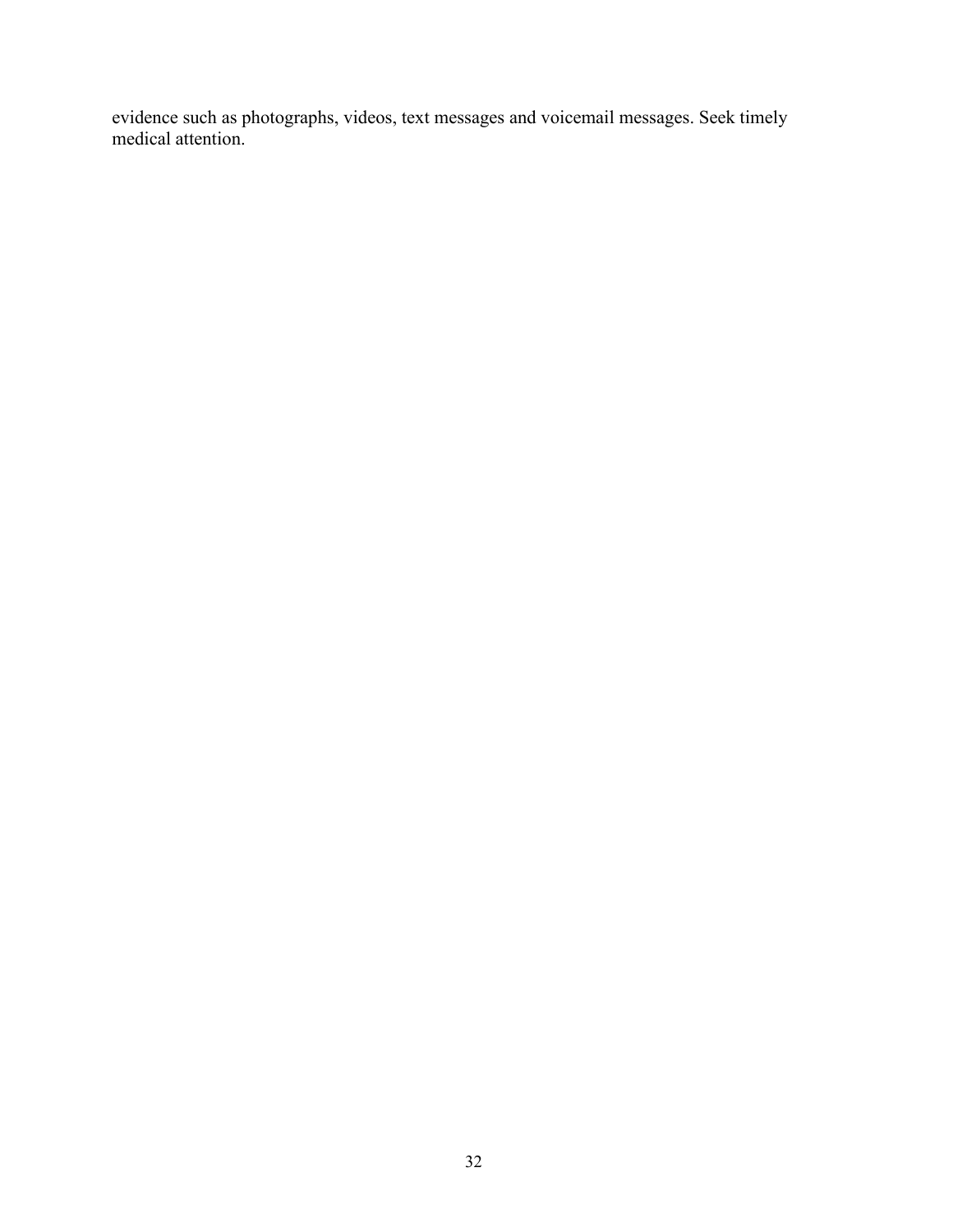Victims/survivors are encouraged to go for a sexual assault exam as soon as possible because injuries should be treated promptly and evidence deteriorates quickly.

If a victim/survivor is on campus, the Operations Manager or Dean of Students can arrange free taxi transportation to Massachusetts General Hospital. Victims/survivors do not have to inform the college official they are the victim/survivor of a sexual assault. If off campus, call 911 or local law enforcement for assistance with emergency transportation (ambulance) to a hospital. Many hospitals, including Massachusetts General Hospital, employ trained sexual assault nurse examiners (SANE) who will help victims/survivors once they arrive to the hospital.These nurses will support victims/survivors throughout their experience at the hospital and are trained to collect forensic evidence, check for injuries, and provide preventative treatment for pregnancy and exposure to sexually transmitted infections. A victim/survivor may bring a friend or family to the hospital for support.

The Boston Area Rape Crisis Center (BARCC) can provide a free medical advocate to meet victims/survivors and their friends or families in hospital emergency departments. In the immediate aftermath of a sexual assault or rape, victims/survivors face a host of emotional, medical, and legal decisions. BARCC medical advocates are certified rape crisis counselors who provide information and support to the victim/survivor and/or friends or family at the hospital. Advocates provide support throughout the entire forensic exam if the victim/survivor wishes. They can also be helpful with safety planning, arranging transportation, paperwork, and with follow-up plans. Research has shown that victims/survivors who have a rape crisis advocate present at the hospital are more likely to feel positive about the experience of going to the hospital. This is an important start to the healing process. BARCC can be reached at its 24-hour hotline at 800.841.8371.

There are a number of hospitals in the Boston area with sexual assault nurse examiners:

Massachusetts General Hospital

55 Fruit Street, Boston, MA 02114 617.726.2000 [www.massgeneral.org](http://www.massgeneral.org/)

Boston Medical Center

One Boston Medical Center Place, Boston, MA 02118 617.638.6800 [www.bmc.org](http://www.bmc.org/) or [www.bmc.org/patients](http://www.bmc.org/patients)

Beth Israel Deaconess Center

330 Brookline Avenue, Boston, MA 02215 617.667.7000 [www.bidmc.org](http://www.bidmc.org/) or [www.bidmc.org/ContactUs.aspx](http://www.bidmc.org/ContactUs.aspx)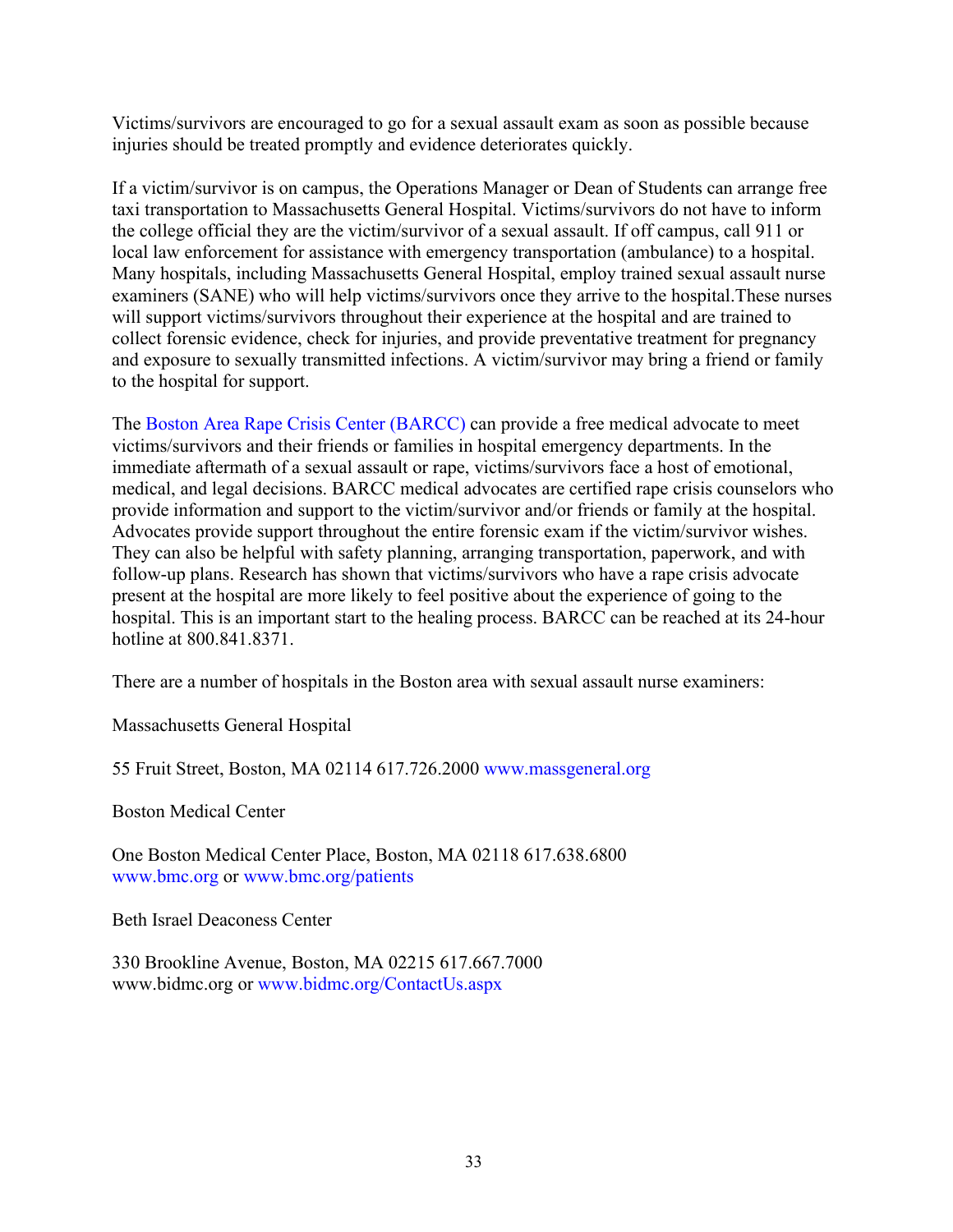#### **What Can I Do?**

Sattler College provides several options for students, staff, and faculty who believethat they have been subjected to Sexual Misconduct. These include:

Seek information.

There are a number of offices on campus that are available to provide you with information about resources available at the College and elsewhere that provide support.

Resident Housing Staff Member (for students only)

Dean of Students Offices (for Students and Employees Who Are Concerned About Students)

Seek confidential advice.

The College will treat information it receives with appropriate sensitivity. However, the College cannot guarantee absolute confidentiality in all situations.

Different employees on campus have different abilities to maintain an individual's confidentiality. Some are required to maintain confidentiality (see below). Most employees are considered Responsible Employees and are required to report the Sexual Misconduct, including the identities of the complainant and the respondent, to the Director of Title IX Compliance.

This reporting is necessary for several reasons, including the need to ensure that persons subject to the sexual assault and/or misconduct receive appropriate information and services, to track incidents and, where appropriate, to take actions to protect the Sattler community.

#### ON-CAMPUS CONFIDENTIAL REPORTING OPTIONS - STUDENT-ONLY RESOURCES

If you are a student and you want to speak confidentially, you may speak with the professional counselors. Contact information for these resources as well as non-confidential reporting options are listed below.

#### ADDITIONAL RESOURCES FOR STUDENTS AND EMPLOYEES

Boston Area Rape Crisis Center (BARCC)

#### 800-841-8371 (24-hour hotline), [www.barcc.org](http://www.barcc.org/)

BARCC offers free, confidential services to sexual assault victims/survivors, their friends and families. It also operates a 24-hour confidential hotline that provides victims/survivors of sexual assault with telephone counseling and personal support. The Center also maintains a referral network of victim/survivor support groups (call 617-492-RAPE or 617-492-7273).

Jane Doe Inc. (Massachusetts Coalition Against Sexual Assault and Domestic Violence)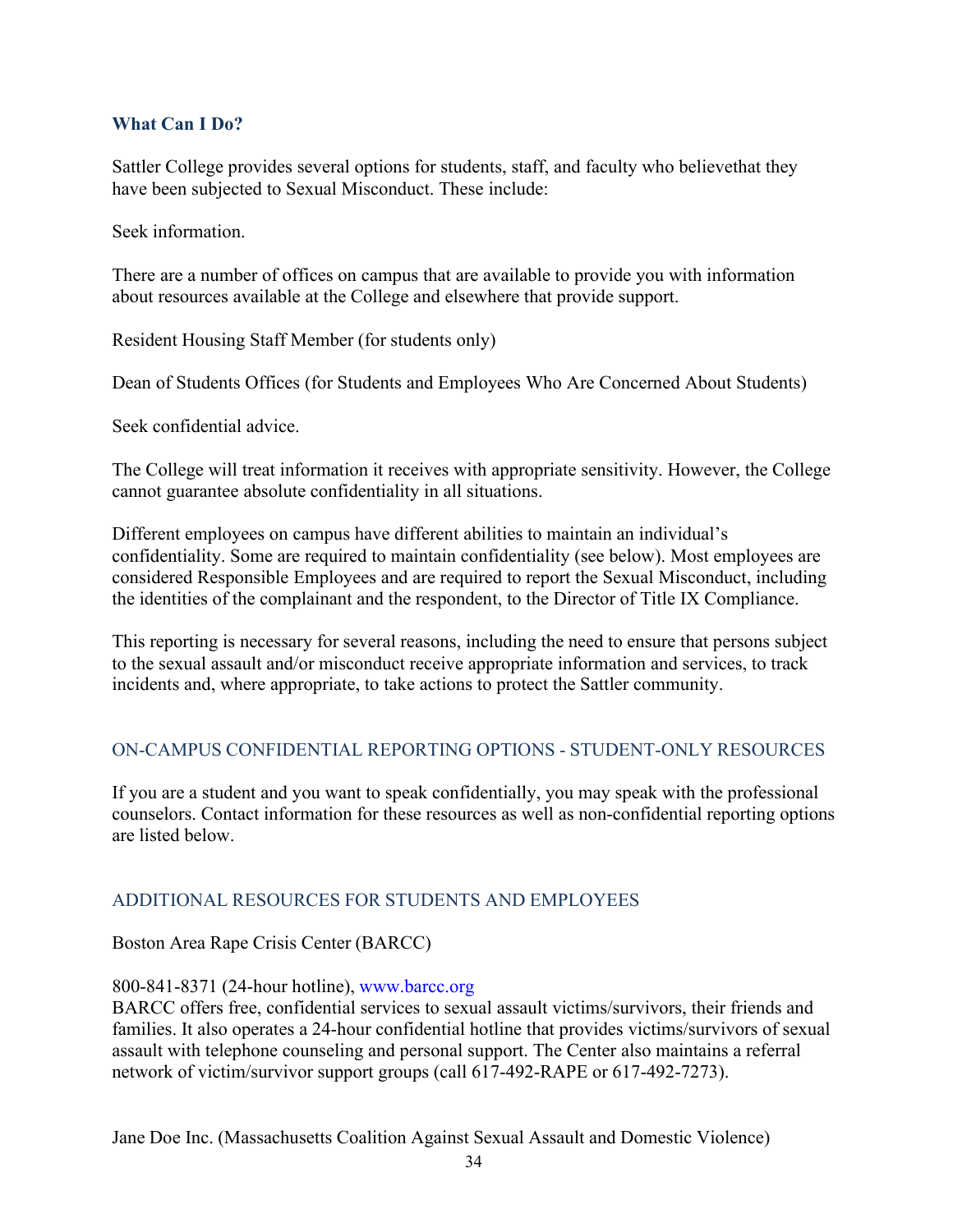#### 617-248-0922/ TTY/TTD: 617-263-2200

#### [www.janedoe.org,](http://www.janedoe.org/) info@janedoe.org/find\_help/find\_help

Jane Doe Inc. is an interactive service locator tool to find sexual assault and domestic violence resources in your area and a map of service providers across Massachusetts.

Victim Rights Law Center (VRLC)

#### 617-399-6720, [www.victimrights.org](http://www.victimrights.org/)

VRLC is dedicated to serving the legal needs of sexual assault victims. The VRLC provides free legal services, legal training and technical assistance.

# On-Campus Resources

Resident Housing Staff Member (for students only)

Dean of Students Offices (for Students and Employees Who Are Concerned About Students)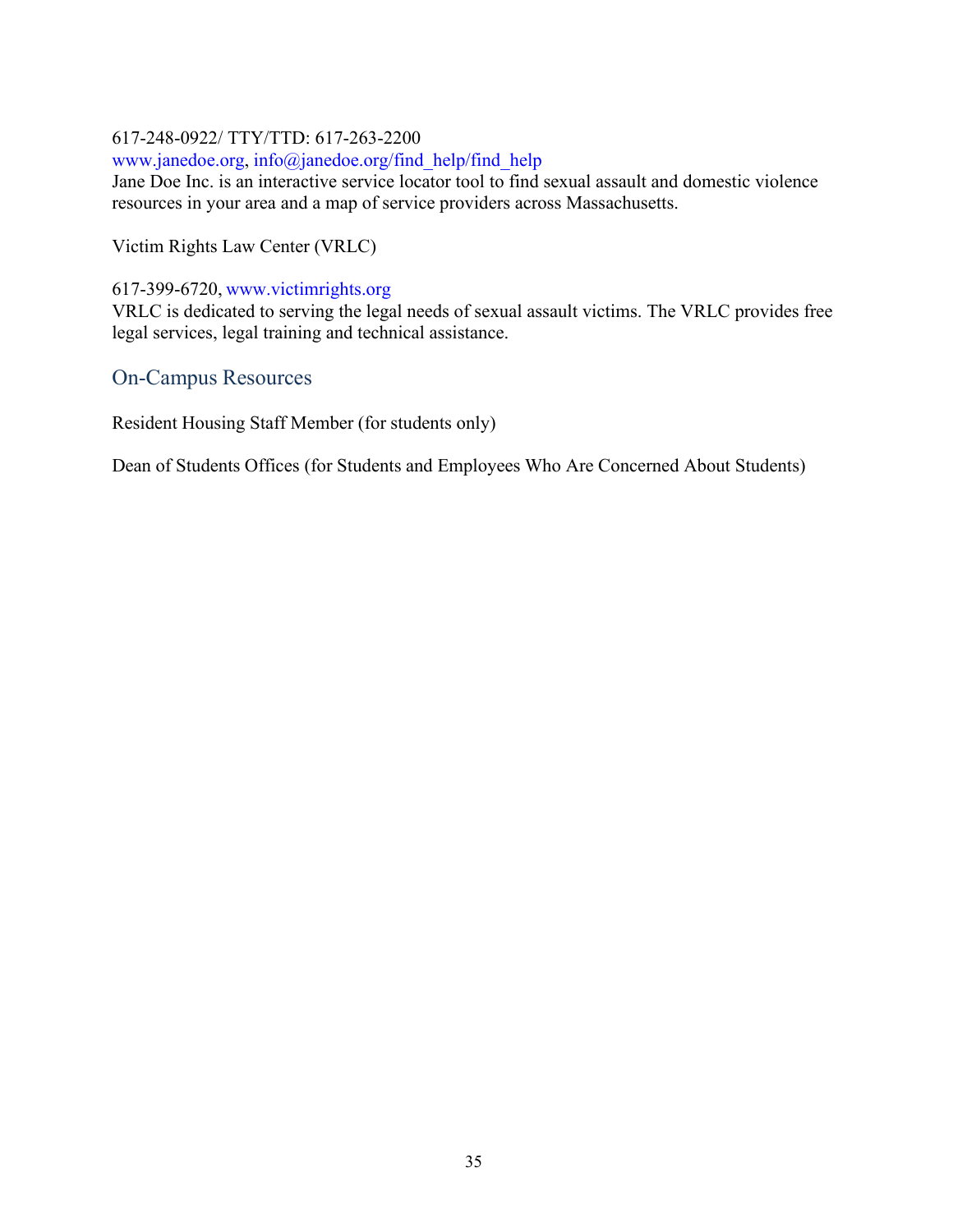# RESPONSE PROCEDURES

If a student or employee reports that he or she is the victim of domestic violence, dating violence, sexual assault, or stalking – regardless of where the offense occurred – the College will respond as follows:

#### Domestic Violence

- The College will assess the immediate safety needs of the complainant.
- The College will provide the complainant with a written explanation of the complainant's rights and options, including the right to decline to notify police or campus authorities.
- The College will provide written information to the complainant on how to apply for an Abuse Prevention Order.
- The College will issue a "Notice of Trespass" to the accused party, if appropriate.
- The College will provide the complainant with a written list of on-campus and offcampus resources.
- The College will assist the complainant with contacting local law enforcement if the complainant wishes and will provide the complainant with contact information for local law enforcement.
- The College will provide written information to the complainant on how to preserve evidence.
- The College will assess the need to implement interim or long term protective measures to protect the complainant, if appropriate.
- The College prohibits retaliation by any student or employee against a person who exercises his or her rights or responsibilities under any provision of the Campus SaVE Act and will take immediate and separate action against any person who retaliates.

#### **Dating Violence**

- The College will assess the immediate safety needs of the complainant.
- The College will provide the complainant with a written explanation of the complainant's rights and options, including the right to decline to notify police or campus authorities.
- The College will provide written information to the complainant on how to apply for an Abuse Prevention Order.
- The College will issue a "Notice of Trespass" to the accused party, if appropriate.
- The College will provide the complainant with a written list of on-campus and offcampus resources.
- The College will assist the complainant with contacting local law enforcement if the complainant wishes and will provide the complainant with contact information for local law enforcement.
- The College will provide written information to the complainant on how to preserve evidence.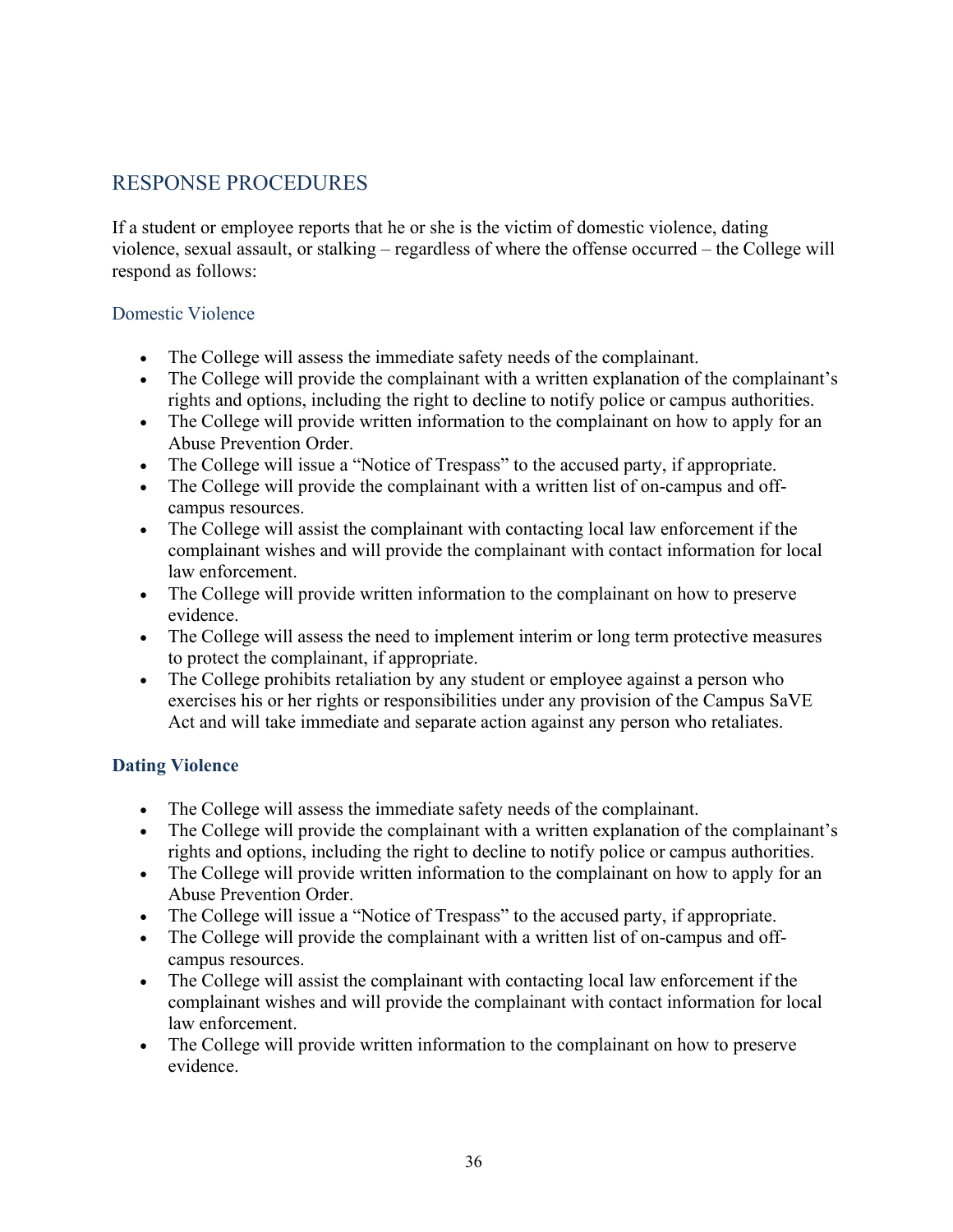- The College will assess the need to implement interim or long-term protective measures to protect the complainant, if appropriate.
- The College prohibits retaliation by any student or employee against a person who exercises his or her rights or responsibilities under any provision of the Campus SaVE Act and will take immediate and separate action against any person who retaliates.

# **Sexual Assault**

- Depending on when the sexual assault is reported (immediate report vs. delayed report), the College will provide the complainant with access to medical care.
- The College will assess the immediate safety needs of the complainant.
- The College will assist the complainant with contacting local law enforcement if the complainant wishes and will provide the complainant with contact information for local law enforcement.
- The College will provide the complainant with referrals to on and off campus mental health providers.
- The College will provide the complainant with a written list of on and off campus sexual assault resources.
- The College will provide the complainant with a written explanation of the complainant's rights and options, including the right to decline to notify police or campus authorities.
- The College will provide written information to the complainant on how to preserve evidence.
- The College will provide written information to the complainant on how to apply for an Abuse Prevention Order or a Harassment Prevention Order.
- The College will assess the need to implement interim or long term protective measures, such as housing changes, change in class schedule, and "No Contact" directives to both parties, in order to protect the complainant.
- The College will issue a "Notice of Trespass" to the accused party, if appropriate.
- The College will provide a copy of the Policy Against Sexual Misconduct to the complainant and inform the complainant regarding timeframes for the inquiry, investigation and resolution.
- The College will inform the complainant of the outcome of the investigation, whether the accused will face administrative charges and the outcome of the hearing.
- The College prohibits retaliation by any student or employee against a person who exercises his or her rights or responsibilities under any provision of the Campus SaVE Act and will take immediate and separate action against any person who retaliates.

# **Stalking**

- The College will assess the immediate safety needs of the complainant.
- The College will assist the complainant with contacting local law enforcement if the complainant wishes and will provide the complainant with contact information for local law enforcement.
- The College will provide written information to the complainant on how to preserve evidence.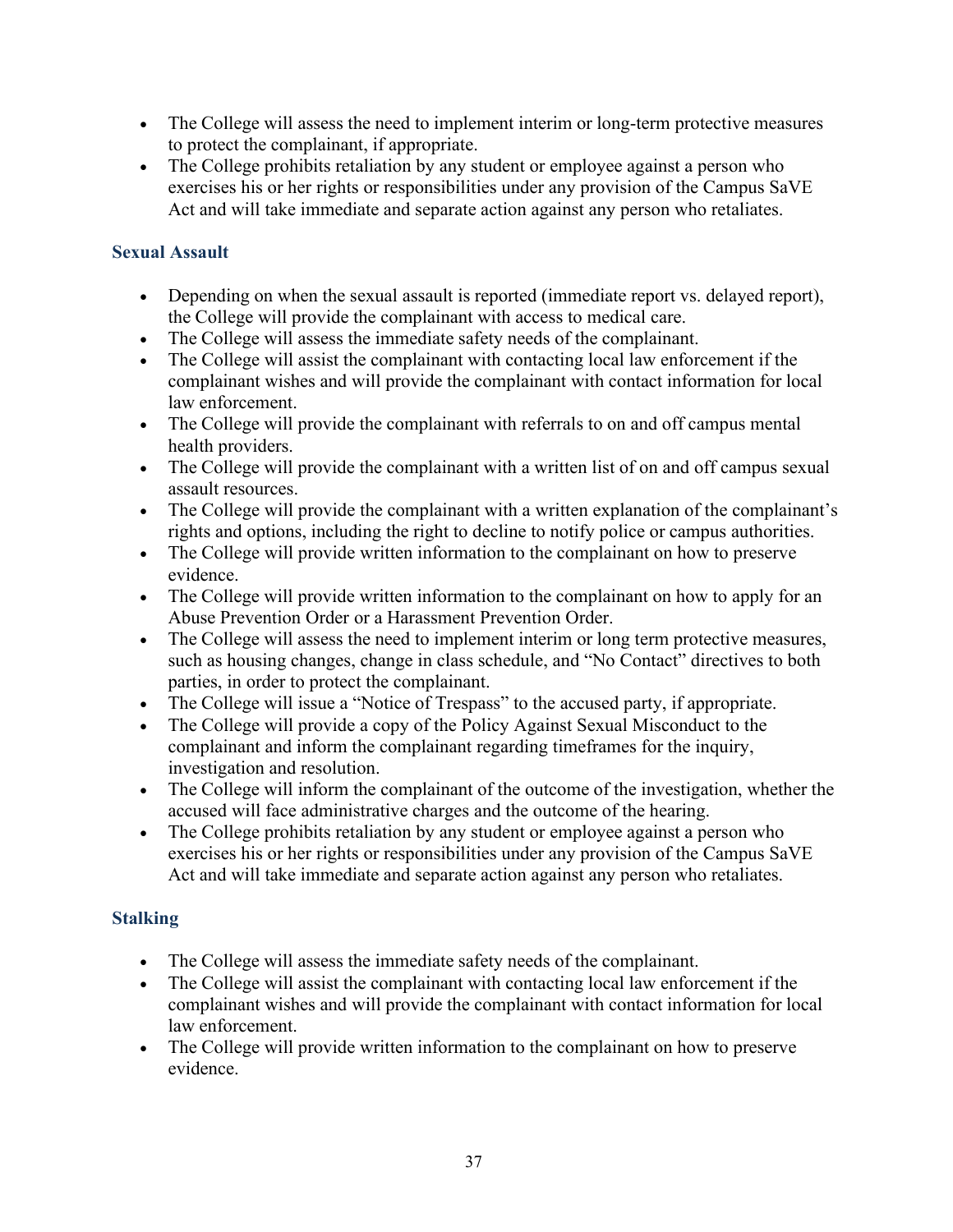- The College will provide written information to the complainant on how to apply for an Abuse Prevention Order or a Harassment Prevention Order.
- The College will issue a "Notice of Trespass" to the accused party, if appropriate.
- The College will assess the need to implement interim or long-term protective measures to protect the complainant, if appropriate.

# **EDUCATION, PREVENTION AND TRAINING PROGRAMS**

#### Risk Reduction

The following are some strategies to reduce one's risk of sexual assault or harassment (taken from "Rape, Abuse & Incest National Network, www.rainn.org):

- 1. Be aware of your surroundings. Knowing where you are and who is around you may help you to find a way to get out of a bad situation.
- 2. Try to avoid isolated areas. It is more difficult to get help if no one is around.
- 3. Walk with purpose. Even if you don't know where you are going, act like you do.
- 4. Trust your instincts. If a situation or location feels unsafe or uncomfortable, it probably isn't the best place to be.
- 5. Try not to load yourself down with packages or bags as this can make you appear more vulnerable.
- 6. Make sure your cell phone is with you and charged and that you have taxi cab money.
- 7. Don't allow yourself to be isolated with someone you don't trust or someone you don't e know.
- 8. Avoid putting music headphones in both ears so that you can be more aware of your surroundings, especially if you are walking alone.
- 9. When you go to a social gathering, go with a group of friends. Arrive together, check in with each other throughout the evening, and leave together. Knowing where you are and who is around you may help you to find a way out of a bad situation.
- 10. Trust your instincts. If you feel unsafe in any situation, go with your gut. If you see something suspicious, contact law enforcement immediately (local authorities can be reached by calling 911).
- 11. Don't leave your drink unattended while talking, dancing, using the restroom, or making a phone call. If you've left your drink alone, just get a new one.
- 12. Don't accept drinks from people you don't know or trust. If you choose to accept a drink, go with the person to the bar to order it, watch it being poured, and carry it yourself. At parties, don't drink from the punch bowls or other large, common open containers.
- 13. Watch out for your friends, and vice versa. If a friend seems out of it, is way too intoxicated for the amount of alcohol they've had, or is acting out of character, get him or her to a safe place immediately.
- 14. If you suspect that you or a friend has been drugged, contact law enforcement immediately (local authorities can be reached by calling 911). Be explicit with doctors so they can give you the correct tests (you will need a urine test and possibly other tests).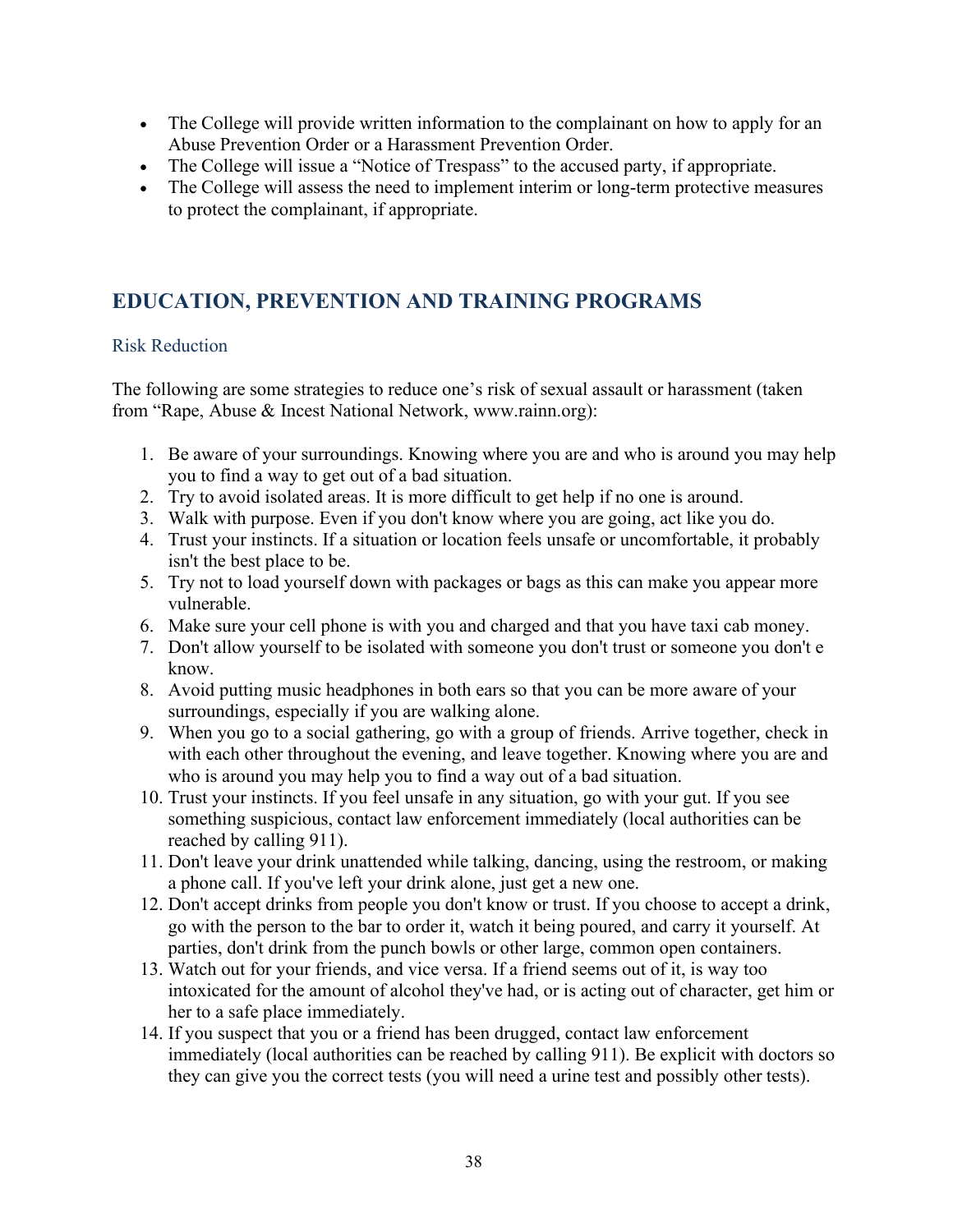15. If you need to get out of an uncomfortable or scary situation here are some things that you can try:

a. Remember that being in this situation is not your fault. You did not do anything wrong, it is the person who is making you uncomfortable that is to blame.

b. Be true to yourself. Don't feel obligated to do anything you don't want to do. "I don't want to" is always a good enough reason. Do what feels right to you and what you are comfortable with.

c. Have a code word with your friends or family so that if you don't feel comfortable you can call them and communicate your discomfort without the person you are with knowing. Your friends or family can then come to get you or make up an excuse for you to leave.

d. Lie. If you don't want to hurt the person's feelings it is better to lie and make up a reason to leave than to stay and be uncomfortable, scared, or worse. Some excuses you could use are: needing to take care of a friend or family member, not feeling well, having somewhere else that you need to be, etc.

- 16. Try to think of an escape route. How would you try to get out of the room? Where are the doors? Windows? Are there people around who might be able to help you? Is there an emergency phone nearby?
- 17. If you and/or the other person have been drinking, you can say that you would rather wait until you both have your full judgment before doing anything you may regret later.

# SEX OFFENDER REGISTRY INFORMATION

In connection with the Jacob Wetterling Crimes against Children, the Campus Sex Crimes Prevention Act, and the Sexually Violent Offender Registration Program, the College must advise the campus community that information provided by the Commonwealth of Massachusetts regarding registered sex offenders may be obtained from the SUPD. In addition, information regarding sex offenders can be obtained from the Sex Offender Registry Board, which is a state agency responsible for maintaining a database of convicted sex offenders. The database can be found at [www.state.ma.us/sorb](http://www.state.ma.us/sorb)[.](http://www.state.ma.us/sorb) The Sex Offender Registry Board can also be contacted at:

Sex Offenders Registry Board

Commonwealth of Massachusetts P.O. Box 4547 Salem, Massachusetts 01970 [www.mass.gov/eopss/agencies/sorb](http://www.mass.gov/eopss/agencies/sorb)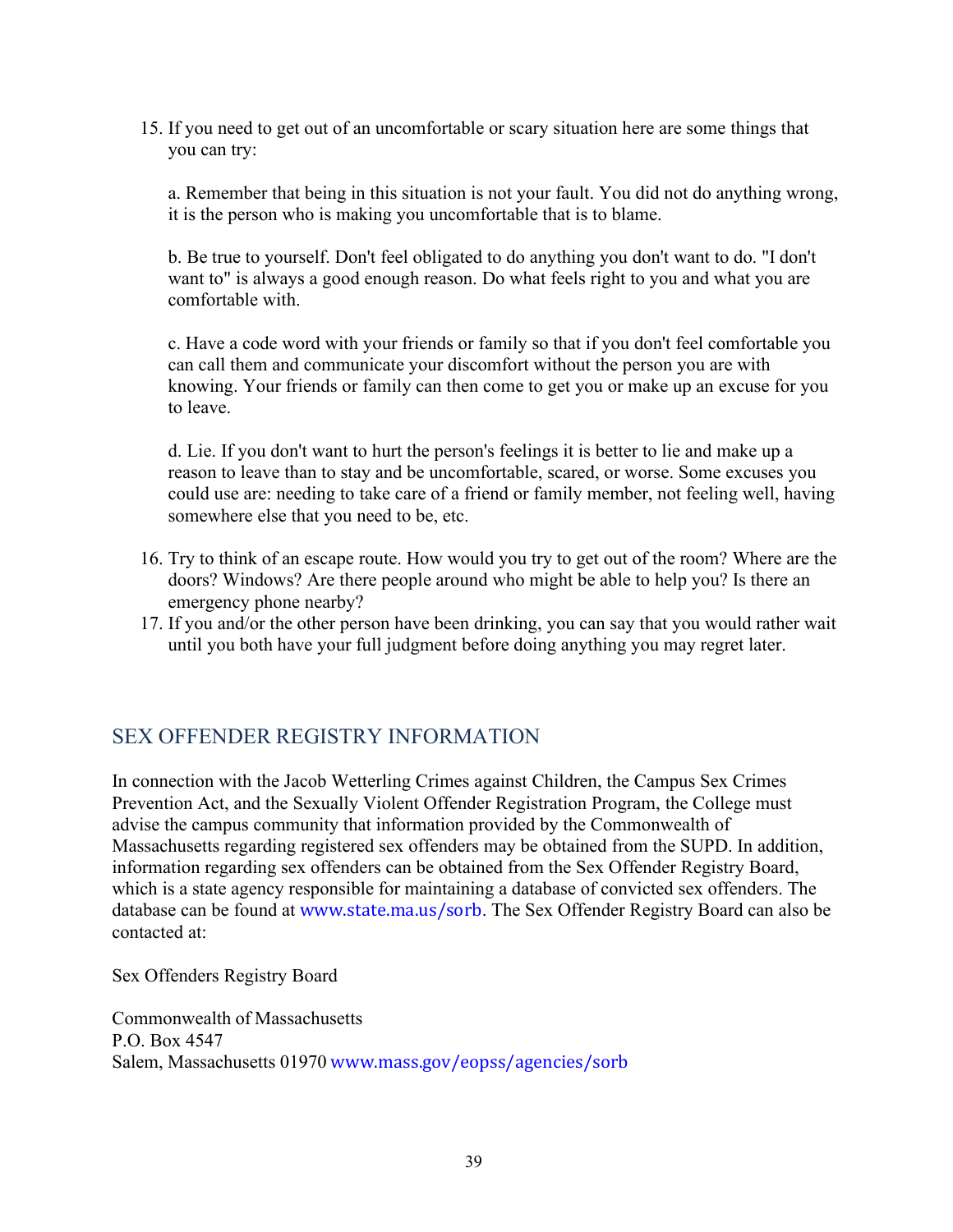# Definitions of Reportable Crimes

Aggravated Assault: An unlawful attack by one person upon another for the purpose of inflicting severe or aggravated bodily injury. This type of assault is usually accompanied by the use of a weapon or by means likely to produce death or great bodily harm. It is not necessary that injury result from an aggravated assault when a gun, knife, or other weapon is used which could and probably would result in serious personal injury if the crime were successfully completed.

Arson: Any willful or malicious burning or attempt to burn, with or without intent to defraud, a dwelling house, public building, motor vehicle or aircraft, personal property of another, etc.

Burglary: The unlawful entry of a structure to commit a felony or a theft. For reporting purposes this definition includes: unlawful entry with intent to commit a larceny or felony, breaking and entering with intent to commit a larceny, housebreaking, safecracking, and all attempts to commit any of the aforementioned.

#### Criminal Homicide:

Murder and non-negligent manslaughter: The willful (non-negligent) killing of one human being by another.

Negligent manslaughter: The killing of another person through gross negligence.

Dating Violence: Dating violence means violence committed by a person who is or has been in a social relationship of a romantic or intimate nature with the victim and where the existence of such a relationship shall be determined based on a consideration of the following factors: the length of the relationship, the type of relationship; and the frequency of interaction between the persons involved in the relationship.

Domestic Violence: Domestic violence includes felony or misdemeanor crimes of violence committed by a current or former spouse or intimate partner of a victim, by a person with whom the victim shares a child in common, by a person who is cohabitating with or has cohabitated with the victim as spouse or intimate partner, by a person similarly situated to a spouse of the victim under Massachusetts law, or by any other person against an adult or youth victim who is protected under the domestic or family violence laws of Massachusetts.

Destruction/Damage/Vandalism of Property (Except Arson): To willfully or maliciously destroy, damage, deface, or otherwise injure real or personal property without the consent of the owner or the person having custody or control of it.

Drug Law Violations: The violation of laws prohibiting the production, distribution, and/or use of certain controlled substances and the equipment or devices utilized in their preparation, and/or use. The unlawful cultivation, manufacture, distribution, sale, purchase, use, possession, transportation, or importation of any controlled drug or narcotic substance. Arrests for violations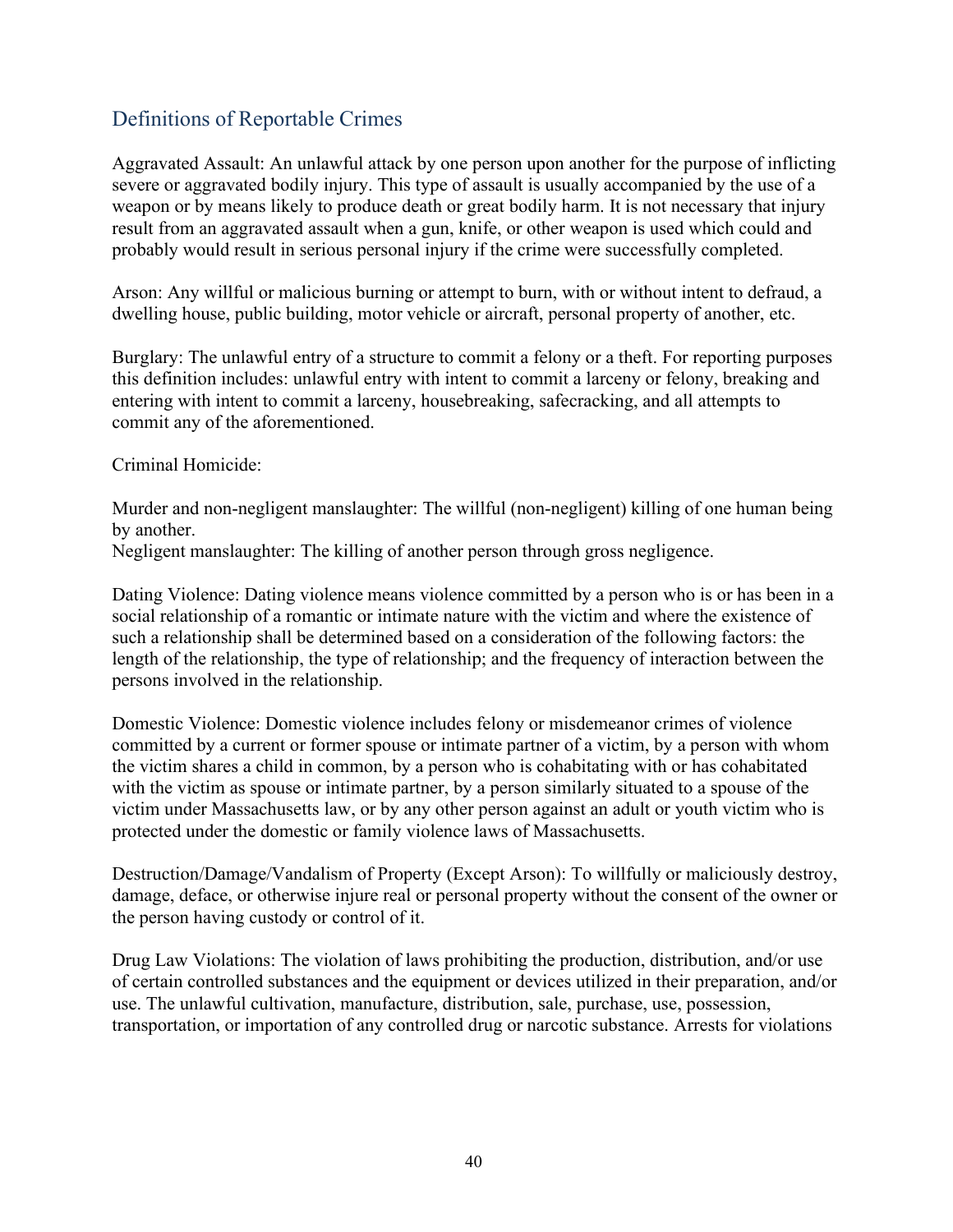of state and local laws, specifically those relating to the unlawful possession, sale, use, growing, manufacturing, and making of narcotic drugs.

Illegal Weapons Possession: The violation of laws or ordinances prohibiting the manufacture, sale, purchase, transportation, possession, concealment, or use of firearms, cutting instruments, explosives, incendiary devices, or other deadly weapons.

Intimidation: To unlawfully place another person in reasonable fear of bodily harm through the use of threatening words and/or other conduct, but without displaying a weapon or subjecting the victim to actual physical attack.

Larceny/Theft (Except Motor Vehicle Theft): The unlawful taking, carrying, leading, or riding away of property from the possession or constructive possession of another. Attempted larcenies are included. Embezzlement, confidence games, forgery, worthless checks, etc. are excluded.

Liquor Law Violations: The violation of state or local laws, or ordinances prohibiting the manufacture, sale, purchase, transportation, possession, or use of alcoholic beverages, not including driving under the influence and drunkenness.

Motor vehicle theft: The theft or attempted theft of a motor vehicle. Classify as motor vehicle theft all cases in which automobiles are taken by persons not having access even though the vehicles are later abandoned—including joyriding.

Robbery: The taking or attempting to take anything of value from the care, custody, or control of a person or persons by force or threat of force or violence, and/or by putting the victim in fear.

Sexual Assault: "Sexual assault" means an offense that meets the definition of rape, fondling, incest or statutory rape as used in the FBI's Uniform Crime Reporting system. A sex offense is any sexual contact directed against another person, without consent of the victim, including instances where the victim is incapable of giving consent.

Rape: Rape is defined as the penetration, no matter how slight, of the vagina or anus with any body part or object, or oral penetration by a sex organ of another person, without the consent of the victim.

Fondling: Fondling is described as the touching of the private parts of another person for the purpose of sexual gratification, without the consent of the victim, including instances where the victim is incapable of giving consent because of his/her age, or because of his/her temporary or permanent mental incapacity.

Incest: Incest s defined as non-forcible sexual intercourse between persons who are related to each other within the degrees wherein marriage is prohibited by law.

Statutory Rape: Statutory rape is defined as non-forcible sexual intercourse with a person who is under the statutory age of consent.

Simple Assault: An unlawful physical attack by one person upon another in which neither the offender displays a weapon, nor the victim suffers obvious severe or aggravated bodily injury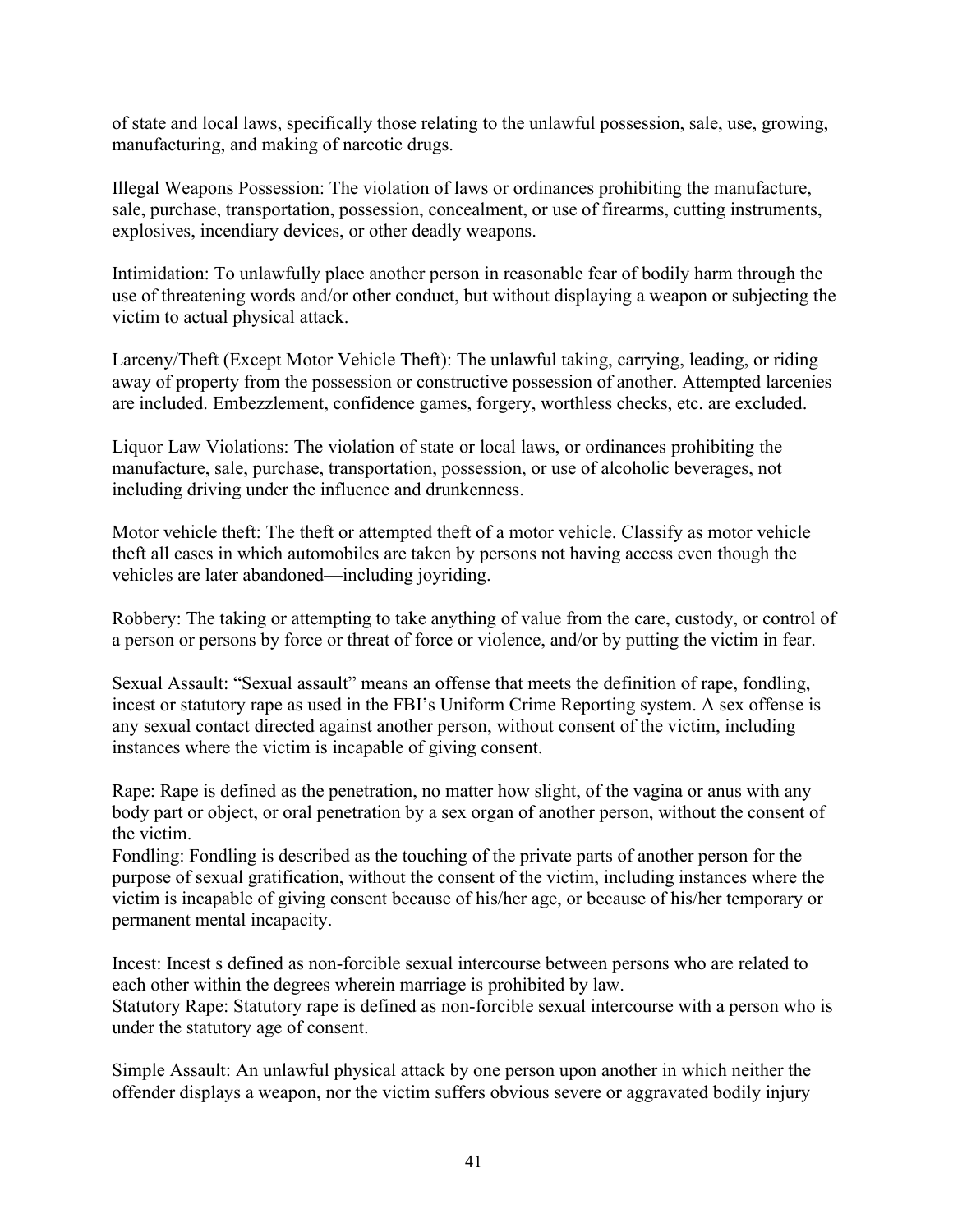involving apparent broken bones, loss of teeth, possible internal injury, severe laceration, or loss of consciousness.

Stalking: Stalking, which includes cyber stalking, means a course of conduct directed at a specific person that would cause a reasonable person to fear for her, his, or others' safety, or to suffer substantial emotional distress. For the purposes of this definition

- "Course of conduct" means two or more acts, including, but not limited to, acts which the stalker directly, indirectly, or through third parties, by any action, method, devise or means follows, monitors, observes, surveils, threatens, or communicates to or about, a person, or interferes with the person's property
- "Substantial emotional distress" means significant mental suffering or anguish that may, but does not necessarily, require medical or other professional treatment, or counseling.
- "Reasonable persons" means a reasonable person under similar circumstances and with similar identities to the victim.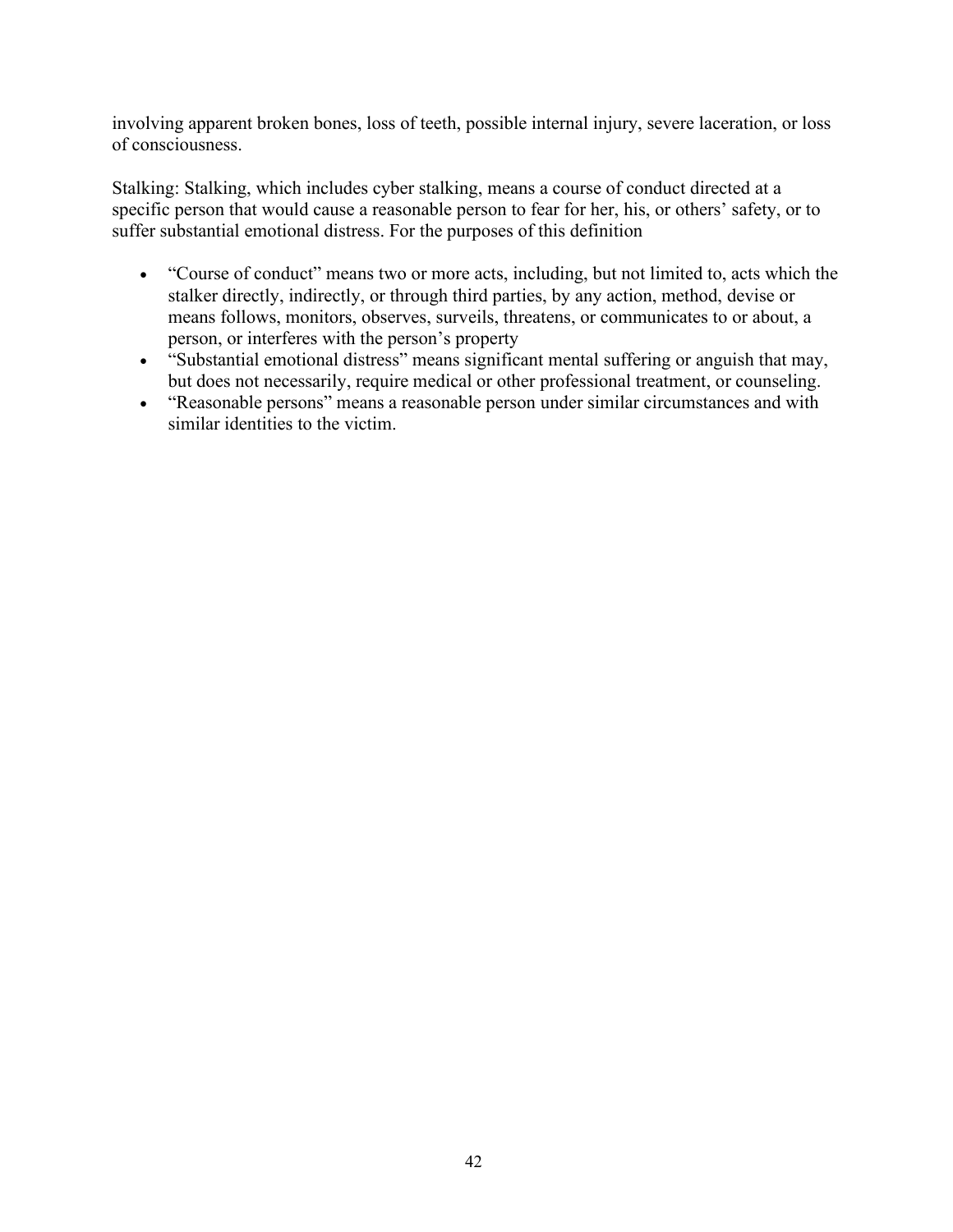| Sattler College Crime Statistics Data 2020 |      |                       |                                 |                       |                    |                  |
|--------------------------------------------|------|-----------------------|---------------------------------|-----------------------|--------------------|------------------|
| Campus Crime Statistics, 2020              |      |                       |                                 |                       |                    |                  |
| <b>Primary Crimes</b>                      | Year | On-Campus<br>Property | On-Campus<br>Student<br>Housing | Noncampus<br>Property | Public<br>Property | Unfounded        |
| Murder/Non-negligent<br>manslaughter       | 2018 | $\boldsymbol{0}$      | $\boldsymbol{0}$                | $\boldsymbol{0}$      | $\boldsymbol{0}$   | $\boldsymbol{0}$ |
|                                            | 2019 | $\boldsymbol{0}$      | $\boldsymbol{0}$                | $\boldsymbol{0}$      | $\boldsymbol{0}$   | $\boldsymbol{0}$ |
|                                            | 2020 | $\boldsymbol{0}$      | $\boldsymbol{0}$                | $\boldsymbol{0}$      | $\mathbf{0}$       | $\boldsymbol{0}$ |
| Negligent Manslaughter                     | 2018 | $\boldsymbol{0}$      | $\boldsymbol{0}$                | $\boldsymbol{0}$      | $\boldsymbol{0}$   | $\boldsymbol{0}$ |
|                                            | 2019 | $\boldsymbol{0}$      | $\boldsymbol{0}$                | $\boldsymbol{0}$      | $\boldsymbol{0}$   | $\boldsymbol{0}$ |
|                                            | 2020 | $\boldsymbol{0}$      | $\boldsymbol{0}$                | $\boldsymbol{0}$      | $\boldsymbol{0}$   | $\boldsymbol{0}$ |
| Rape                                       | 2018 | $\boldsymbol{0}$      | $\boldsymbol{0}$                | $\boldsymbol{0}$      | $\mathbf{0}$       | $\boldsymbol{0}$ |
|                                            | 2019 | $\boldsymbol{0}$      | $\boldsymbol{0}$                | $\boldsymbol{0}$      | $\boldsymbol{0}$   | $\boldsymbol{0}$ |
|                                            | 2020 | $\boldsymbol{0}$      | $\boldsymbol{0}$                | $\overline{0}$        | $\mathbf{0}$       | $\boldsymbol{0}$ |
|                                            | 2018 | $\boldsymbol{0}$      | $\boldsymbol{0}$                | $\boldsymbol{0}$      | $\boldsymbol{0}$   | $\boldsymbol{0}$ |
| Incest                                     | 2019 | $\boldsymbol{0}$      | $\boldsymbol{0}$                | $\boldsymbol{0}$      | $\boldsymbol{0}$   | $\boldsymbol{0}$ |
|                                            | 2020 | $\boldsymbol{0}$      | $\boldsymbol{0}$                | $\boldsymbol{0}$      | $\boldsymbol{0}$   | $\boldsymbol{0}$ |
|                                            | 2018 | $\boldsymbol{0}$      | $\mathbf{0}$                    | $\overline{0}$        | $\boldsymbol{0}$   | $\mathbf{0}$     |
| <b>Statutory Rape</b>                      | 2019 | $\boldsymbol{0}$      | $\mathbf{0}$                    | $\mathbf{0}$          | $\boldsymbol{0}$   | $\boldsymbol{0}$ |
|                                            | 2020 | $\boldsymbol{0}$      | $\boldsymbol{0}$                | $\boldsymbol{0}$      | $\boldsymbol{0}$   | $\boldsymbol{0}$ |
|                                            | 2018 | $\boldsymbol{0}$      | $\boldsymbol{0}$                | $\boldsymbol{0}$      | $\boldsymbol{0}$   | $\boldsymbol{0}$ |
| Robbery                                    | 2019 | $\boldsymbol{0}$      | $\boldsymbol{0}$                | $\boldsymbol{0}$      | $\boldsymbol{0}$   | $\boldsymbol{0}$ |
|                                            | 2020 | $\boldsymbol{0}$      | $\boldsymbol{0}$                | $\boldsymbol{0}$      | 1                  | $\boldsymbol{0}$ |
|                                            | 2018 | $\boldsymbol{0}$      | $\boldsymbol{0}$                | $\boldsymbol{0}$      | 5                  | $\boldsymbol{0}$ |
| <b>Aggravated Assault</b>                  | 2019 | $\boldsymbol{0}$      | $\boldsymbol{0}$                | $\boldsymbol{0}$      | $\mathbf{0}$       | $\boldsymbol{0}$ |
|                                            | 2020 | $\boldsymbol{0}$      | $\boldsymbol{0}$                | $\overline{0}$        | $\boldsymbol{0}$   | $\boldsymbol{0}$ |
|                                            | 2018 | $\boldsymbol{0}$      | $\boldsymbol{0}$                | $\boldsymbol{0}$      | $\boldsymbol{0}$   | $\boldsymbol{0}$ |
| <b>Burglary</b>                            | 2019 | $\boldsymbol{0}$      | $\boldsymbol{0}$                | $\overline{0}$        | $\boldsymbol{0}$   | $\boldsymbol{0}$ |
|                                            | 2020 | $\boldsymbol{0}$      | $\boldsymbol{0}$                | $\boldsymbol{0}$      | $\boldsymbol{0}$   | $\boldsymbol{0}$ |
|                                            | 2018 | $\boldsymbol{0}$      | $\boldsymbol{0}$                | $\boldsymbol{0}$      | $\boldsymbol{0}$   | $\boldsymbol{0}$ |
| Motor Vehicle Theft                        | 2019 | $\boldsymbol{0}$      | $\mathbf{0}$                    | $\mathbf{0}$          | $\overline{0}$     | $\theta$         |
|                                            | 2020 | $\boldsymbol{0}$      | $\boldsymbol{0}$                | $\boldsymbol{0}$      | $\boldsymbol{0}$   | $\boldsymbol{0}$ |
|                                            | 2018 | $\boldsymbol{0}$      | $\boldsymbol{0}$                | $\mathbf{0}$          | $\boldsymbol{0}$   | $\boldsymbol{0}$ |
| Arson                                      | 2019 | $\boldsymbol{0}$      | $\mathbf{0}$                    | $\boldsymbol{0}$      | $\boldsymbol{0}$   | $\boldsymbol{0}$ |
|                                            | 2020 | $\boldsymbol{0}$      | $\boldsymbol{0}$                | $\mathbf{0}$          | $\mathbf{0}$       | $\boldsymbol{0}$ |
| <b>Hate Crimes</b>                         | Year | On-Campus<br>Property | On-Campus<br>Student<br>Housing | Noncampus<br>Property | Public<br>Property | Unfounded        |
|                                            | 2018 | $\boldsymbol{0}$      | $\boldsymbol{0}$                | $\boldsymbol{0}$      | $\boldsymbol{0}$   | $\boldsymbol{0}$ |
| Murder/Non-negligent                       | 2019 | $\boldsymbol{0}$      | $\boldsymbol{0}$                | $\boldsymbol{0}$      | $\boldsymbol{0}$   | $\mathbf{0}$     |
| manslaughter                               | 2020 | $\boldsymbol{0}$      | $\boldsymbol{0}$                | $\boldsymbol{0}$      | $\boldsymbol{0}$   | $\boldsymbol{0}$ |
|                                            | 2018 | $\boldsymbol{0}$      | $\boldsymbol{0}$                | $\boldsymbol{0}$      | $\boldsymbol{0}$   | $\boldsymbol{0}$ |
| Negligent Manslaughter                     | 2019 | $\boldsymbol{0}$      | $\boldsymbol{0}$                | $\mathbf{0}$          | $\mathbf{0}$       | $\boldsymbol{0}$ |
|                                            | 2020 | $\boldsymbol{0}$      | $\boldsymbol{0}$                | $\boldsymbol{0}$      | $\boldsymbol{0}$   | $\boldsymbol{0}$ |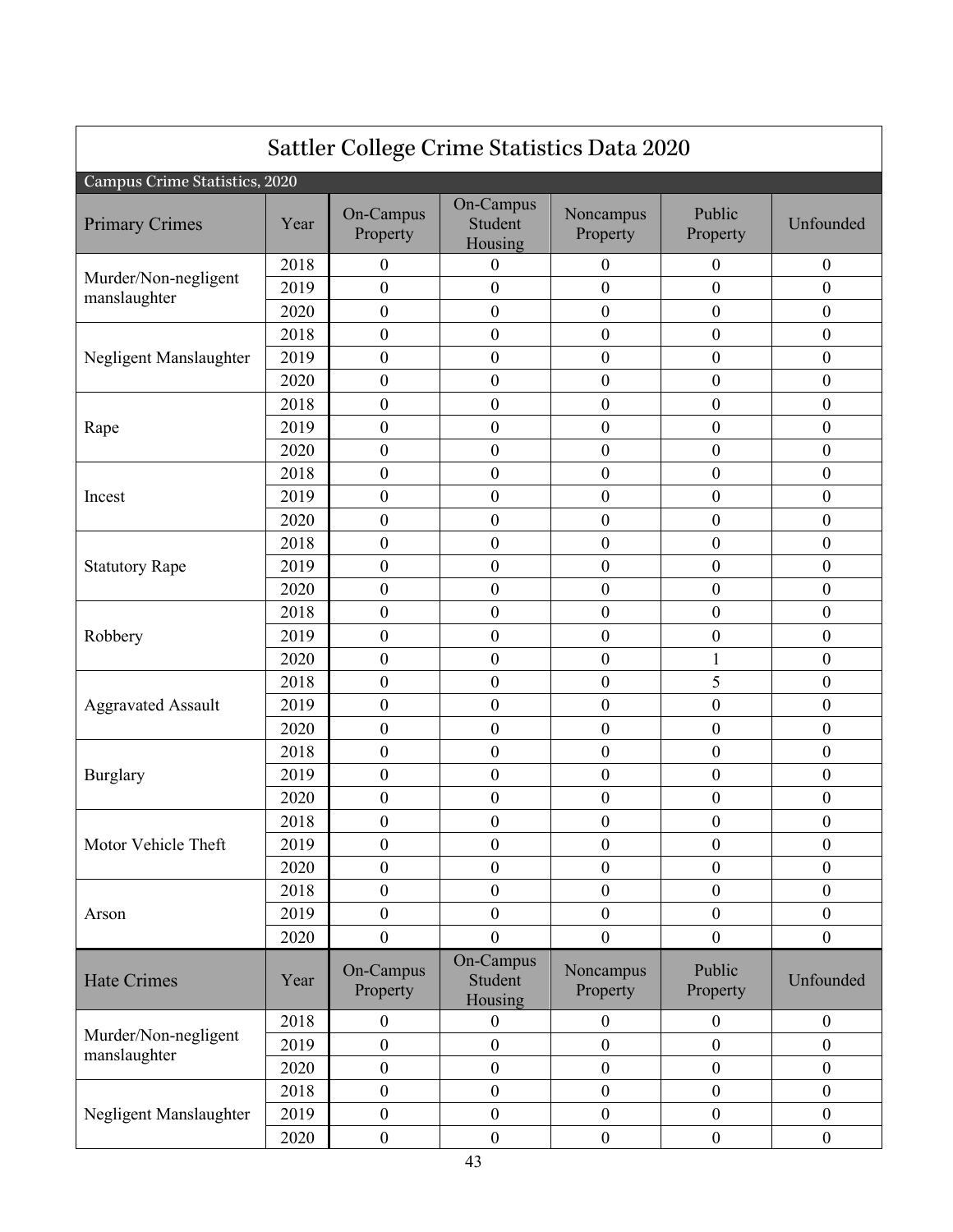|                                                    | 2018 | $\boldsymbol{0}$      | $\boldsymbol{0}$   | $\boldsymbol{0}$      | $\boldsymbol{0}$   | $\boldsymbol{0}$ |
|----------------------------------------------------|------|-----------------------|--------------------|-----------------------|--------------------|------------------|
| Rape                                               | 2019 | $\boldsymbol{0}$      | $\boldsymbol{0}$   | $\boldsymbol{0}$      | $\boldsymbol{0}$   | $\boldsymbol{0}$ |
|                                                    | 2020 | $\boldsymbol{0}$      | $\mathbf{0}$       | $\boldsymbol{0}$      | $\boldsymbol{0}$   | $\boldsymbol{0}$ |
|                                                    | 2018 | $\boldsymbol{0}$      | $\boldsymbol{0}$   | $\boldsymbol{0}$      | $\boldsymbol{0}$   | $\boldsymbol{0}$ |
| Incest                                             | 2019 | $\boldsymbol{0}$      | $\boldsymbol{0}$   | $\boldsymbol{0}$      | $\boldsymbol{0}$   | $\boldsymbol{0}$ |
|                                                    | 2020 | $\boldsymbol{0}$      | $\boldsymbol{0}$   | $\boldsymbol{0}$      | $\boldsymbol{0}$   | $\boldsymbol{0}$ |
|                                                    | 2018 | $\boldsymbol{0}$      | $\boldsymbol{0}$   | $\boldsymbol{0}$      | $\boldsymbol{0}$   | $\boldsymbol{0}$ |
| <b>Statutory Rape</b>                              | 2019 | $\boldsymbol{0}$      | $\boldsymbol{0}$   | $\boldsymbol{0}$      | $\boldsymbol{0}$   | $\boldsymbol{0}$ |
|                                                    | 2020 | $\boldsymbol{0}$      | $\boldsymbol{0}$   | $\boldsymbol{0}$      | $\boldsymbol{0}$   | $\boldsymbol{0}$ |
| Robbery                                            | 2018 | $\boldsymbol{0}$      | $\boldsymbol{0}$   | $\boldsymbol{0}$      | $\boldsymbol{0}$   | $\boldsymbol{0}$ |
|                                                    | 2019 | $\boldsymbol{0}$      | $\boldsymbol{0}$   | $\boldsymbol{0}$      | $\boldsymbol{0}$   | $\boldsymbol{0}$ |
|                                                    | 2020 | $\boldsymbol{0}$      | $\boldsymbol{0}$   | $\boldsymbol{0}$      | 1                  | $\boldsymbol{0}$ |
|                                                    | 2018 | $\boldsymbol{0}$      | $\boldsymbol{0}$   | $\boldsymbol{0}$      | $\boldsymbol{0}$   | $\boldsymbol{0}$ |
| <b>Aggravated Assault</b>                          | 2019 | $\boldsymbol{0}$      | $\boldsymbol{0}$   | $\boldsymbol{0}$      | $\boldsymbol{0}$   | $\boldsymbol{0}$ |
|                                                    | 2020 | $\boldsymbol{0}$      | $\boldsymbol{0}$   | 0                     | $\boldsymbol{0}$   | $\boldsymbol{0}$ |
|                                                    | 2018 | $\boldsymbol{0}$      | $\boldsymbol{0}$   | $\boldsymbol{0}$      | $\boldsymbol{0}$   | $\boldsymbol{0}$ |
| Burglary                                           | 2019 | $\boldsymbol{0}$      | $\boldsymbol{0}$   | 0                     | $\boldsymbol{0}$   | $\boldsymbol{0}$ |
|                                                    | 2020 | $\boldsymbol{0}$      | $\boldsymbol{0}$   | $\boldsymbol{0}$      | $\boldsymbol{0}$   | $\boldsymbol{0}$ |
|                                                    | 2018 | $\boldsymbol{0}$      | $\boldsymbol{0}$   | $\boldsymbol{0}$      | $\boldsymbol{0}$   | $\boldsymbol{0}$ |
| Motor Vehicle Theft                                | 2019 | $\boldsymbol{0}$      | $\boldsymbol{0}$   | $\boldsymbol{0}$      | $\overline{0}$     | $\boldsymbol{0}$ |
|                                                    | 2020 | $\boldsymbol{0}$      | $\boldsymbol{0}$   | $\boldsymbol{0}$      | $\boldsymbol{0}$   | $\boldsymbol{0}$ |
|                                                    | 2018 | $\boldsymbol{0}$      | $\boldsymbol{0}$   | $\boldsymbol{0}$      | $\boldsymbol{0}$   | $\boldsymbol{0}$ |
| Negligent Manslaughter                             | 2019 | $\boldsymbol{0}$      | $\boldsymbol{0}$   | $\boldsymbol{0}$      | $\boldsymbol{0}$   | $\boldsymbol{0}$ |
|                                                    | 2020 | $\boldsymbol{0}$      | $\boldsymbol{0}$   | $\boldsymbol{0}$      | $\boldsymbol{0}$   | $\boldsymbol{0}$ |
|                                                    | 2018 | $\boldsymbol{0}$      | $\boldsymbol{0}$   | 0                     | $\mathbf{0}$       | $\boldsymbol{0}$ |
| Larceny-Theft                                      | 2019 | $\boldsymbol{0}$      | $\boldsymbol{0}$   | $\boldsymbol{0}$      | $\boldsymbol{0}$   | $\boldsymbol{0}$ |
|                                                    | 2020 | $\boldsymbol{0}$      | $\boldsymbol{0}$   | $\boldsymbol{0}$      | $\boldsymbol{0}$   | $\boldsymbol{0}$ |
|                                                    | 2018 | $\boldsymbol{0}$      | $\boldsymbol{0}$   | $\boldsymbol{0}$      | $\overline{0}$     | $\boldsymbol{0}$ |
| Simple Assault                                     | 2019 | $\boldsymbol{0}$      | $\boldsymbol{0}$   | $\boldsymbol{0}$      | $\boldsymbol{0}$   | $\boldsymbol{0}$ |
|                                                    | 2020 | $\boldsymbol{0}$      | $\boldsymbol{0}$   | $\boldsymbol{0}$      | 1                  | $\boldsymbol{0}$ |
|                                                    | 2018 | $\boldsymbol{0}$      | $\boldsymbol{0}$   | $\boldsymbol{0}$      | $\boldsymbol{0}$   | $\boldsymbol{0}$ |
| Intimidation                                       | 2019 | $\boldsymbol{0}$      | $\boldsymbol{0}$   | $\boldsymbol{0}$      | $\boldsymbol{0}$   | $\boldsymbol{0}$ |
|                                                    | 2020 | $\boldsymbol{0}$      | $\boldsymbol{0}$   | $\boldsymbol{0}$      | $\boldsymbol{0}$   | $\boldsymbol{0}$ |
|                                                    | 2018 | $\mathbf{0}$          | $\mathbf{0}$       | $\boldsymbol{0}$      | $\mathbf{0}$       | $\overline{0}$   |
| Destruction/Damage/Va                              | 2019 | $\boldsymbol{0}$      | $\mathbf{0}$       | $\boldsymbol{0}$      | $\mathbf{0}$       | $\overline{0}$   |
| ndalism of Property                                | 2020 | $\boldsymbol{0}$      | $\boldsymbol{0}$   | $\boldsymbol{0}$      | $\overline{0}$     | $\boldsymbol{0}$ |
|                                                    |      |                       | On-Campus          |                       |                    |                  |
| <b>Disciplinary Referrals</b><br>and Arrests       | Year | On-Campus<br>Property | Student<br>Housing | Noncampus<br>Property | Public<br>Property | Unfounded        |
|                                                    | 2018 | $\boldsymbol{0}$      | $\boldsymbol{0}$   | $\boldsymbol{0}$      | $\boldsymbol{0}$   | $\boldsymbol{0}$ |
| Weapons Law<br>Violations (arrests)                | 2019 | $\mathbf{0}$          | $\boldsymbol{0}$   | $\mathbf{0}$          | $\mathbf{0}$       | $\overline{0}$   |
|                                                    | 2020 | $\boldsymbol{0}$      | $\boldsymbol{0}$   | $\boldsymbol{0}$      | $\mathbf{0}$       | $\boldsymbol{0}$ |
|                                                    | 2018 | $\boldsymbol{0}$      | $\boldsymbol{0}$   | $\boldsymbol{0}$      | $\boldsymbol{0}$   | $\boldsymbol{0}$ |
| Weapons Law violations<br>(disciplinary referrals) | 2019 | $\boldsymbol{0}$      | $\boldsymbol{0}$   | $\boldsymbol{0}$      | $\boldsymbol{0}$   | $\boldsymbol{0}$ |
|                                                    | 2020 | $\boldsymbol{0}$      | $\boldsymbol{0}$   | $\boldsymbol{0}$      | $\boldsymbol{0}$   | $\boldsymbol{0}$ |